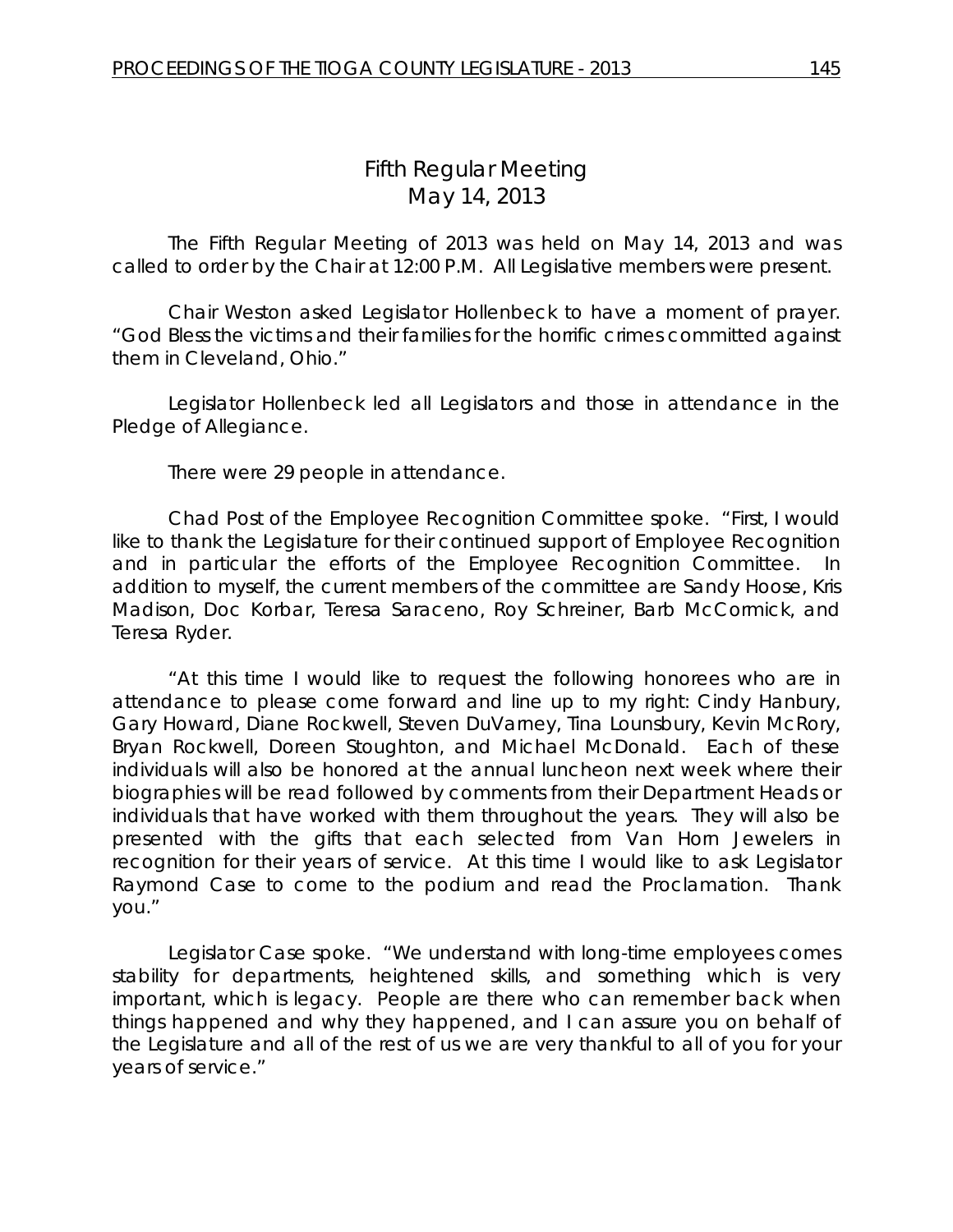Legislator Case read the Proclamation on Employee Recognition and Appreciation Week.

#### PROCLAMATION

WHEREAS: The mission and services of Tioga County depend heavily on the tireless contributions of its dedicated employees; and

WHEREAS: The Tioga County Legislature wishes to recognize the efforts of all Tioga County employees; and

WHEREAS: The Employee Recognition Committee was created to provide a mechanism to show our appreciation for the Employees of Tioga County; and

WHEREAS: Those employees who have served for more than 25 years have shown a steadfast commitment to serving the well-being of the residents of Tioga County, and should be recognized by those whom they have served; and

WHEREAS: The Tioga County Legislature would like to especially recognize the following employees who have attained 25, 30 or 35 years since last year's ceremonies:

| Name                  | Department                              | Years |
|-----------------------|-----------------------------------------|-------|
| Cindy Hanbury         | Probation                               | 35    |
| <b>Gary Howard</b>    | Sheriff's Office                        | 35    |
| Diane Rockwell        | Sheriff's Office                        | 30    |
| Tina Lounsbury        | <b>DSS</b>                              | 25    |
| Kevin McRory          | Mental Hygiene                          | 25    |
| Steven DuVarney       | Sheriff's Office                        | 25    |
| Doreen Stoughton      | <b>County Clerk's Office</b>            | 25    |
| <b>Bryan Rockwell</b> | <b>Public Works</b>                     | 25    |
|                       | Michael McDonald Emergency Preparedness | 25    |
|                       |                                         |       |

NOW THEREFORE, THE TIOGA COUNTY LEGISLATURE, does hereby proclaim and designate the week of May 13-17, 2013 as

#### EMPLOYEE RECOGNITION AND APPRECIATION WEEK

in the County of Tioga, New York, and call upon our citizens to join in recognizing these dedicated employees.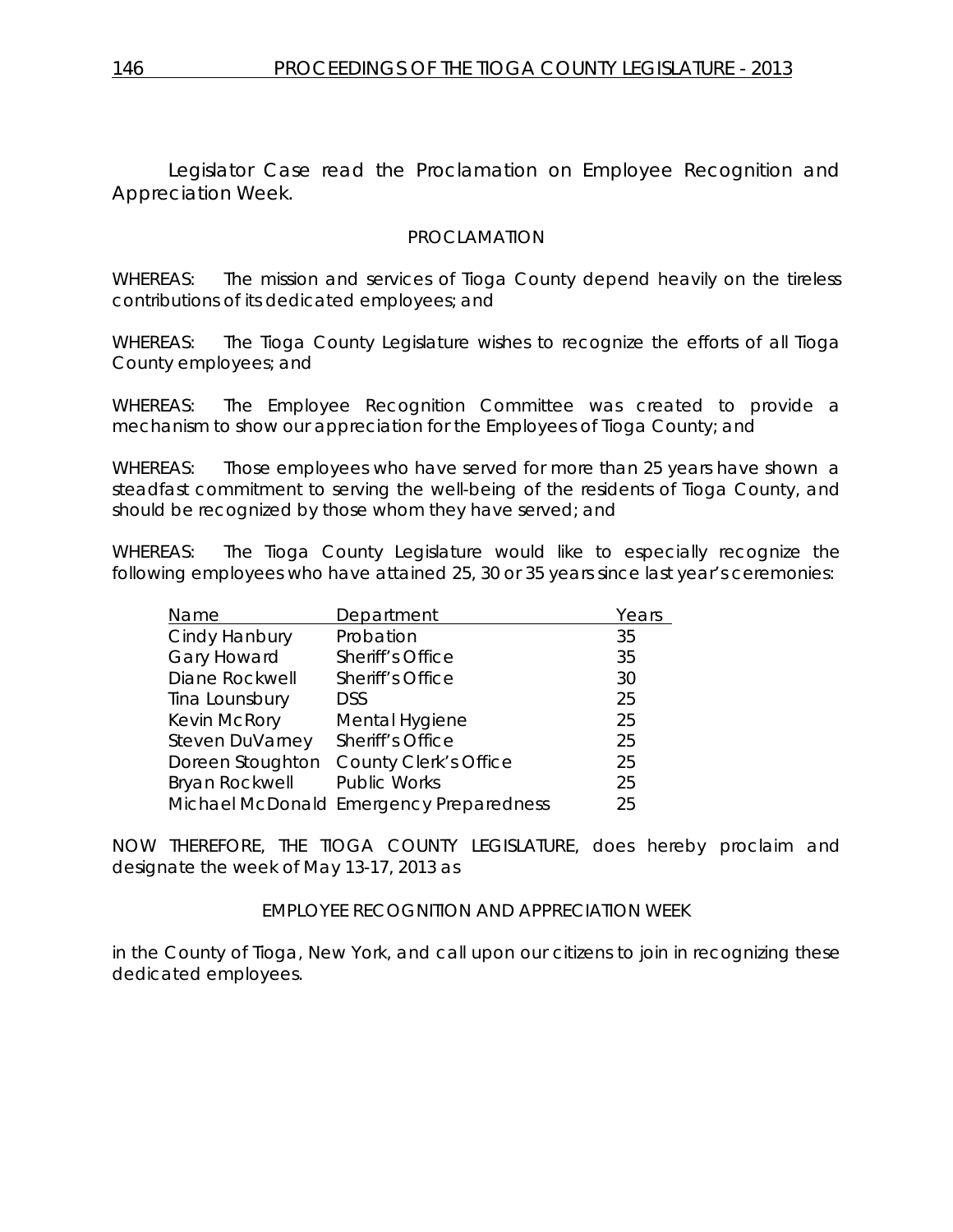Chair Weston noted the following three Proclamations on Elder Abuse, Foster Care, and Mental Health Awareness.

#### **ELDER ABUSE PREVENTION Month Proclamation**

WHEREAS: People who are elderly or have disabilities have contributed to the general welfare of Tioga County by helping to preserve customs, convictions, and traditions of many people from diverse backgrounds; and

WHEREAS: These residents are vital and integral members of our society and their wisdom and experience have enriched our lives; and

WHEREAS: The health and well-being of disabled and elderly people in our county should be one of our highest priorities and of concern to all Americans; and

WHEREAS: People who are elderly or have disabilities are among the most important resources of our county, and it is fitting that we recognize the need to protect their health, safety, and rights; and

WHEREAS: Abuse of the elderly and people with disabilities in domestic and institutional settings is a wide-spread problem, affecting hundreds of thousands of people across the country; and

WHEREAS: Elder abuse is underreported because the elderly who are being abused find it very difficult to tell anyone and are usually ashamed and sometimes afraid; and

WHEREAS: Elder abuse happens to men and women of all income levels, all cultural and ethnic groups, whether they are in good health or incapacitated in some way, in poor neighborhoods and in suburbia; and

WHEREAS: Many of the cases investigated by Adult Protective Services in New York involve self-neglect and it is our duty as citizens to reach out to people in need; now therefore

THE TIOGA COUNTY LEGISLATURE hereby Proclaims the month of May 2013, to be

#### **Elder Abuse Prevention Month**

in Tioga County, and urge all citizens to work together to help reduce abuse and neglect of people who are elderly or have disabilities.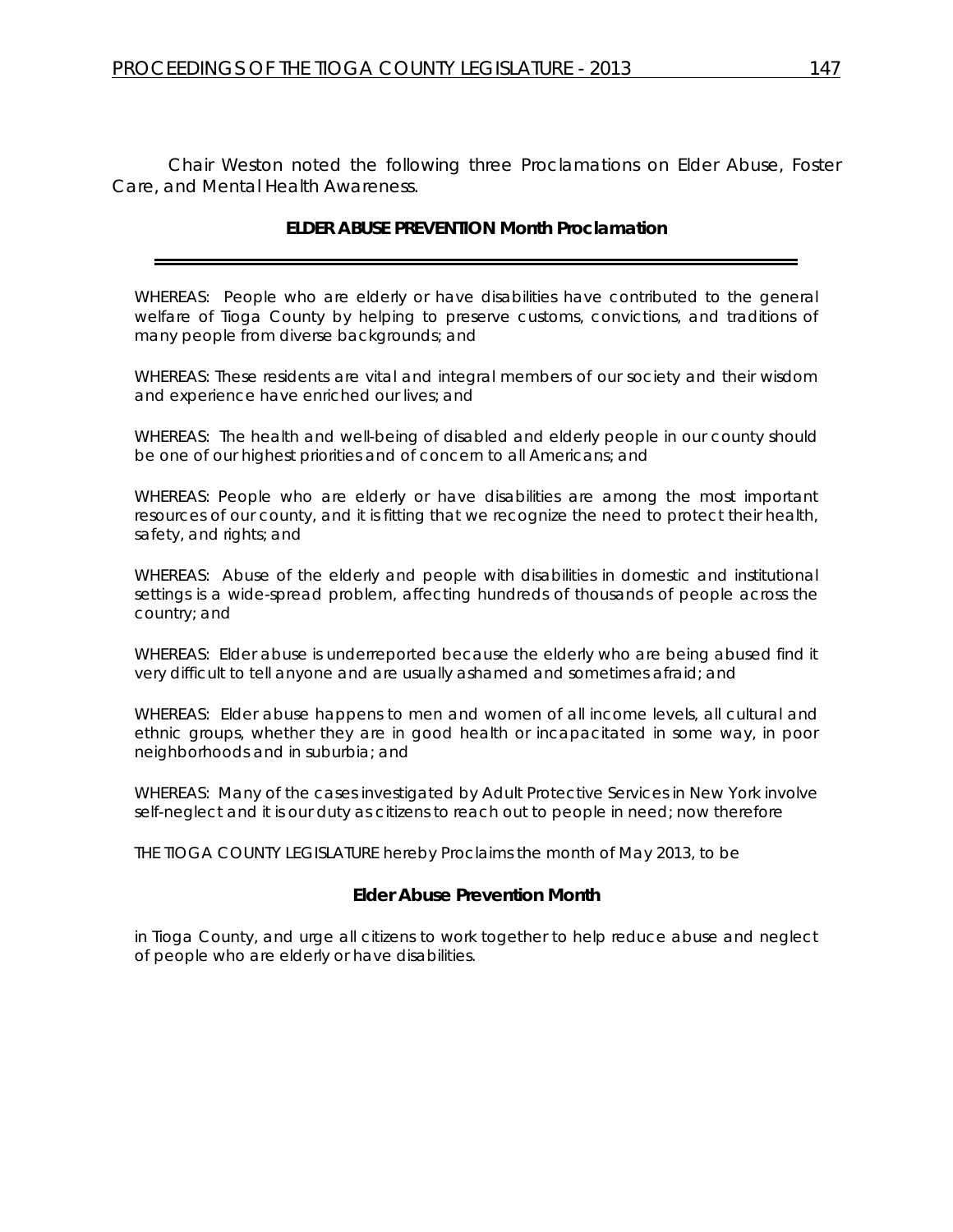## **FOSTER CARE RECOGNITION MONTH PROCLAMATION**

WHEREAS: The Tioga County foster family serves as a source of love, identity, self-esteem and support for children in Tioga County; and

WHEREAS: There are 34 children in foster care in Tioga County, 22 of these children are in foster homes; and

WHEREAS: We have 20 certified foster homes in Tioga County; and

WHEREAS: Numerous public and private agencies work to increase the public's awareness of the needs of children in foster care, and the enduring and valuable contribution of foster parents; and

WHEREAS: It is appropriate to recognize all those who volunteer their talents and energies on behalf of children in foster care, the foster parents who serve these children and the professional staff dedicated to ensuring these children have a stable and safe foster family environment; now therefore

THE TIOGA COUNTY LEGISLATURE hereby Proclaims May 2013, as

#### **FOSTER CARE RECOGNITION MONTH**

in Tioga County and call upon all citizens, community agencies, religious organizations, medical facilities and businesses to increase their participation in our efforts to recognize foster parents in Tioga County.

#### **2013 PROCLAMATION**

*Mental Health Awareness Month & Children's Mental Health Week* 

WHEREAS: The citizens of Tioga County value the overall health and well-being of all the residents of Tioga County they are proud to support the observance of Mental Health Awareness Month and Children's Mental Health Week; and

WHEREAS: Mental Health is essential to everyone's overall health and well-being; and

WHEREAS: Mental illness is the leading illness-related cause of disability, a major cause of death through suicide, a factor in school failure, a contributor of poor overall health, incarceration, and homelessness; and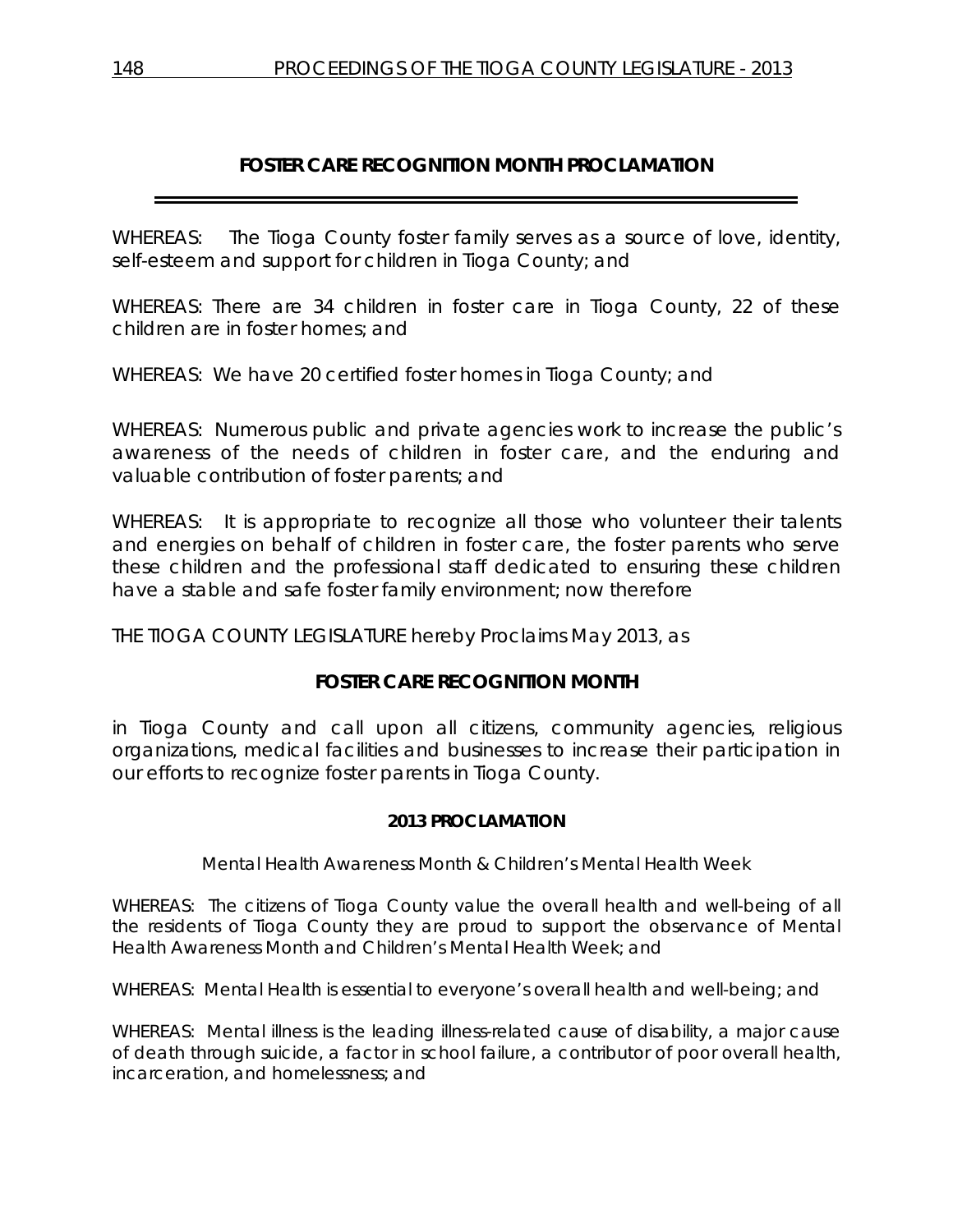WHEREAS: Mental illness in adults and serious emotional and mental health disorders in children and youth are real and treatable; and

WHEREAS: There is evidence that early intervention, family-centered care for children, and person centered treatment for adults can result in reduction and management of symptoms such that individuals with mental illness can live full, productive and meaningful lives in their communities; and

WHEREAS: Children and youth with mental health challenges, along with their families, deserve access to services and supports that are family driven, youth guided and culturally appropriate; and

WHEREAS: There is an expectation of hope, healing and recovery for the citizens of Tioga County who experience symptoms of mental illness; and

WHEREAS: Tioga County has made a commitment to a community-based system of care that promotes values of acceptance, dignity and social inclusion for individuals of all ages; therefore be it

THE TIOGA COUNTY LEGISLATURE does hereby ask all residents of our county to join in declaring May 2013 as *Mental Health Awareness Month* and May 5 – 11, 2013 as *Children's Mental Health Week* in Tioga County.

There was a unanimous motion for the adoption of the following recognition resolution, seconded unanimously.

REFERRED TO HEALTH & HUMAN SERVICES COMMITTEE

RESOLUTION NO. 104-13 *RECOGNITION OF ELAINE CICHOWSKI-DOUPE'S 13 YEARS OF DEDICATED SERVICE TO THE TIOGA COUNTY HEALTH DEPARTMENT*

WHEREAS: Elaine Cichowski-Doupe, RN, was appointed to the position of Director of Patient Services on January 24, 2000, in the Tioga County Health Department; the position she still holds; and

WHEREAS: Ms. Cichowski-Doupe acted as the Deputy Public Health Director in the Director's absence. She has always been supportive of her staff and the patients that were under the services of the Health Department and has worked tirelessly and without complaint; and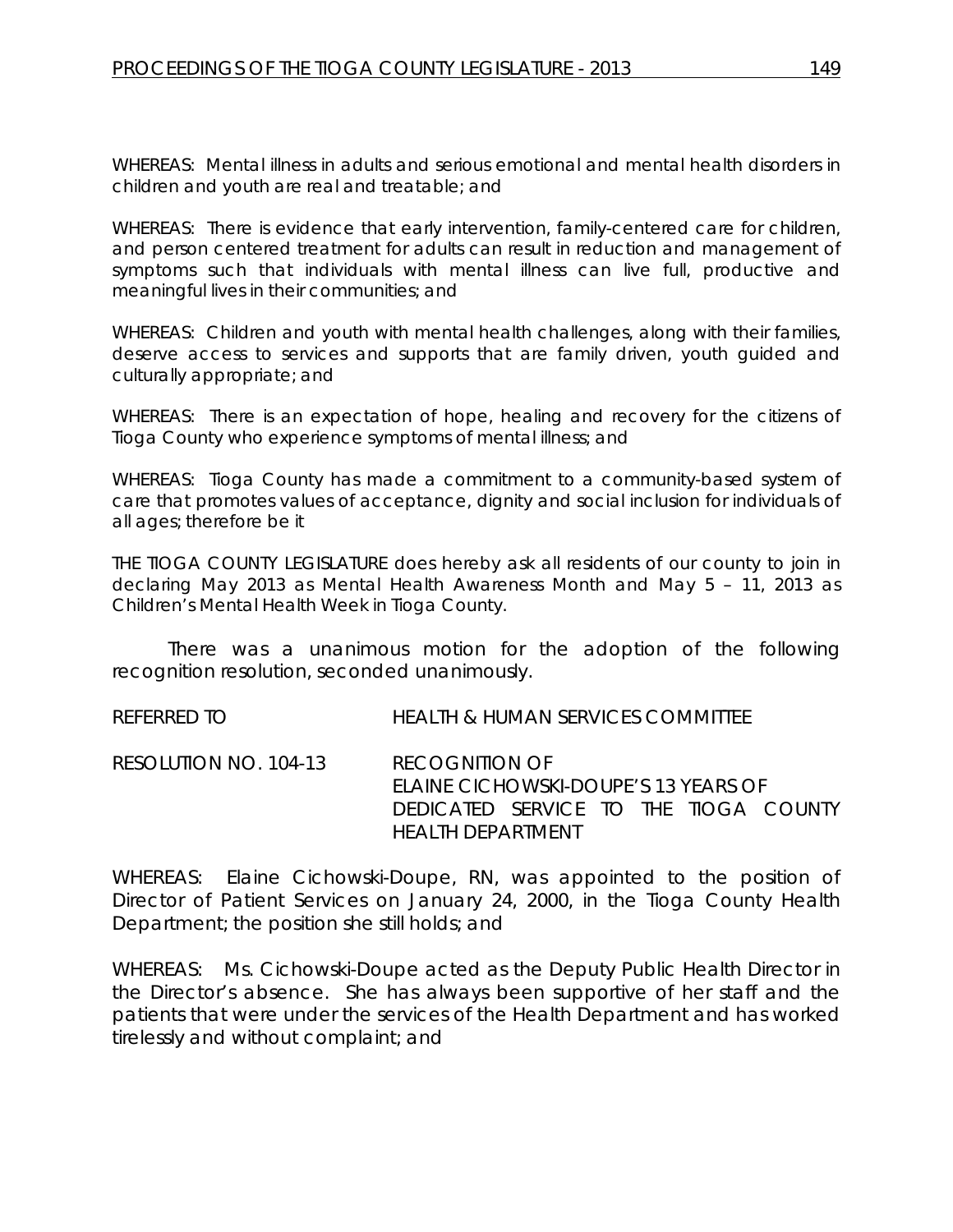WHEREAS: Elaine Cichowski-Doupe, RN, has been extremely dedicated, loyal and professional in the performance of her duties and responsibilities during the past years to the County and to the Public Health Department. She has earned the respect of her colleagues and peers throughout Tioga County; and

WHEREAS: Ms. Cichowski-Doupe retired on April 25, 2013; therefore be it

RESOLVED: That the Tioga County Legislature, on its own behalf, as well as on behalf of the citizens of Tioga County, express sincere gratitude to Elaine Cichowski-Doupe, RN, for her total of over 13 years of dedicated and loyal service to the residents of Tioga County; and be it further

RESOLVED: That this resolution be spread upon the minutes of this meeting and a certified copy be presented to this outstanding employee, Elaine Cichowski-Doupe, RN.

ROLL CALL VOTE Unanimously Yes – Legislators Hollenbeck, Huttleston, Monell, Weston, Roberts, Sauerbrey, Standinger, Sullivan, and Case.

No – None.

Absent – None.

RESOLUTION ADOPTED UNANIMOUSLY.

Johannes Peeters, Director of Public Health, spoke. "For 13 years Elaine has been a dedicated employee and I know when we were in crisis in 2002 it was part of her big efforts to get us out of that crisis to a point where the home care has been a good source. Elaine will be missed. She was a great person and I could not have asked for a better Deputy."

There was no privilege of the floor.

The list of audited bills was submitted and is summarized as follows:

| Code  | Description                       | Equipment Expense |
|-------|-----------------------------------|-------------------|
| A1010 | Legislative Board                 | 43.26             |
| A1170 | <b>Public Defender</b>            | 2,198.67          |
| A1172 | <b>Assigned Counsel</b>           | 21,434.87         |
| A1185 | <b>Medical Examiners/Coroners</b> | 1.975.87          |
| A1325 | Treasurer                         | 612.08            |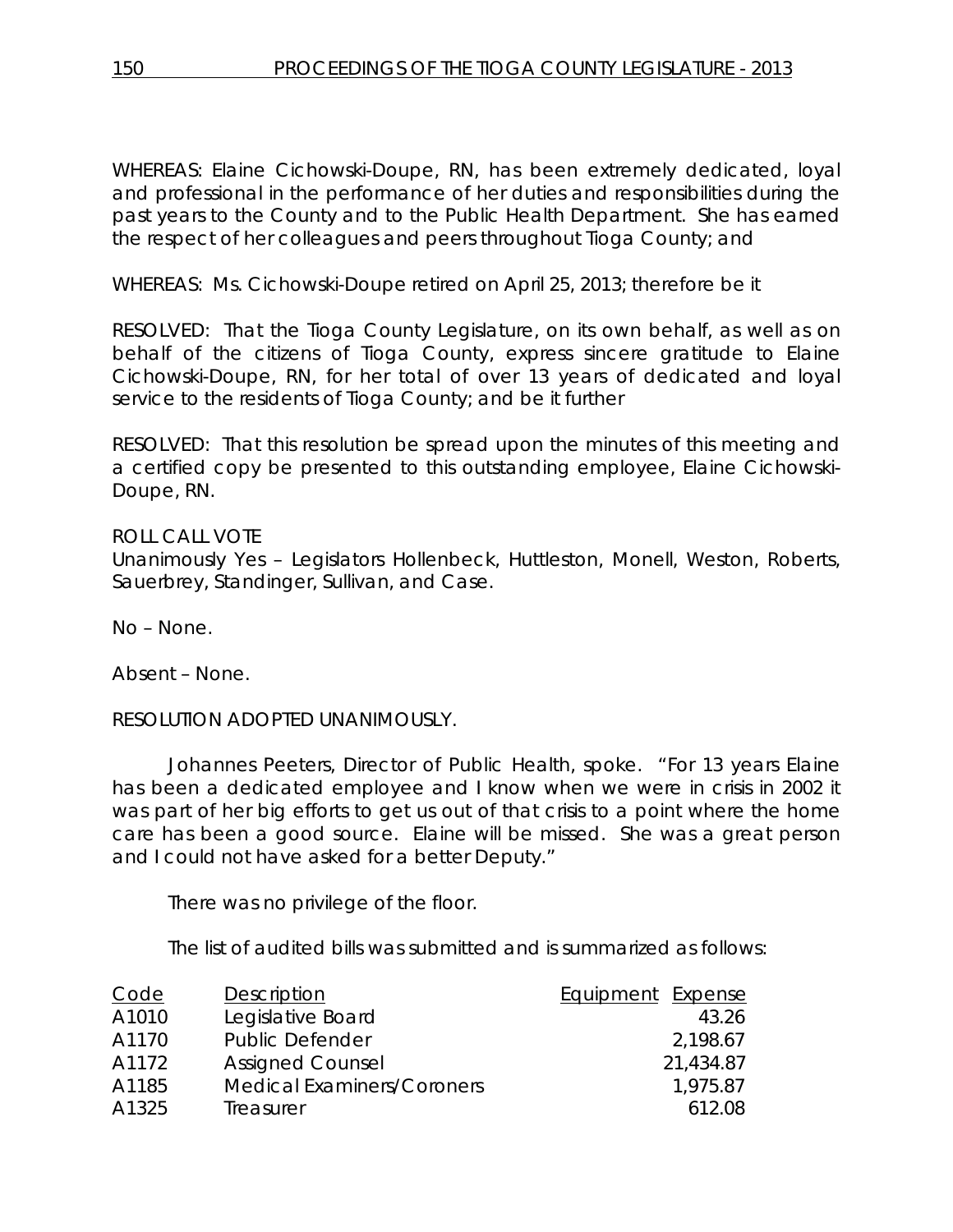| A1355 | <b>Assessments</b>                       |          | 2,095.00   |
|-------|------------------------------------------|----------|------------|
| A1362 | <b>Tax Advertising and Expenses</b>      |          | 1,228.00   |
| A1410 | <b>County Clerk</b>                      |          | 110.83     |
| A1420 | Law                                      |          | 3,050.00   |
| A1430 | Personnel                                |          | 1,877.38   |
| A1460 | <b>Records Management</b>                |          | 1,280.29   |
| A1620 | <b>Buildings</b>                         |          | 40,046.02  |
| A1621 | <b>Buildings</b>                         |          | 14,653.95  |
| A1680 | Information Technology                   |          | 7,577.50   |
| A2490 | <b>Community College Tuition</b>         |          | 830,632.26 |
| A2960 | <b>Education Handicapped Children</b>    |          | 162,104.40 |
| A3020 | Public Safety Comm E911 System           |          | 4,687.61   |
| A3110 | <b>Sheriff</b>                           | 595.77   | 16,902.61  |
| A3140 | Probation                                |          | 179.92     |
| A3146 | Sex Offender Program                     |          | 9,240.00   |
| A3150 | Jail                                     |          | 51,738.57  |
| A3315 | Special Traffic Programs                 |          | 4,100.00   |
| A3410 | Fire                                     |          | 5,956.89   |
| A3640 | <b>Emergency Mgmt Office</b>             |          | 443.45     |
| A3641 | <b>LEMPG Grant</b>                       | 2,772.00 |            |
| A3957 | <b>Hazard Mitigation Plan</b>            |          | 2,500.00   |
| A4010 | <b>Public Health Nursing</b>             |          | 32,379.45  |
| A4011 | <b>Public Health Administration</b>      |          | 11,982.20  |
| A4012 | <b>Public Health Education</b>           | 3,006.00 | 76.18      |
| A4042 | <b>Rabies Control</b>                    |          | 3,065.14   |
| A4044 | Early Intervention                       |          | 42,567.86  |
| A4053 | Preventive/Primary Health Svcs           |          | 477.97     |
| A4054 | <b>Preventive Dental Services</b>        |          | 1,509.26   |
| A4064 | <b>Managed Care-Dental Services</b>      |          | 9,356.70   |
| A4070 | <b>Disease Control</b>                   |          | 5,098.80   |
| A4090 | Environmental Health                     |          | 1,334.21   |
| A4210 | <b>Alcohol and Drug Services</b>         |          | 1,443.76   |
| A4309 | Mental Hygiene Co Admin                  |          | 7,392.76   |
| A4310 | <b>Mental Health Clinic</b>              |          | 14,162.73  |
| A4320 | <b>Crisis Intervention Services</b>      |          | 1,902.82   |
| A4321 | Intensive Case Management                |          | 1,863.55   |
| A5630 | <b>Bus Operations</b>                    |          | 67,929.98  |
| A6010 | Social Services Administration           |          | 50,911.93  |
| A6141 | <b>Energy Crisis Assistance Programs</b> |          | 29,616.17  |
| A6422 | Economic Development                     |          | 509.14     |
| A6510 | Veterans' Service                        |          | 60.00      |
| A6610 | Sealer Weights & Measures                |          | 96.07      |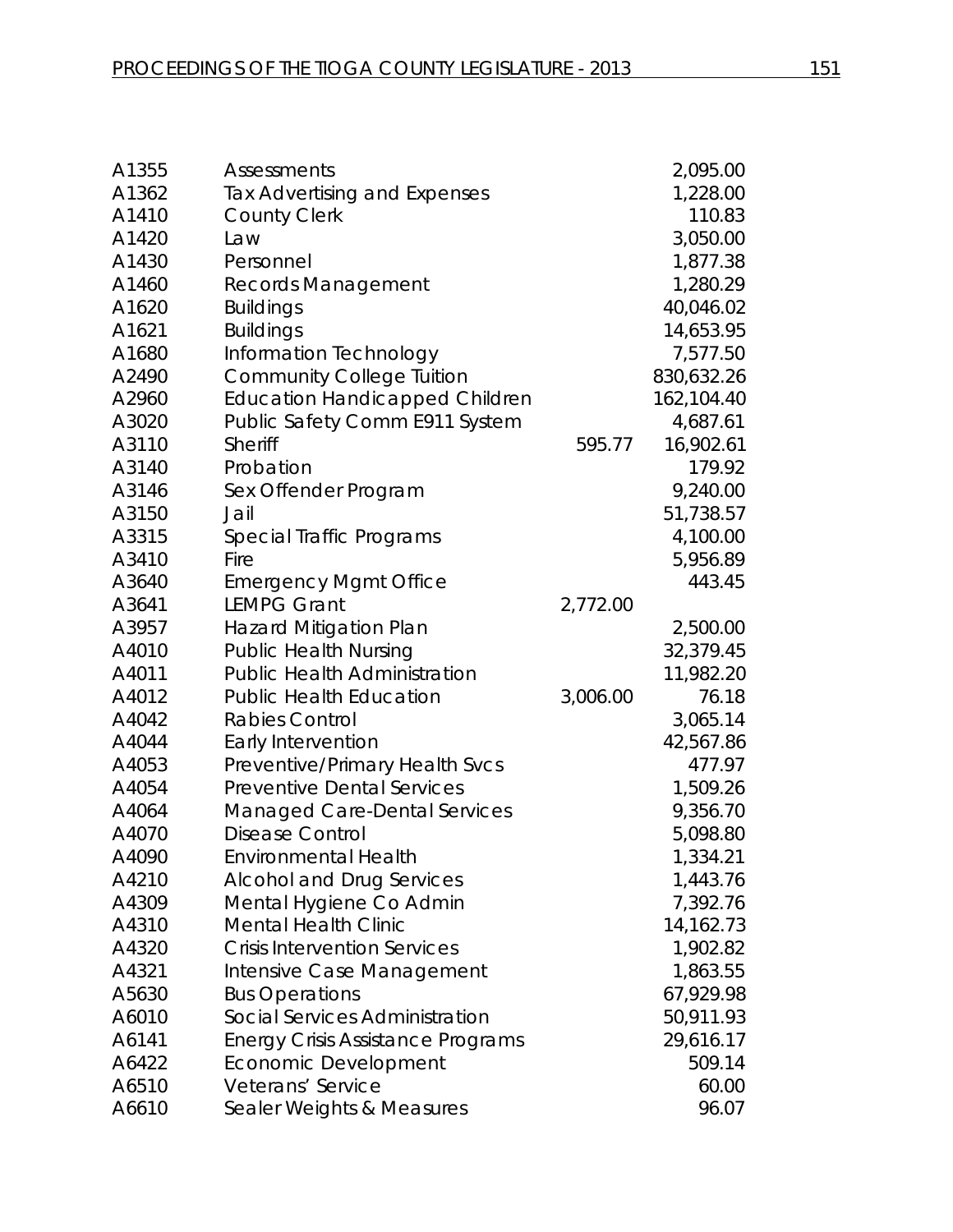| A8020                   | Planning                        | 36.12          |
|-------------------------|---------------------------------|----------------|
| A8760                   | <b>NYS DOS LTRS Grant</b>       | 28,878.94      |
| A9060                   | <b>Health Insurance</b>         | 2,478.97       |
| <b>SOLID WASTE FUND</b> |                                 | 93,117.00      |
|                         | <b>SPECIAL GRANT FUND</b>       | 3,406.22       |
|                         | <b>COUNTY ROAD FUND</b>         | 43,257.76      |
| <b>CAPITAL FUND</b>     |                                 | 243,461.97     |
|                         | <b>CONSOLIDATED HEALTH FUND</b> | 306,232.59     |
|                         | <b>SELF-INSURANCE FUND</b>      | 1,300.00       |
| <b>GRANT TOTAL</b>      |                                 | \$2,198.949.45 |

Legislator Monell made a motion to approve the minutes of April 9, 2013, seconded by Legislator Hollenbeck, and carried.

Chair Weston made the following appointments to Real Property Director Search Committee effective May 14, 2013:

Legislator Standinger Legislator Case Legislator Monell Legislator Sullivan Chair Weston Real Property Director Elizabeth Hawken

Committee meeting reports are on file in the Legislative Clerk's Office and may be procured there by any interested person.

Legislator Sullivan moved for the adoption of the following resolution, seconded by Legislator Standinger.

REFERRED TO: LEGISLATIVE WORKSESSION

*UNFUNDED MANDATES*

RESOLUTION NO. 105–13 *RESOLUTION DECLARING "MAYDAY FOR MANDATE RELIEF" AND URGING THE STATE TO ADOPT LAWS THAT DO NOT IMPOSE FURTHER FISCAL STRESS ON LOCAL GOVERNMENTS AND TAXPAYERS AND BUILD UPON RECENT EFFORTS TO REFORM COSTLY*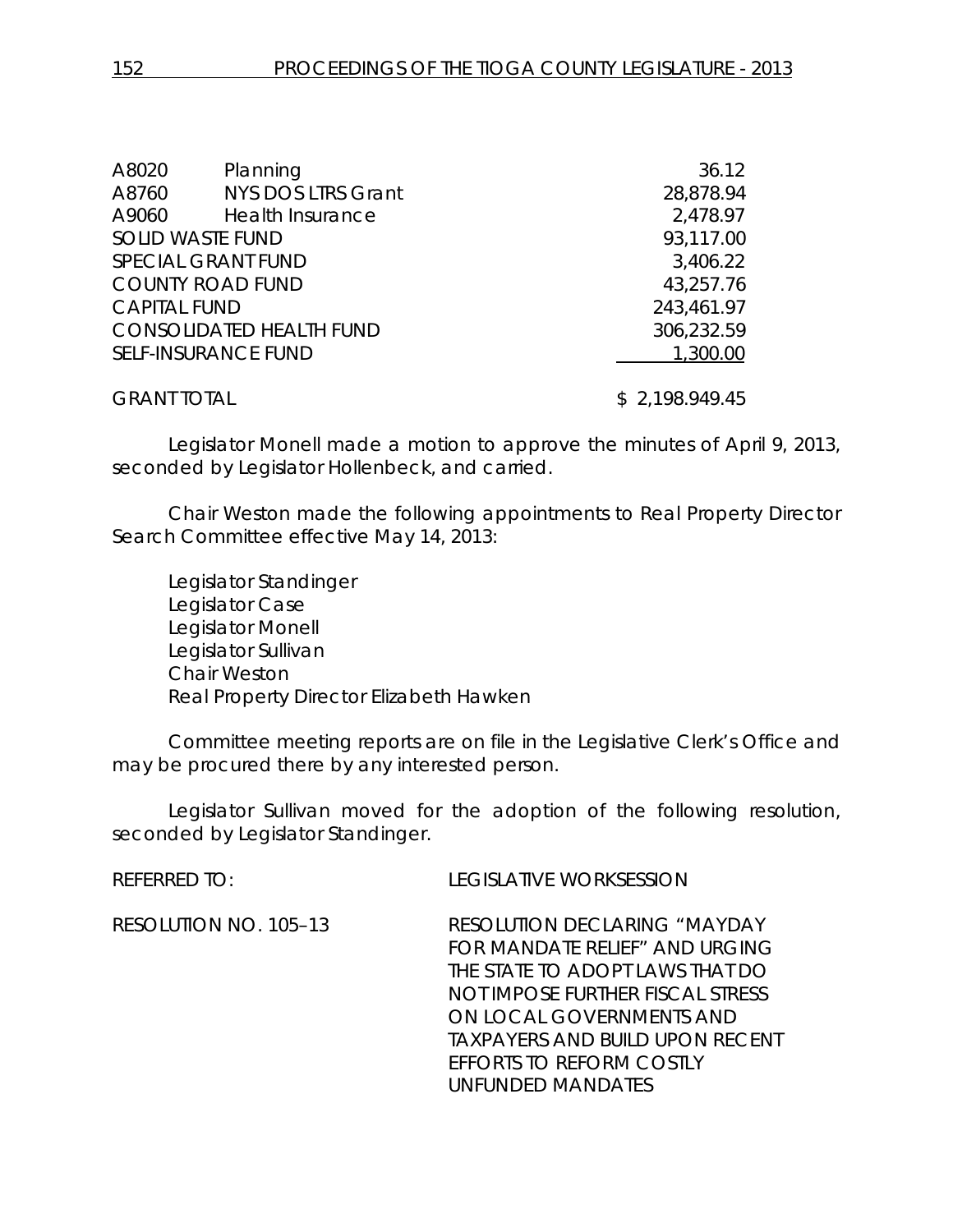WHEREAS: Counties are mandated to administer and finance dozens of state and federal programs; and

WHEREAS: Many counties in New York State face significant fiscal challenges made worse by the recent recession and slow economic recovery; and

WHEREAS: These county fiscal challenges are also directly tied to state-imposed mandates and in recent years reduced state reimbursements; and

WHEREAS: The New York State Association of Counties has identified nine state mandates that consume 90 percent of all county property taxes levied across the state (outside of New York City), representing over \$4 billion in county property taxes levied. These mandates include: Medicaid, Public Assistance Safety Net, Child Welfare Protective and Preventive Care, Special Education Pre-School, Early Intervention, Probation, Indigent Defense, Youth Detention, and Pensions; and

WHEREAS: These mandated and fixed employee costs can consume more than 80 percent of a county's total budget, leaving fewer local dollars that can be devoted to local programs and services; and

WHEREAS: These state mandates are the root cause of high county property and sales taxes in New York and have led to a decline in the delivery of important local services; now therefore be it

RESOLVED: That Tioga County hereby declares the month of May to be "Mayday for Mandate Relief" to raise awareness that decisions made in Albany have a direct impact on the property tax levy and local community services here in Tioga County; and be it further

RESOLVED: That Tioga County strongly encourages the Governor and State Legislature to continue working to enact meaningful mandate relief; and be it further

RESOLVED: That Tioga County calls on State Lawmakers to enact legislation preventing future unfunded mandates without corresponding state aid to pay for them; and be it further

RESOLVED: That NYSAC shall forward copies of this resolution to Governor Andrew M. Cuomo, the New York State Legislature and all others deemed necessary and proper.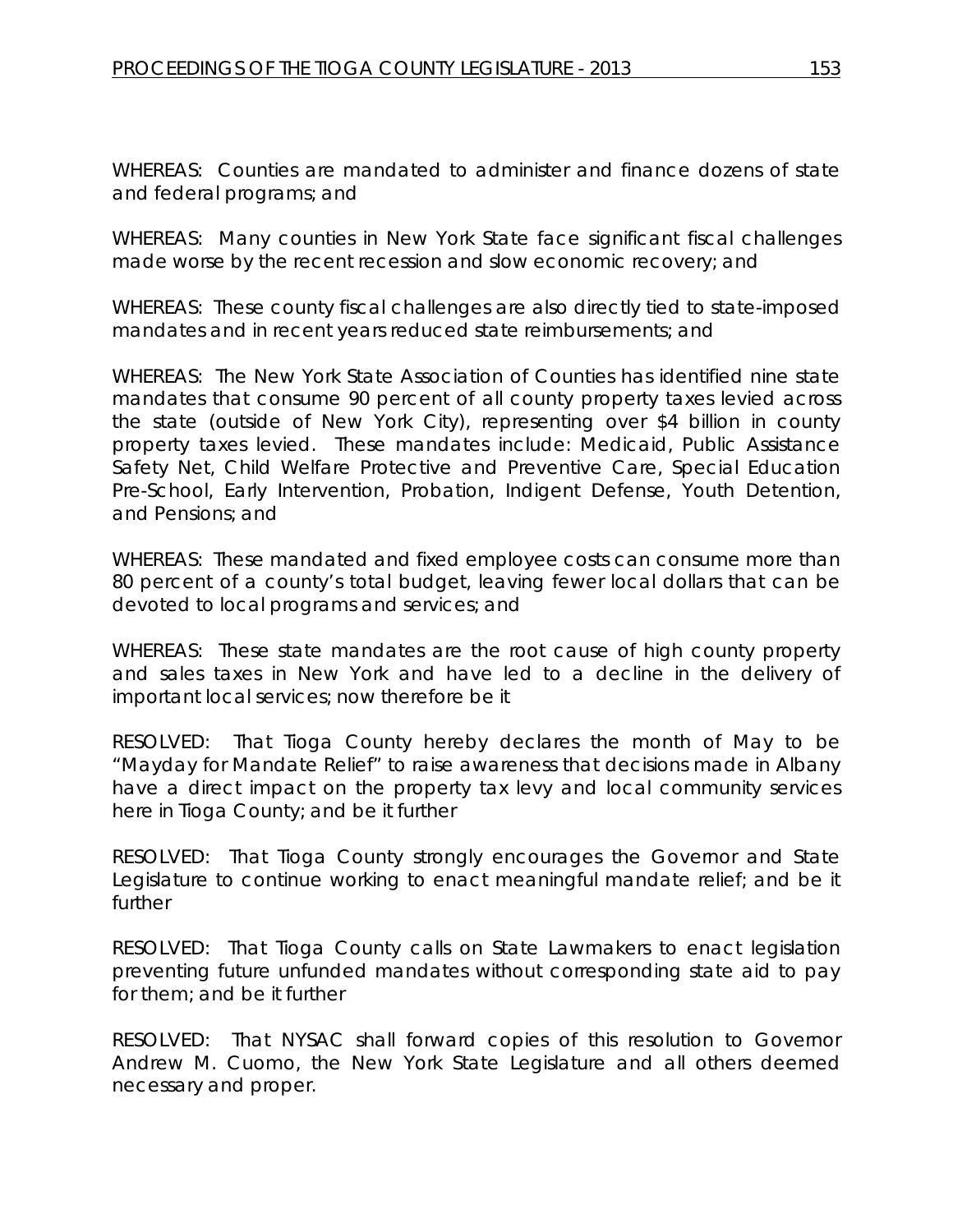Yes – Legislators Hollenbeck, Huttleston, Monell, Weston, Roberts, Sauerbrey, Standinger, Sullivan and Case.

No – None.

Absent – None.

RESOLUTION ADOPTED.

Legislator Roberts moved for the adoption of the following resolution, seconded by Legislator Sullivan.

REFERRED TO: PUBLIC WORKS COMMITTEE

RESOLUTION NO. 106-13 *FILING OF AN APPLICATION FOR STATE ASSISTANCE FOR A MUNICIPAL WASTE REDUCTION AND/OR RECYCLING PROJECT AND SIGNING OF THE ASSOCIATED STATE CONTRACT, UNDER THE APPROPRIATE LAWS OF NEW YORK STATE.*

WHEREAS: The State of New York provides financial aid for municipal waste reduction and municipal recycling projects; and

WHEREAS: Tioga County, herein called the MUNICIPALITY, has examined and duly considered the applicable laws of the State of New York and the Municipality deems it to be in the public interest and benefit to file an application under these laws; and

WHEREAS: It is necessary that a Contract by and between THE PEOPLE OF THE STATE OF NEW YORK, herein called the STATE, and the MUNICIPALITY be executed for such STATE Aid; now therefore be it

RESOLVED BY THE TIOGA COUNTY LEGISLATURE:

1. That the filing of an application in the form required by the State of New York in conformity with the applicable laws of the State of New York including all understanding and assurances contained in said application is hereby authorized;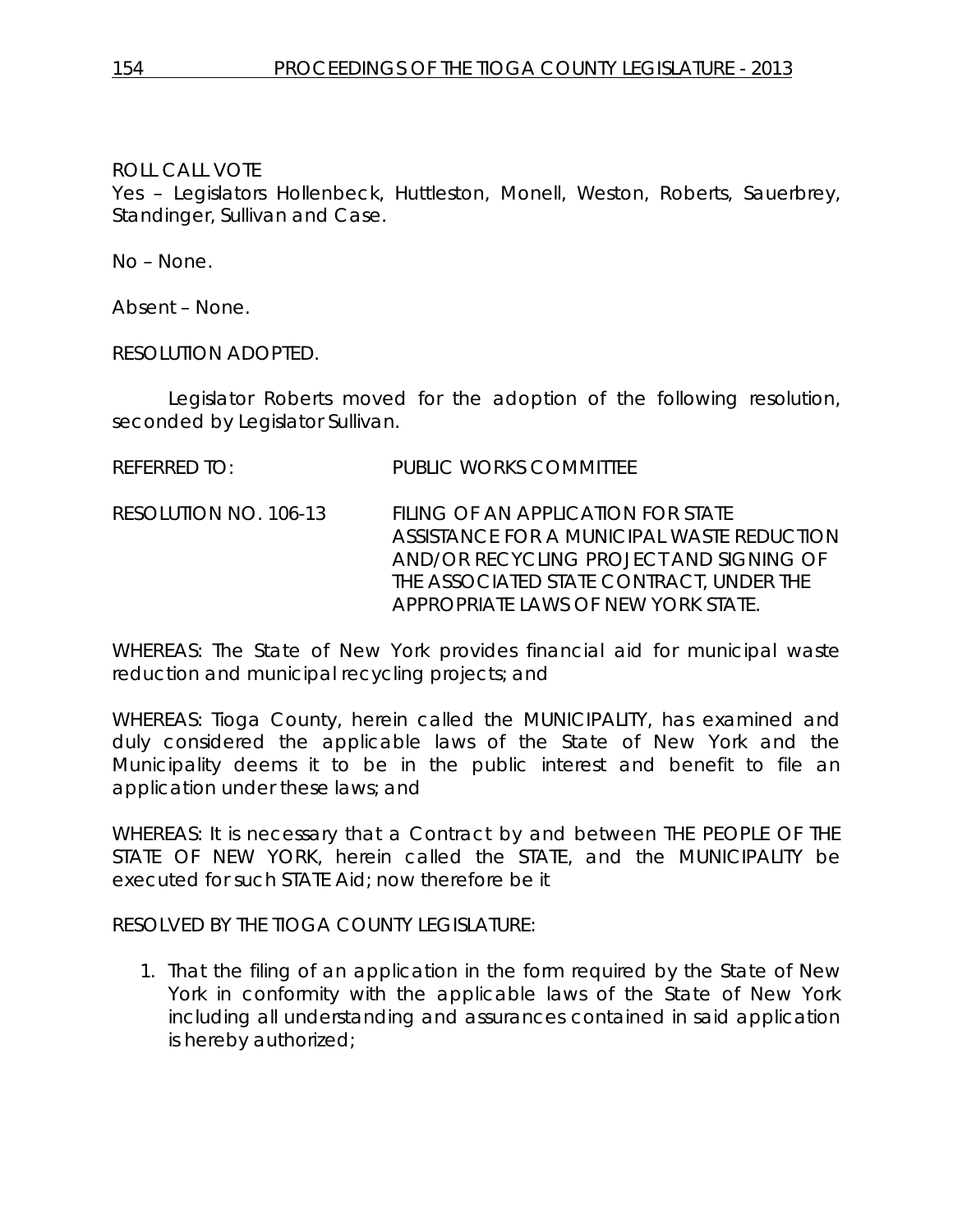- 2. That Tioga County's Legislative Chair, or his/her designee is directed and authorized as the official representative of the MUNICIPALITY to act in connection with the application and to provide such additional information as may be required and to sign the resulting contract if said application is approved by the State;
- 3. That the MUNICIPALITY agrees that it will fund the entire cost of said Municipal Waste Reduction and/or Recycling Project and will be reimbursed by the State for the State share of such costs;
- 4. That four (4) Certified Copies of this Resolution be prepared and sent to the NEW YORK STATE DEPARTMENT OF ENVIRONMENTAL CONSERVATION, ALBANY, NEW YORK 12233-7260, together with ONE complete application;
- 5. That this resolution shall take effect immediately.

REFERRED TO: PUBLIC WORKS COMMITTEE

## ROLL CALL VOTE

Yes – Legislators Hollenbeck, Huttleston, Monell, Weston, Roberts, Sauerbrey, Standinger, Sullivan and Case.

No – None.

Absent – None.

RESOLUTION ADOPTED.

Legislator Roberts moved for the adoption of the following resolution, seconded by Legislator Sullivan.

| RESOLUTION NO. 107-13 | FILING OF AN APPLICATION FOR STATE<br>ASSISTANCE FROM THE HOUSEHOLD<br>HAZARDOUS WASTE (HHW) STATE |
|-----------------------|----------------------------------------------------------------------------------------------------|
|                       | ASSISTANCE PROGRAM AND SIGNING OF THE<br>ASSOCIATED STATE CONTRACT, UNDER THE                      |
|                       | APPROPRIATE LAWS OF NEW YORK STATE.                                                                |

WHEREAS: The State of New York provides financial aid for household hazardous waste programs; and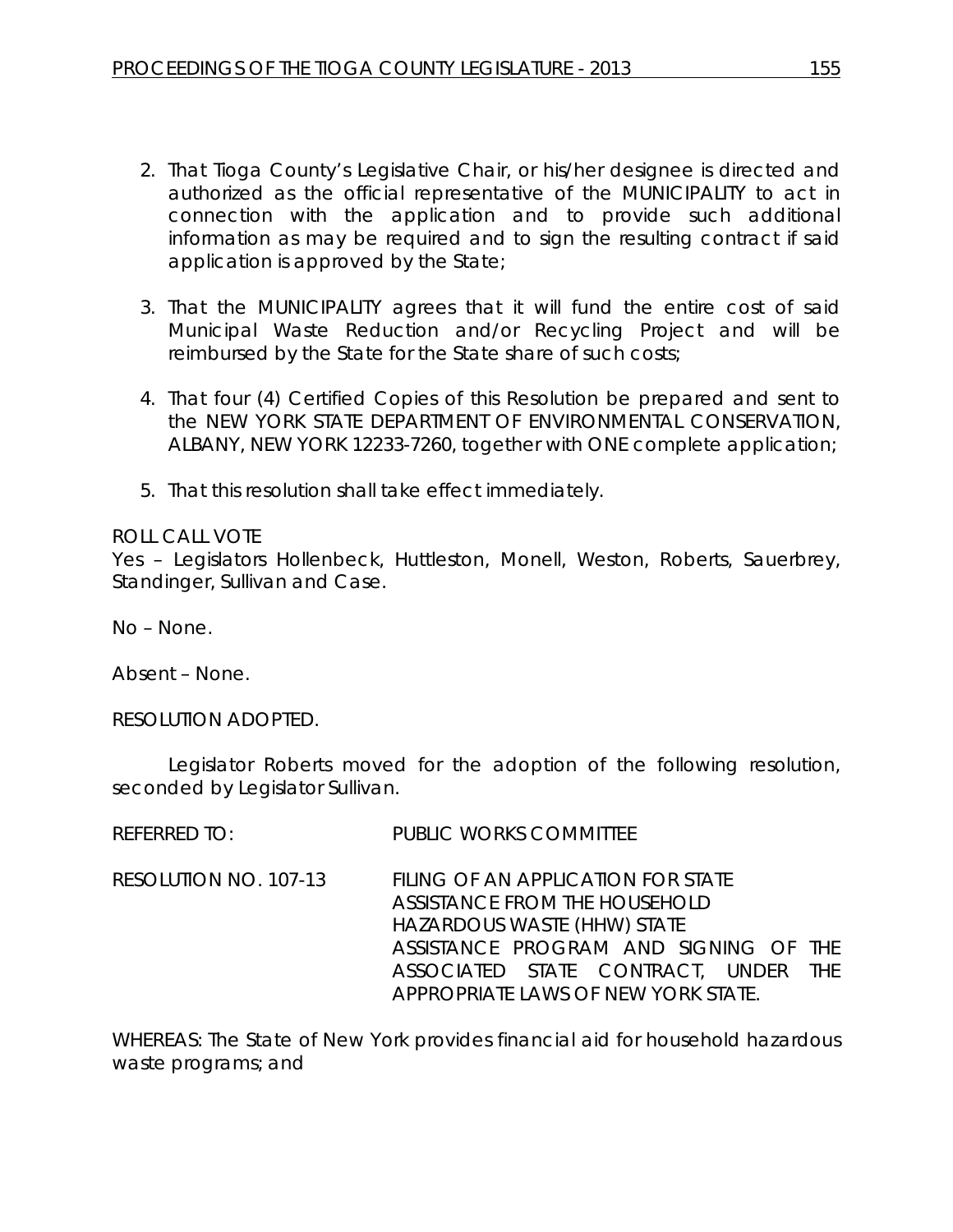WHEREAS: Tioga County, herein called the MUNICIPALITY, has examined and duly considered the applicable laws of the State of New York and the Municipality deems it to be in the public interest and benefit to file an application under these laws; and

WHEREAS: it is necessary that a Contract by and between THE PEOPLE OF THE STATE OF NEW YORK, herein called the STATE, and the MUNICIPALITY be executed for such STATE Aid; now therefore be it

RESOLVED BY THE TIOGA COUNTY LEGISLATURE:

- 1. That the filing of an application in the form required by the State of New York in conformity with the applicable laws of the State of New York including all understanding and assurances contained in said application is hereby authorized'
- 2. That Tioga County's Legislative Chair, or his/her designee is directed and authorized as the official representative of the MUNICIPALITY to act in connection with the application and to provide such additional information as may be required and to sign the resulting contract if said application is approved by the State;
- 3. That the MUNICIPALITY agrees that it will fund the entire cost of said household hazardous waste program and will be reimbursed by the State for the State share of such costs:
- 4. That four (4) Certified Copies of this Resolution be prepared and sent to the NYSDEC together with a complete application;
- 5. That this resolution shall take effect immediately.

## ROLL CALL VOTE

Yes - Legislators Hollenbeck, Huttleston, Monell, Weston, Roberts, Sauerbrey, Standinger, Sullivan and Case.

No – None.

Absent – None.

RESOLUTION ADOPTED.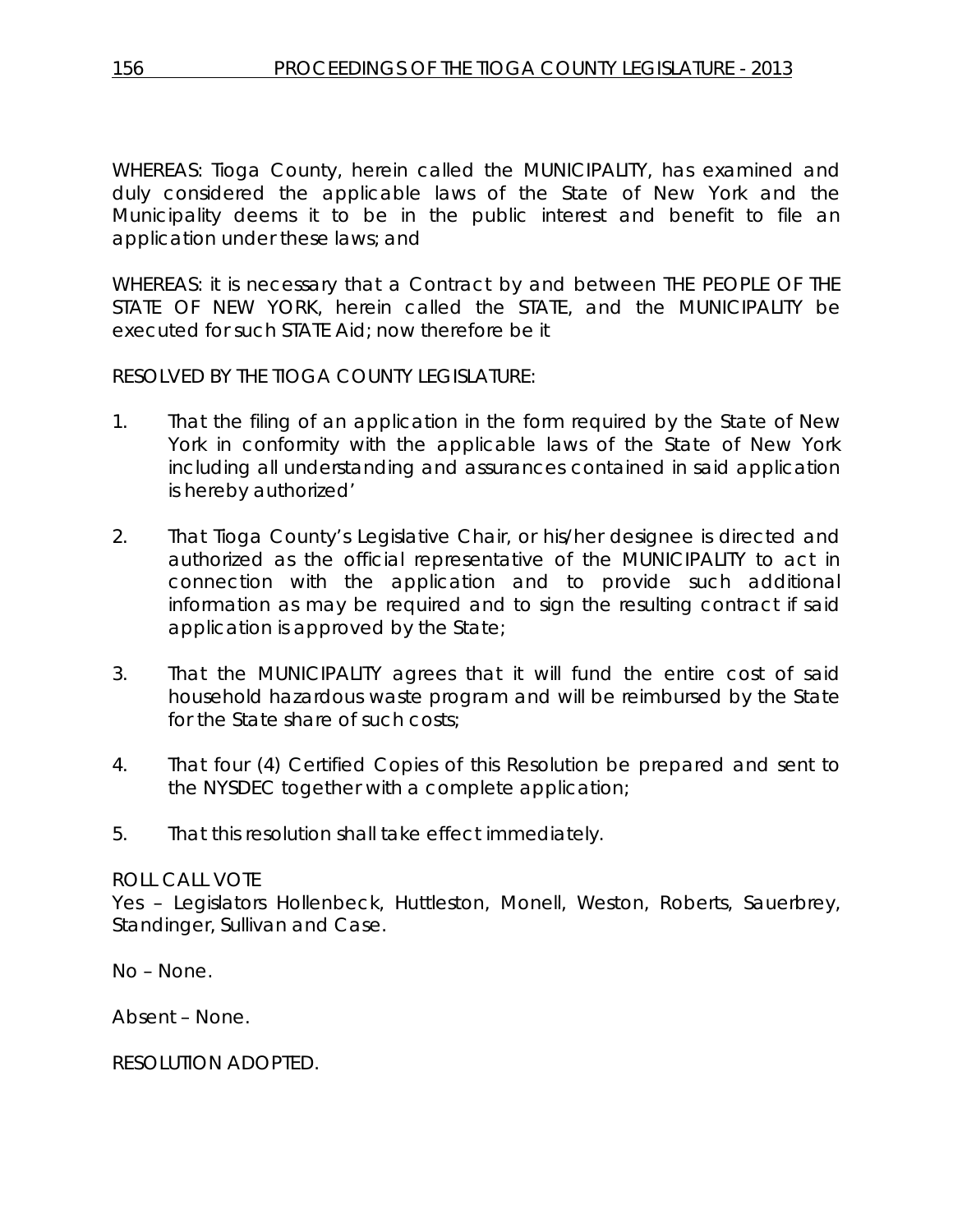Legislator Roberts moved for the adoption of the following resolution, seconded by Legislator Sullivan.

| <b>REFERRED TO:</b> | <b>PUBLIC WORKS COMMITTEE</b> |
|---------------------|-------------------------------|
|                     |                               |

RESOLUTION NO. 108-13 *FILING OF AN APPLICATION FOR STATE ASSISTANCE FOR A MUNICIPAL WASTE REDUCTION AND/OR RECYCLING PROJECT AND SIGNING OF THE ASSOCIATED STATE CONTRACT, UNDER THE APPROPRIATE LAWS OF NEW YORK STATE.*

WHEREAS: The State of New York provides financial aid for municipal waste reduction and municipal recycling projects; and

WHEREAS: Tioga County, herein called the MUNICIPALITY, has examined and duly considered the applicable laws of the State of New York and the Municipality deems it to be in the public interest and benefit to file an application under these laws; and

WHEREAS: it is necessary that a Contract by and between THE PEOPLE OF THE STATE OF NEW YORK, herein called the STATE, and the MUNICIPALITY be executed for such STATE Aid; now therefore be it

RESOLVED BY THE TIOGA COUNTY LEGISLATURE:

- 1. That the filing of an application in the form required by the State of New York in conformity with the applicable laws of the State of New York including all understanding and assurances contained in said application is hereby authorized;
- 2. That Tioga County's Legislative Chair, or his/her designee is directed and authorized as the official representative of the MUNICIPALITY to act in connection with the application and to provide such additional information as may be required and to sign the resulting contract if said application is approved by the State;
- 3. That the MUNICIPALITY agrees that it will fund the entire cost of said household hazardous waste program and will be reimbursed by the State for the State share of such costs;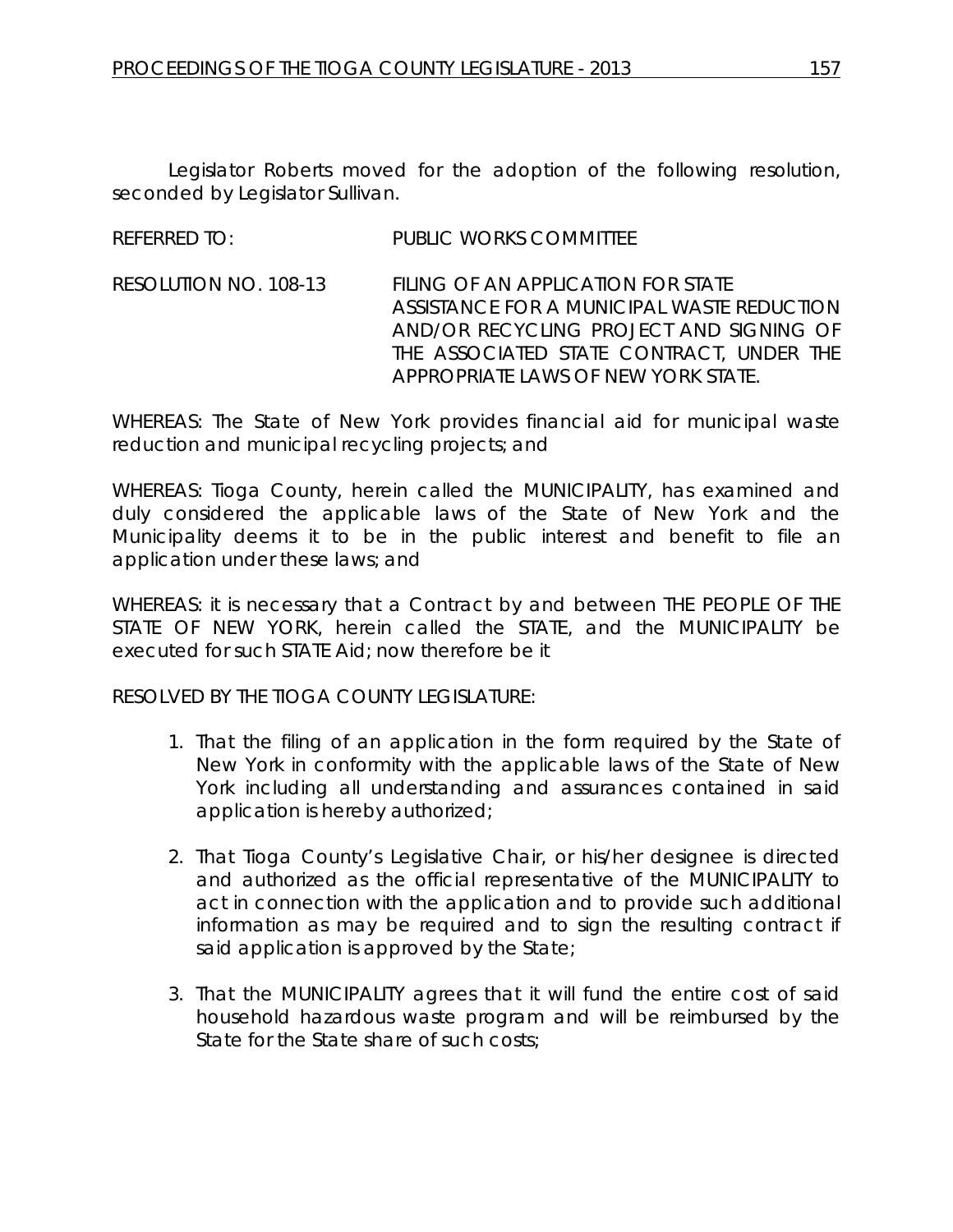- 4. That MUNICIPALITY OR MUNICIPALITIES set forth their respective responsibilities by attached joint resolution relative to a joint Municipal Waste Reduction and/or Recycling Project;
- 5. That this resolution shall take effect immediately.

Yes – Legislators Hollenbeck, Huttleston, Monell, Weston, Roberts, Sauerbrey, Standinger, Sullivan and Case.

No – None.

Absent – None.

RESOLUTION ADOPTED.

Legislator Roberts moved for the adoption of the following resolution, seconded by Legislator Sullivan.

REFERRED TO: PUBLIC WORKS

RESOLUTION NO. 109-13 *OPPOSE CLEAN WATER ACT DRAFT GUIDANCE PROPOSED BY THE ENVIRONMENTAL PROTECTION AGENCY*

WHEREAS: Tioga County affirms its commitment to environmental stewardship and the protection of our natural resources, and recognizes the need to harmonize municipal programs and services with the legislative intent and objectives of the Clean Water Act(CWA); and

WHEREAS: The CWA was not intended to protect ditches and other channels through which water flows intermittently nor was it intended to capture seeps, wet areas, isolated manmade ponds and other structures not currently subject to the CWA: and

WHEREAS: The Environmental Protection Agency (EPA) and the United States Corps of Engineers (CORPS) has developed draft guidance on Identifying Waters Protected by the Clean Water Act (draft guidance) to clarify the EPA and Corps' understanding and definition of the CWA that will inform all of EPA's regulatory programs and policy actions; and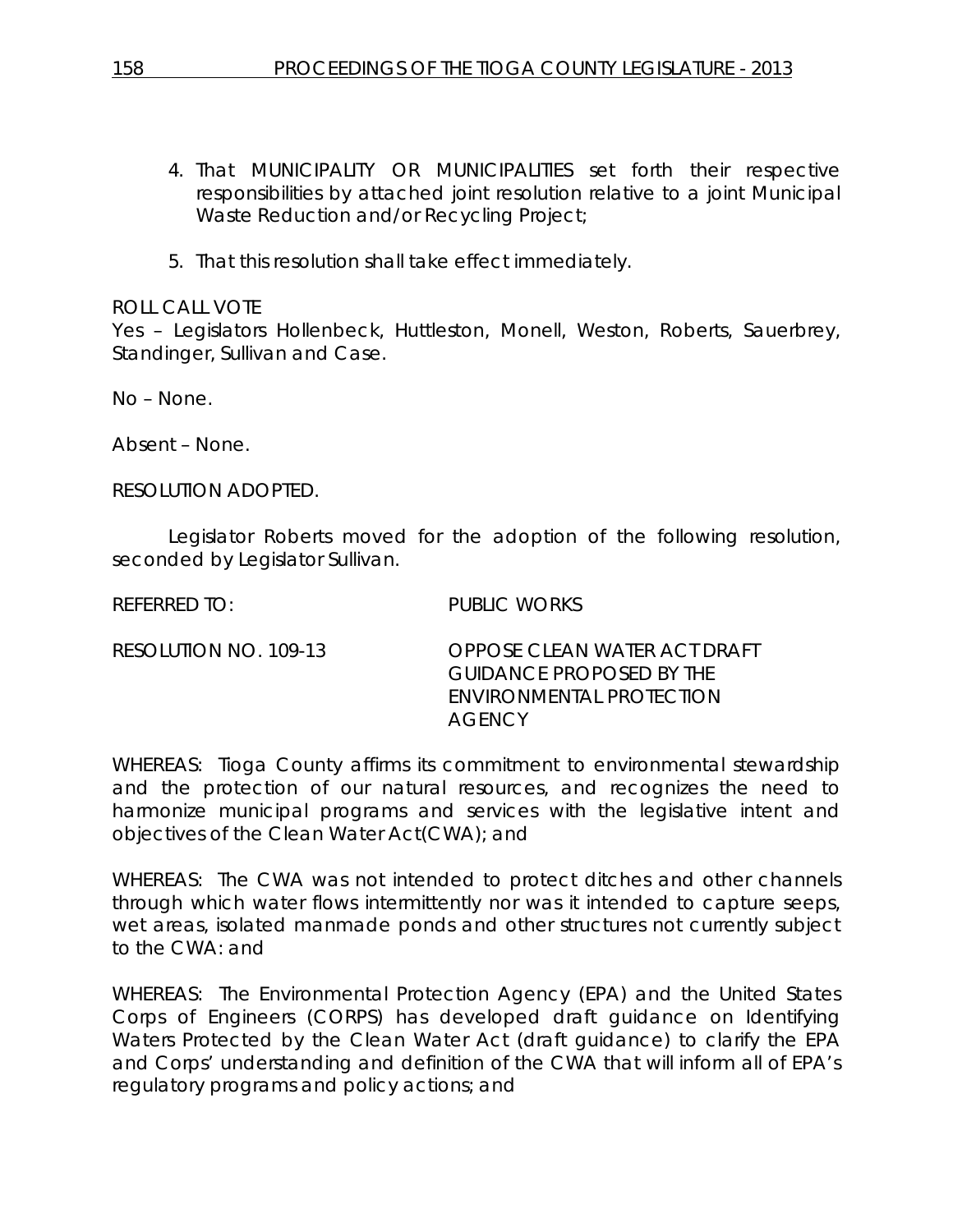WHEREAS: The draft guidance greatly expands the number of projects subject to jurisdictional determination or CWA permitting which do not currently require such oversight at great expense to the taxpayers of Tioga County with little, if any, environmental benefit while diverting scarce resources from other programs that do provide environmental protection and conservation benefits; and

WHEREAS: The financial impact of the draft guidance to Tioga County will be significant with roadside ditch projects and ongoing maintenance alone costing Tioga County citizens additional money due to the need for governmental staff and private citizen preparation of permit applications and jurisdictional determinations by the Corps or CWA permitting; and

WHEREAS: Tioga County believes that it is improper to so significantly change the scope of the Clean Water Act without legislative authorization by the U.S. Congress or through the formal rule making process to allow public and stakeholder comments on this critically important and complex issue; therefore be it

RESOLVED: That Tioga County urges EPA and the Corps to withdraw the draft CWA guidance immediately, work collaboratively with states and local governments in ensuring the protection of our water resources; and be it further

RESOLVED: That Tioga County supports any federal legislation consistent with the above recommendations and urges its Congressional and State representatives to intercede with EPA and request that EPA report to them on their response and adaptions regarding the aforementioned concerns; and be it further

RESOLVED; That a copy of the Resolution be sent to U.S. Senators Charles Schumer and Kirsten Gillibrand, U.S. House Representative Tom Reed, EPA Administrator Lisa Jackson, New York Governor Andrew Cuomo, New York State Senator Tom Libous, New York Assemblyman Chris Friend, and EPA Region 2 Administrator Judith Enck.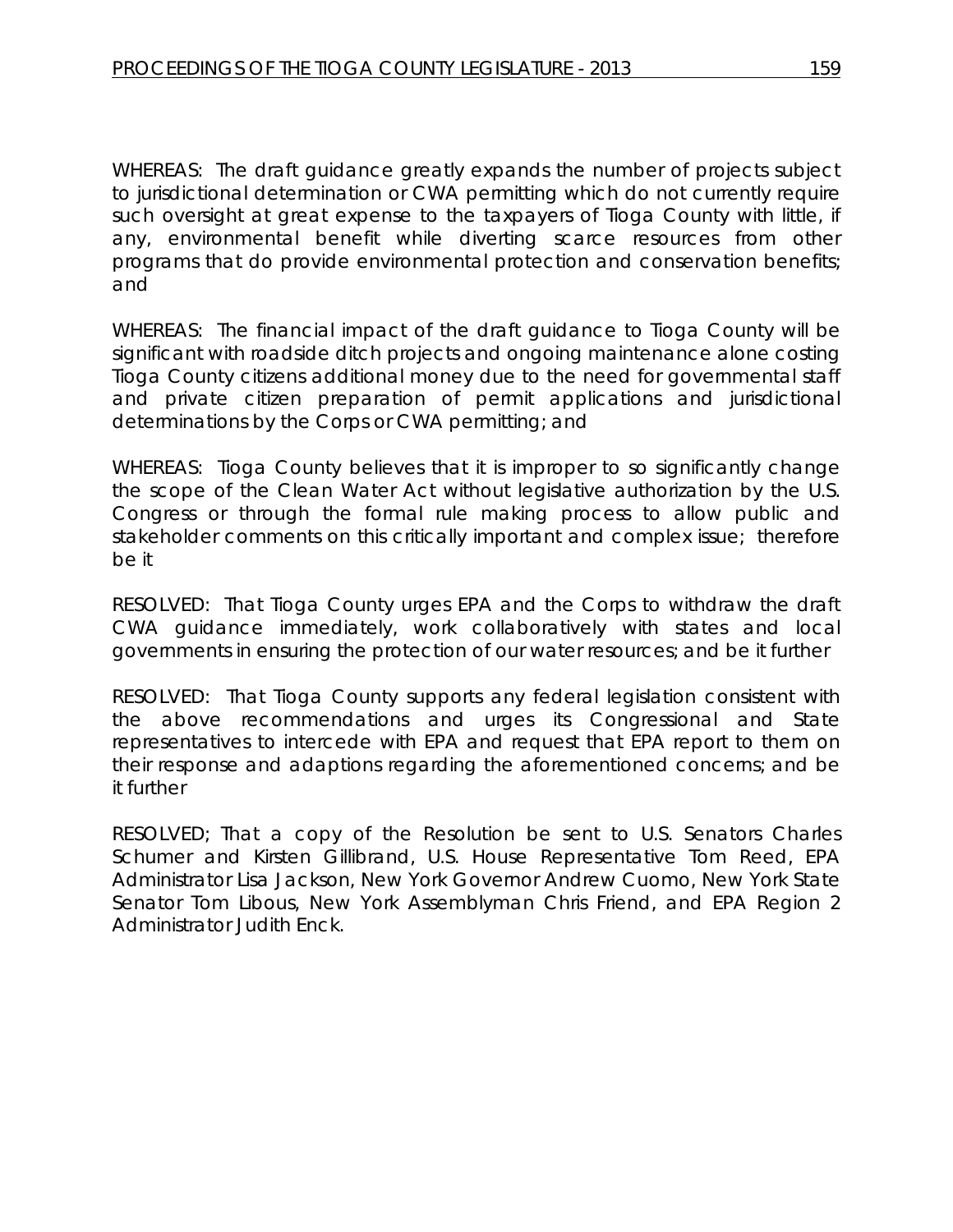Yes – Legislators Hollenbeck, Huttleston, Monell, Weston, Roberts, Sauerbrey, Standinger, Sullivan and Case.

No – None.

Absent – None.

RESOLUTION ADOPTED.

Legislator Roberts moved for the adoption of the following resolution, seconded by Legislator Sullivan.

REFERRED TO: PUBLIC WORKS

RESOLUTION NO. 110-13 *APPROVE DESIGN FEE*

*SUPPLEMENT #1 FOR FLOOD MITIGATION OF TIOGA COUNTY MUNICIPAL BUILDINGS – MCFARLAND JOHNSON*

WHEREAS: On October 9, 2012 the Tioga County Legislature awarded Professional Engineering Services for flood mitigation for various County buildings per Resolution 235-12; and

WHEREAS: After several meetings with FEMA, some changes for design are required and construction administrative services can be identified; and

WHEREAS: These fees will be included in the mitigation with FEMA; therefore be it

RESOLVED: That the Tioga County Legislature approves Supplement #1 for revised design and construction administrative services to McFarland Johnson not to exceed \$40,600 and to be paid out of Tropical Storm Lee Disaster account H1624.20.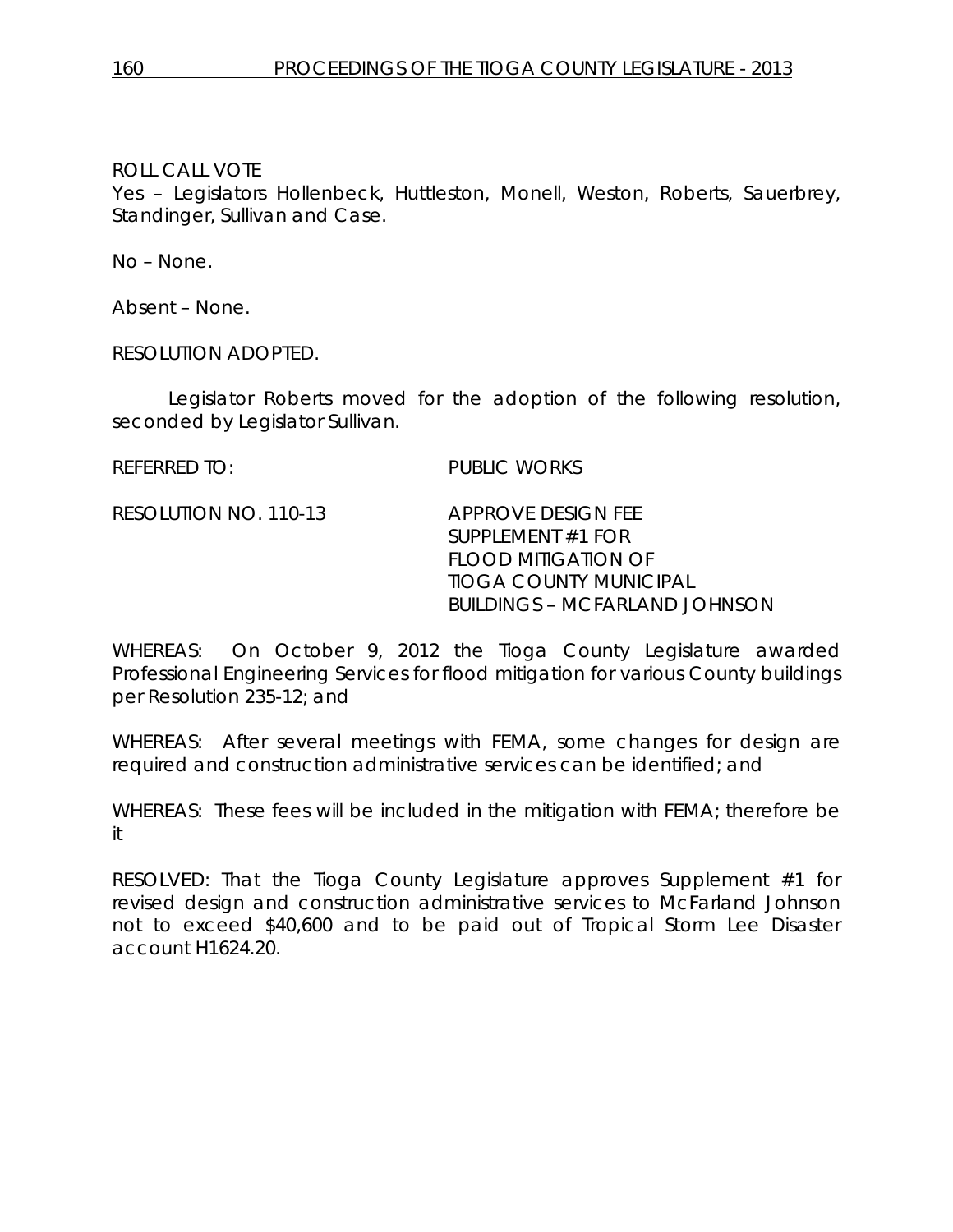Yes – Legislators Hollenbeck, Huttleston, Monell, Weston, Roberts, Sauerbrey, Standinger, Sullivan and Case.

No – None.

Absent – None.

RESOLUTION ADOPTED.

Legislator Sauerbrey moved for the adoption of the following resolution, seconded by Legislator Standinger.

REFERRING TO: PUBLIC SAFETY COMMITTEE

RESOLUTION NO. 111-13 *SUPPORT OF SENSIBLE GUN CONTROL & ADDRESSING NEW YORK STATE-LEVEL & FEDERAL-LEVEL ACTIONS; SHERIFF'S OFFICE*

WHEREAS: Tioga County Legislators were horrified, as were all Americans, by the slaughter of 20 children and six adults at Newtown, Connecticut, on December 14, 2012; and

WHEREAS: The New York State Governor, Assembly, and Senate, catalyzed by that appalling event, acted expeditiously under a "Message of Necessity" in the new State legislative session and with bipartisan support to pass and sign the New York State SAFE Act on January 15, 2013; and

WHEREAS: Tioga County Legislators, as elected officials sworn to uphold both the New York State Constitution and the United States Constitution, acknowledge the historic and continuing importance of the Bill of Rights, as well as, recognize United States Supreme Court rulings that the Second Amendment allows prohibitions on the possession of firearms by felons and the mentally ill, penalties for carrying firearms in schools and government buildings, or laws regulating the sales of guns; and

WHEREAS: Provisions in the New York State SAFE Act could be revisited without undoing the law itself; and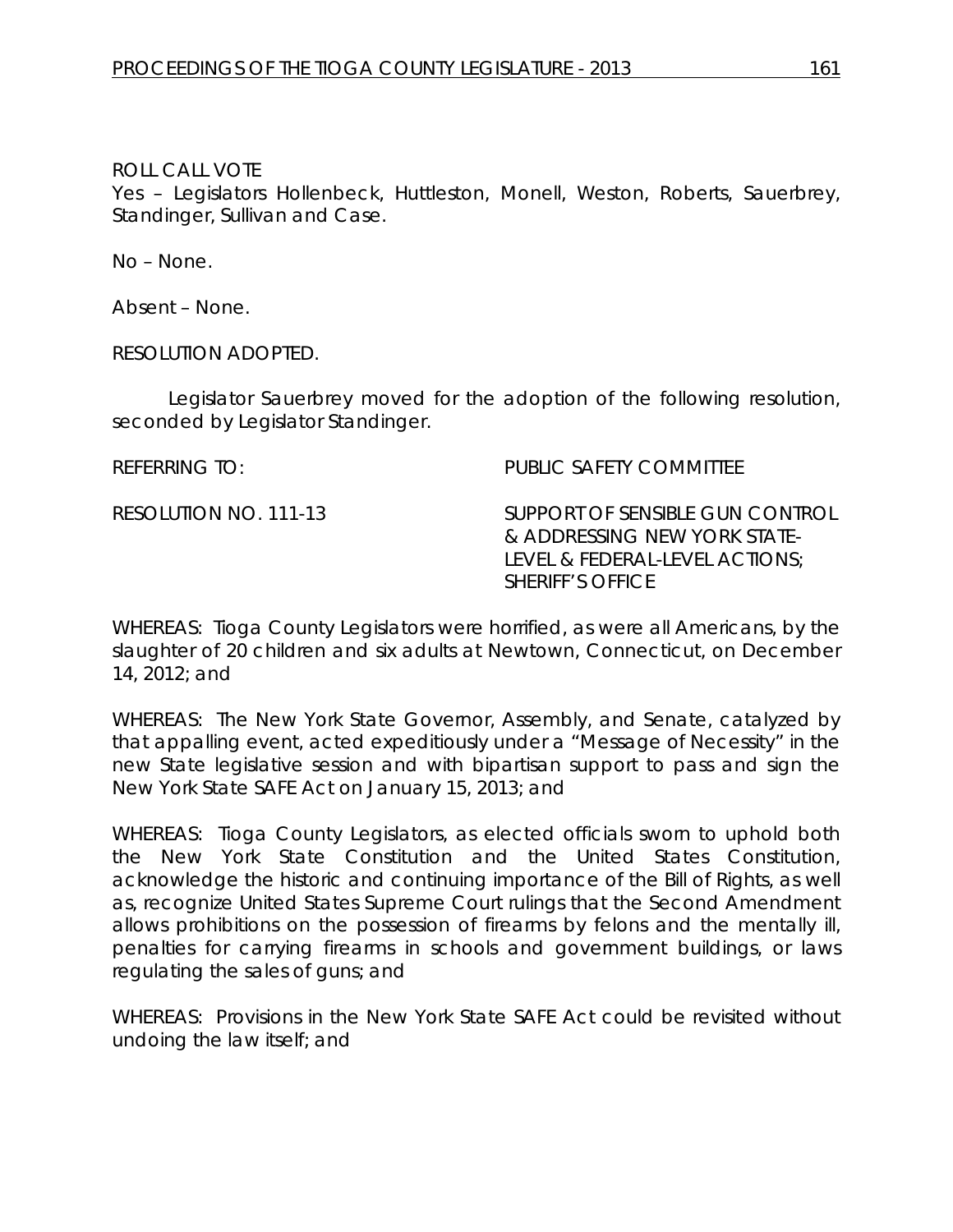WHEREAS: The SAFE Act includes unfunded State mandates requiring additional registration procedures that must be administered by the Sheriff's Department and County Clerk, as well as, increased responsibilities for county Mental Health Departments, and the cost of which have not been addressed; and

WHEREAS: The new law is the first in the nation to require instant background checks on all purchases of ammunition at the time of sale; it also includes a statewide standard requiring recertification of pistol permits every five years, and closes a private-sale loophole to ensure that all gun purchases are subject to a background check; and

WHEREAS: It is appropriate for states to enact laws promoting the safety of their residents, and none of the provisions in the SAFE Act will prevent any lawabiding citizen from owning a gun or many guns; and

WHEREAS: There is no national database of guns and in fact, Federal law bars the Bureau of Alcohol, Tobacco, Firearms, and Explosives from keeping track of guns and only allows the government to try to track the history of a gun, including buyer and seller, after the gun has been used in a crime; and

WHEREAS: We recognize the value of having a uniform Federal approach to the problems of gun violence to establish consistency throughout the nation and to reduce the opportunity of importation of illegal weapons across state lines; now therefore be it

RESOLVED: That the Tioga County Legislature supports the intent and enactment of the New York State SAFE Act, and demands the State Legislature and Governor to provide funding for the increased costs of state agency and local record keeping and enforcement, and to continue to re-examine the details addressed by the New York SAFE Act in an open and public process, affording residents of the State the opportunity to be heard on the legislation, and then to confirm, modify, and/or correct the statute in a careful and deliberate manner; and be it further

RESOLVED: That the Tioga County Legislature urges the United States Congress and President to remove the existing restriction on the creation of a Federal gun database and undertake timely consideration of the many relevant suggestions by the Brady Center to Prevent Gun Violence; and be it further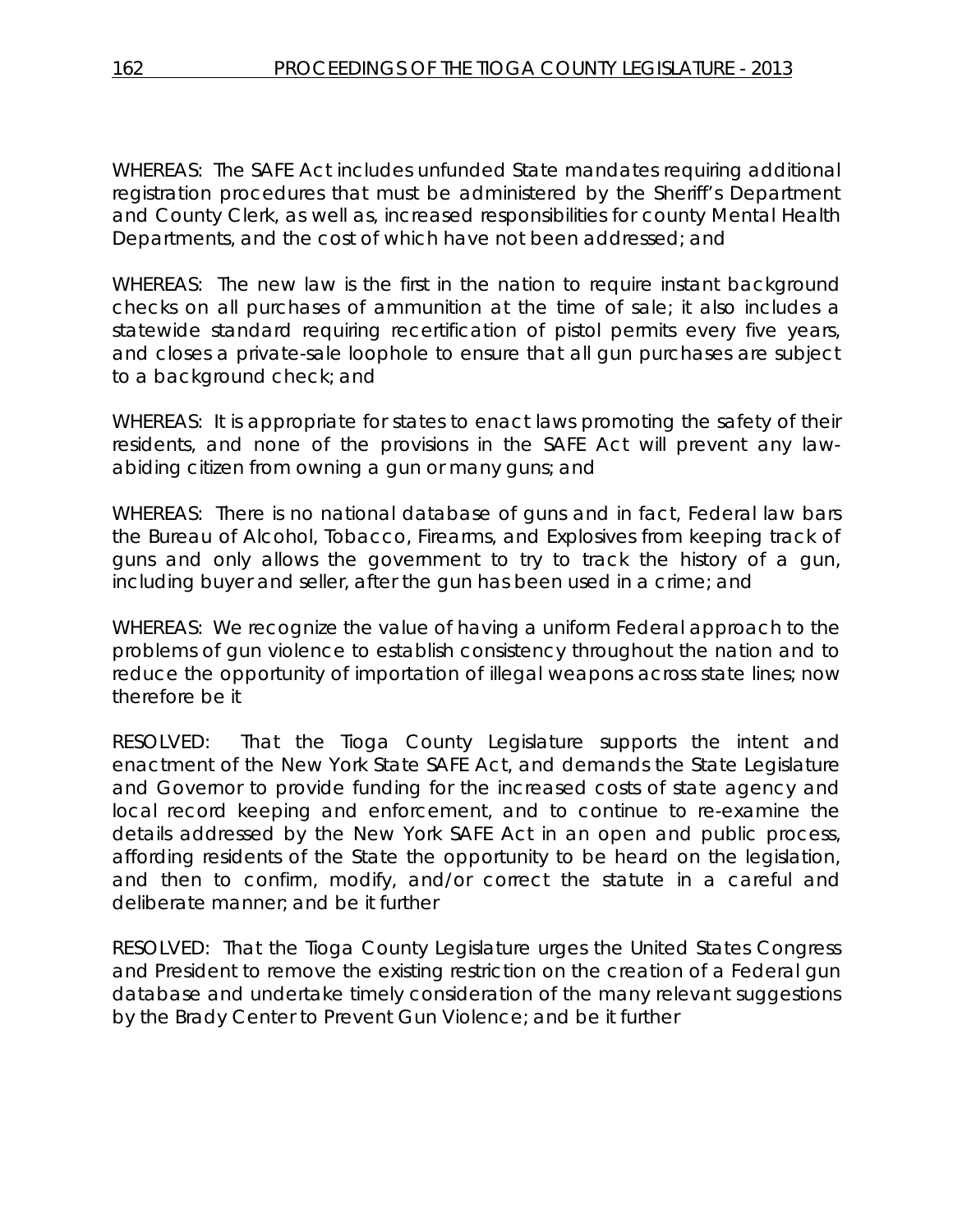RESOLVED: That copies of this resolution be sent to Governor Andrew M. Cuomo; temporary Presidents of the Senate, Jeffrey D. Klein and Dean G. Skelos; Speaker Sheldon Silver and the County's Representatives in the New York State Senate and Assembly.

#### ROLL CALL VOTE

Yes - Legislators Hollenbeck, Huttleston, Monell, Weston, Roberts, Sauerbrey, Standinger, Sullivan and Case.

No – None.

Absent – None.

RESOLUTION ADOPTED.

Legislator Standinger moved for the adoption of the following resolution, seconded by Legislator Case.

REFERRED TO: ADMINISTRATIVE SERVICES COMMITTEE FINANCE/LEGAL COMMITTEE

RESOLUTION NO. 112-13 *MORTGAGE TAX DISTRIBUTION*

RESOLVED: That the mortgage tax report for the period October 1, 2012 to March 31, 2013 be and it hereby is accepted; further

RESOLVED: That the County Treasurer be authorized and directed to pay to the Supervisors of the several Towns and the Treasurers of the several Villages the amounts apportioned to them as follows:

| Town of Barton               | \$36,326.84 |
|------------------------------|-------------|
| Village of Waverly           | 9,217.93    |
| Town of Berkshire            | 5,446.87    |
| Town of Candor               | 19,678.04   |
| Village of Candor            | 902.73      |
| <b>Town of Newark Valley</b> | 19,088.98   |
| Village of Newark Valley     | 2,243.15    |
| <b>Town of Nichols</b>       | 8,603.03    |
| <b>Village of Nichols</b>    | 646.90      |
| Town of Owego                | 132,781.65  |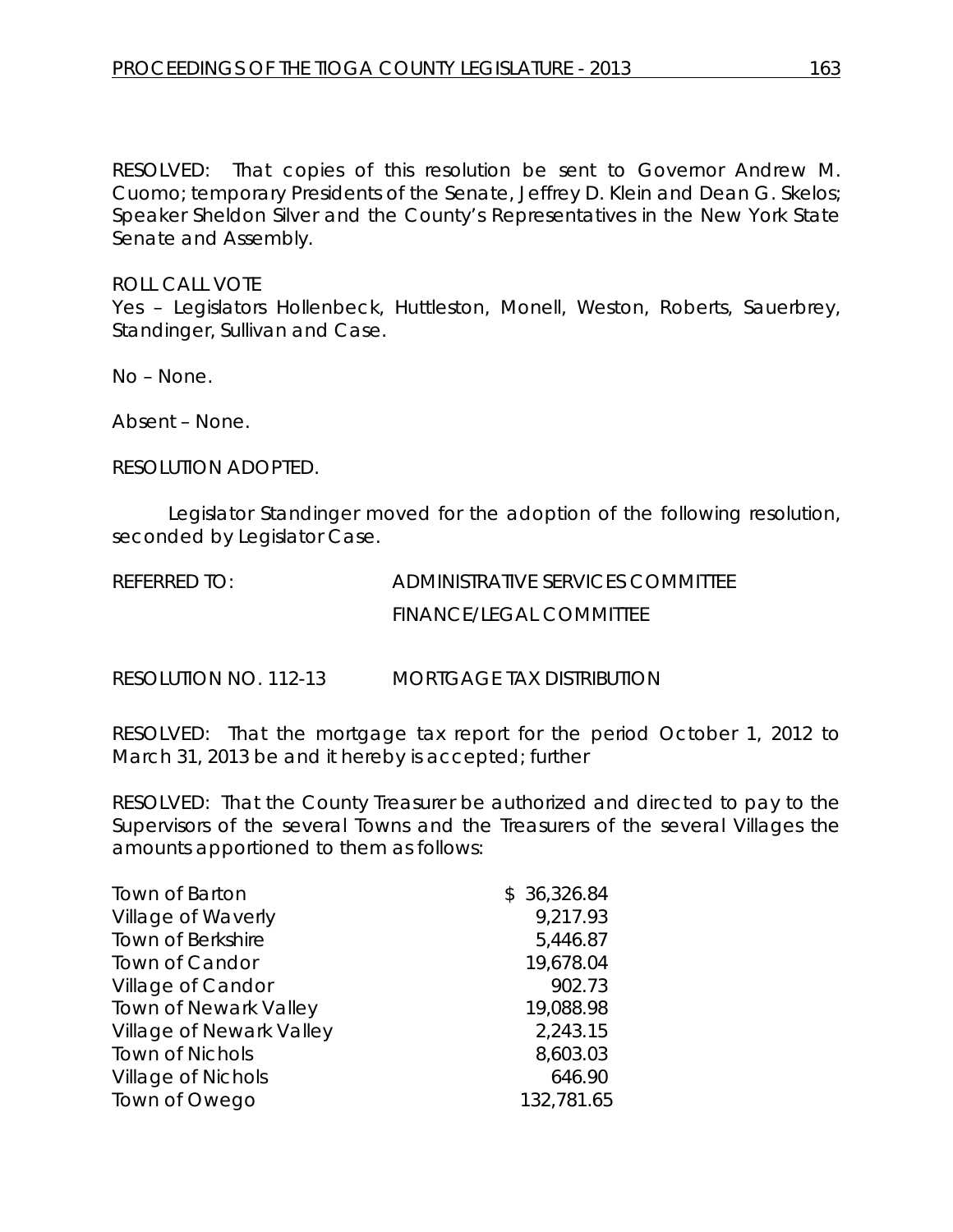| Village of Owego        | 9,568.73     |
|-------------------------|--------------|
| <b>Town of Richford</b> | 6,355.79     |
| Town of Spencer         | 11,781.34    |
| Village of Spencer      | 1,420.32     |
| Town of Tioga           | 22,304.23    |
|                         | \$286,366.53 |

Yes - Legislators Hollenbeck, Huttleston, Monell, Weston, Roberts, Sauerbrey, Standinger, Sullivan and Case.

No – None.

Absent – None.

RESOLUTION ADOPTED.

Legislator Huttleston moved for the adoption of the following resolution, seconded by Legislator Case.

REFERRED TO: HEALTH & HUMAN SERVICES COMMITTEE

| RESOLUTION NO. 113-13 | APPROVE FUNDING                   |
|-----------------------|-----------------------------------|
|                       | 2013 YOUTH BUREAU PROGRAM FUNDING |

WHEREAS: The Tioga County Legislature approves Youth Bureau program funding which is 100% reimbursable from the New York State Office of Children and Family Services; and

WHEREAS: The Tioga County Youth Board has reviewed 2013 applications for funding which are consistent with guidelines previously presented to the Legislative Committee; now therefore be it

RESOLVED: That the following programs recommended by the Tioga County Youth Board for program year 2013 be approved by the Tioga County Legislature in the amounts indicated: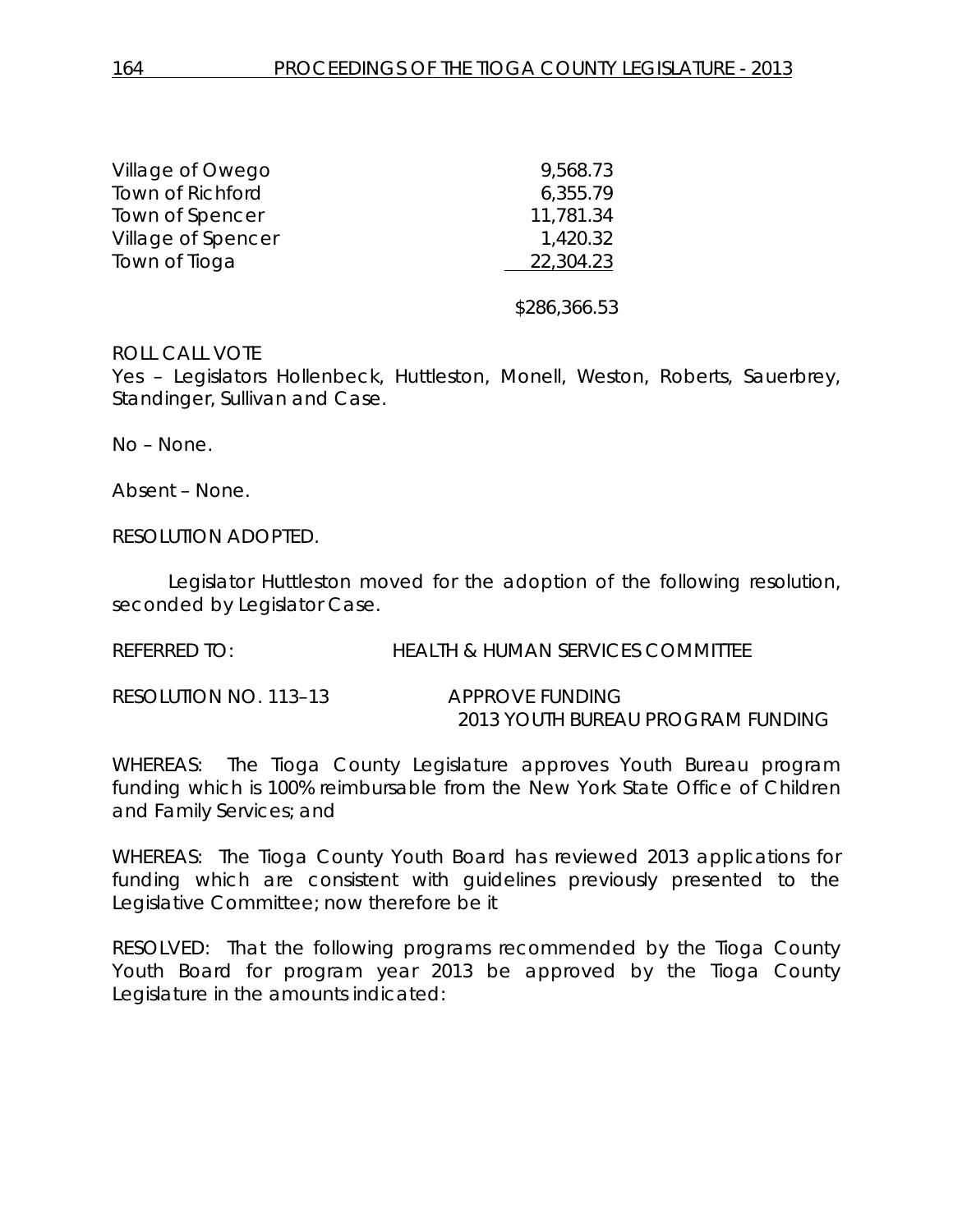| Youth Development and Delinguency Prevention Programs |  |  |
|-------------------------------------------------------|--|--|
|                                                       |  |  |

| Cooperative Extension Family Resource Center      | \$9,218  |
|---------------------------------------------------|----------|
| Tioga County Council on Alcohol & Substance Abuse | \$ 3,654 |
| Spencer Van Etten Building Foundations            | \$1.247  |

Special Delinquency Prevention Programs

| Big Brothers Big Sisters                  |              | \$5,000  |
|-------------------------------------------|--------------|----------|
| Cooperative Extension Parenting Education |              | \$4,243  |
|                                           | <b>TOTAL</b> | \$23,362 |

ROLL CALL VOTE

Yes – Legislators Hollenbeck, Huttleston, Monell, Weston, Roberts, Sauerbrey, Standinger, Sullivan and Case.

No – None.

Absent – None.

RESOLUTION ADOPTED.

Legislator Sauerbrey moved for the adoption of the following resolution, seconded by Legislator Standinger.

| REFERRED TO:          | PUBLIC SAFFTY COMMITTEE<br><b>FINANCE COMMITTEE</b>         |
|-----------------------|-------------------------------------------------------------|
| RESOLUTION NO. 114-13 | FUND TRANSFER TO PURCHASE<br><b>SHERIFE IMPACT SOFTWARE</b> |

WHEREAS: The Sheriff has demonstrated a need to procure a modernized and interoperable CAD/RMS software program for managing operations; and

WHEREAS: A company doing business as IMPACT, has been selected as a vendor to provide this software; and

WHEREAS: The Acting Director of Information Technology and Communication Services has approved said purchase; and

WHEREAS: Funding is available through the E911 Capital Account and the Contingency Account; now therefore be it,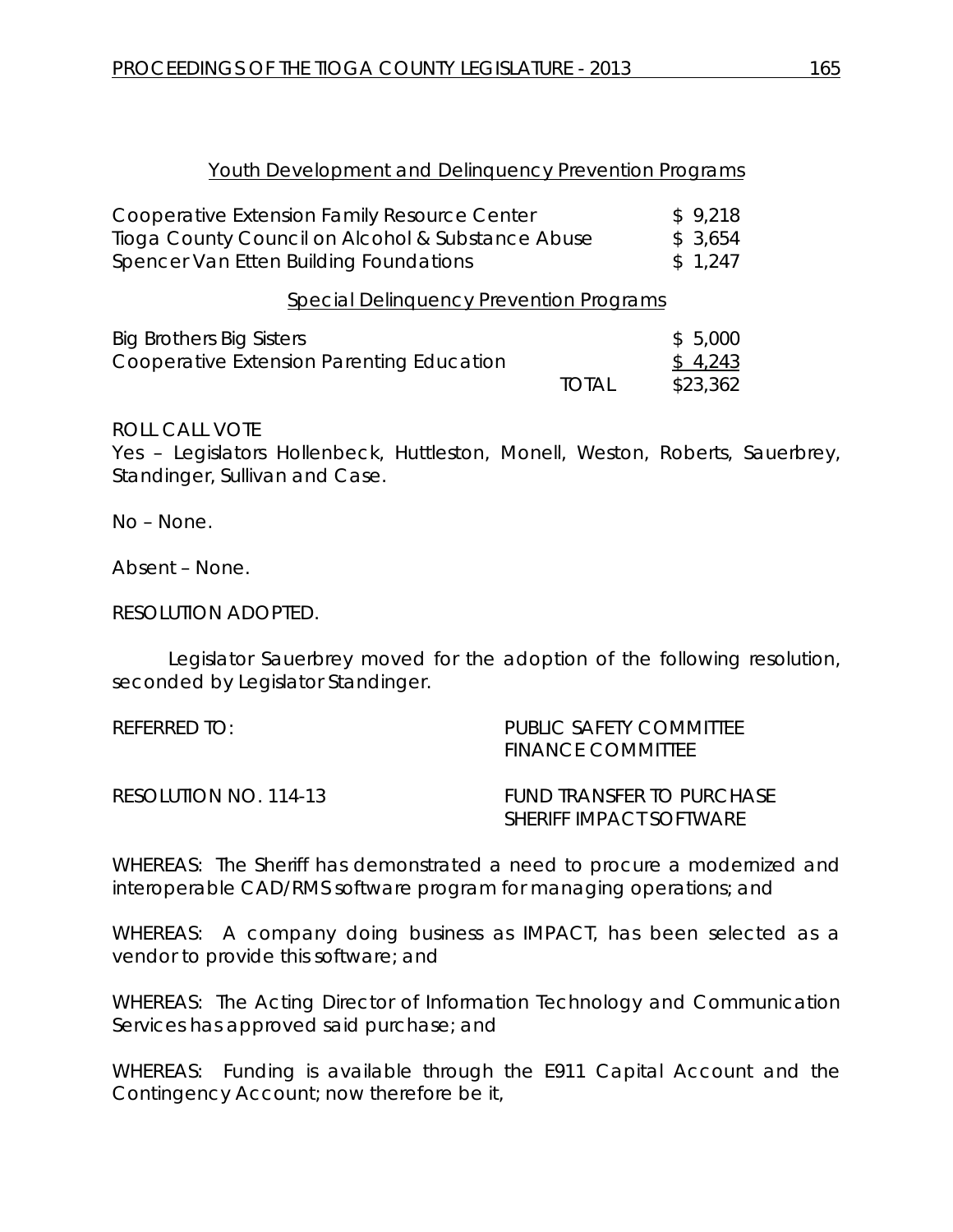RESOLVED: That the following funds be transferred and appropriated as follows:

| From:                      |                      | H1620.20.990 E911 Back Up Center                                               | 53,940.58              |
|----------------------------|----------------------|--------------------------------------------------------------------------------|------------------------|
| To:                        |                      | H3020.21 E911 Capital Software                                                 | 53,940.58              |
| From:<br>$\overline{1}$ O: |                      | A1990.40-715 Contingency Account 22,000.00<br>A9950.93-715 Transfer to Capital | 22,000.00              |
|                            |                      |                                                                                |                        |
| From:<br>To:               | H5031.30<br>H3020.21 | Interfund Transfers<br>E911 Capital Software                                   | 22,000.00<br>22,000.00 |

ROLL CALL VOTE

Yes – Legislators Hollenbeck, Huttleston, Monell, Weston, Roberts, Sauerbrey, Standinger, Sullivan and Case.

No – None.

Absent – None.

RESOLUTION ADOPTED.

Legislator Sauerbrey moved for the adoption of the following resolution, seconded by Legislator Standinger.

| PUBLIC SAFETY COMMITTEE<br>FINANCE COMMITTEE                   |
|----------------------------------------------------------------|
| INSURANCE FUND TRANSFER-REPLACE<br><b>SHERIFF'S PATROL CAR</b> |
|                                                                |

WHEREAS: A Sheriff's patrol car was involved in a motor vehicle accident and the damage was estimated to be beyond repair; and

WHEREAS: The county's insurance carrier has agreed to fund the replacement of the vehicle; and

WHEREAS: A new 2013 Dodge Charger Police Pursuit Vehicle has been ordered through State Contract; now therefore be it

RESOLVED: That the following funds be transferred and appropriated as follows: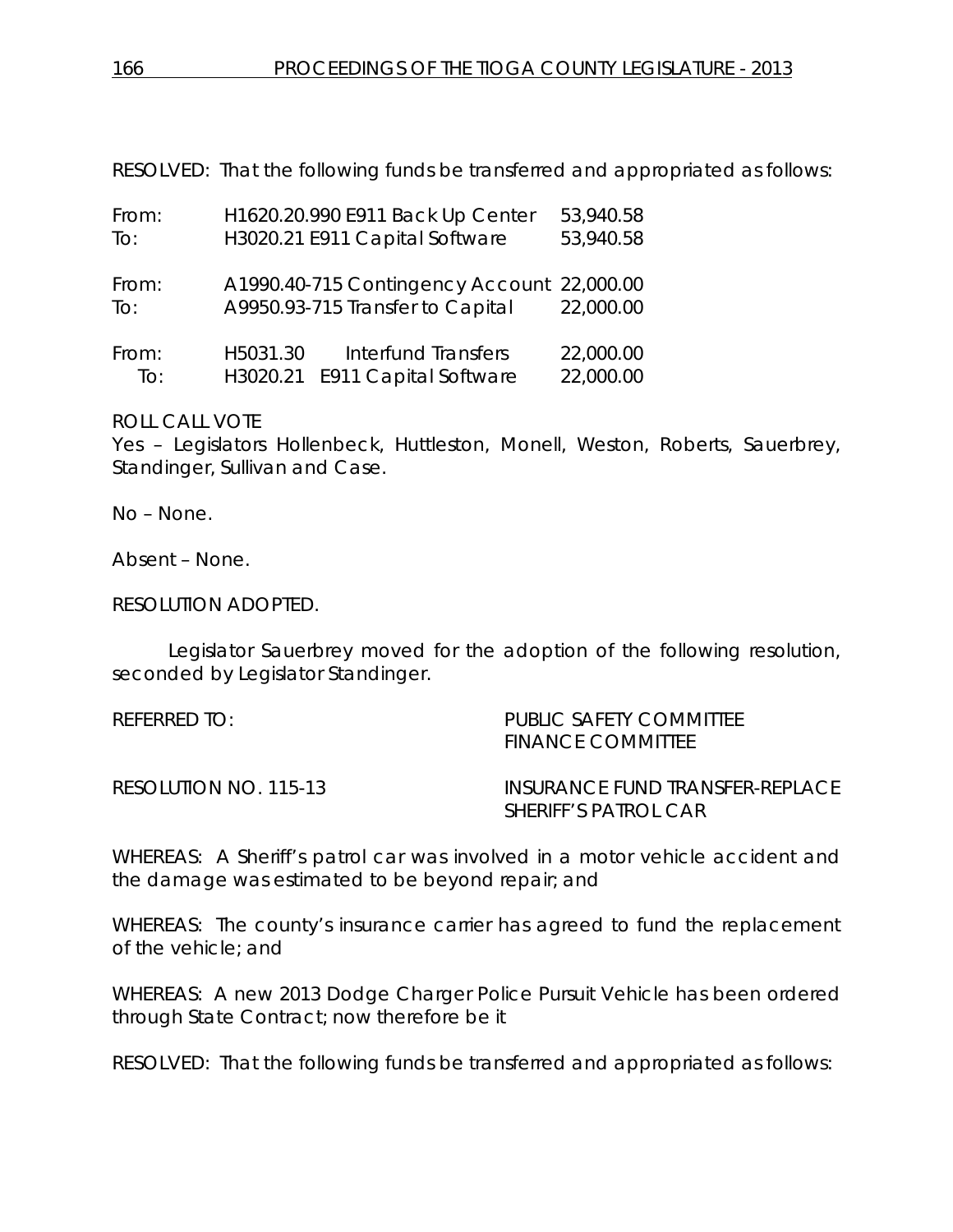| From: | <b>H2680 Insurance Recoveries</b> | \$22,564.52 |
|-------|-----------------------------------|-------------|
| To:   | H3110.21.60 Sheriff Capital Car   | \$22,564.52 |

Yes – Legislators Hollenbeck, Huttleston, Monell, Weston, Roberts, Sauerbrey, Standinger, Sullivan and Case.

No – None.

Absent – None.

RESOLUTION ADOPTED.

Legislator Monell recused himself and departed the Auditorium while Resolutions No. 116-13 and 117-13 were being discussed and voted on.

Legislator Hollenbeck moved for the adoption of the following resolution, seconded by Legislator Case.

REFERRED TO: INFORMATION TECHNOLOGY COMMITTEE

RESOLUTION NO. 116–13 *AUTHORIZE CONTRACT*

*PURCHASE OF SERVICES, TECHNICAL SUPPORT AND MAINTENANCE FOR HELP DESK AND TRANSFER OF FUNDS INFORMATION TECHNOLOGY*

WHEREAS: The Tioga County Information and Technology Communication Services has a need to purchase services, provide technical support and maintenance for the help desk that serves Tioga County staff; and

WHEREAS: ICS Solutions Group has the capability of providing Tioga County with services, technical support and maintenance for Tioga County's Help Desk; and

WHEREAS: ICS Solutions Group will offer these services at an initial cost of \$5,500.00 for setup fees and training fees; \$450.00 a month license fee for the remainder of 2013 starting on June 1st for a total of \$3,150.00; and

WHEREAS: There is a critical need to have such services in place immediately; and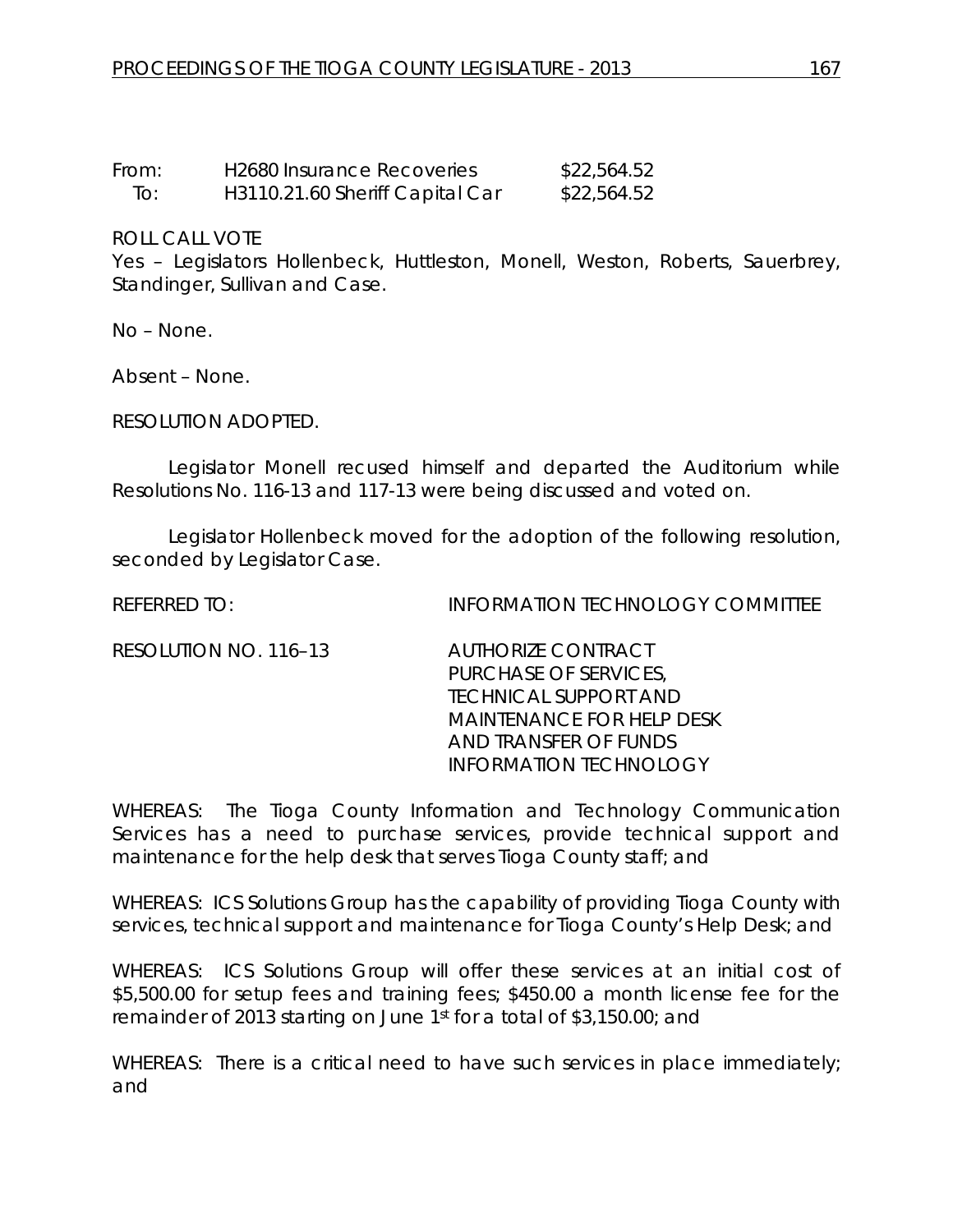WHEREAS: The Tioga County Information Technology and Communication Services Department budget does not have the funds to purchase and maintain said services, technical support, and maintenance; therefore be it

RESOLVED: That the Chair of the Tioga County Legislature be authorized to contract with ICS Solutions Group for services, technical support, and maintenance of Tioga County's Help Desk; and be it further

RESOLVED: That said contract is subject to County Attorney approval; and be it further

RESOLVED: That the following sums be transferred:

| From: | Information Technology A1680.10-10  | \$8,650.00 |
|-------|-------------------------------------|------------|
| To:   | Information Technology A1680.40-140 | \$8,650.00 |

## ROLL CALL VOTE

Yes – Legislators Hollenbeck, Huttleston, Weston, Roberts, Sauerbrey, Standinger, Sullivan and Case.

No – None.

Absent – None.

Recused – Legislator Monell.

RESOLUTION ADOPTED.

Legislator Hollenbeck moved for the adoption of the following resolution, seconded by Legislator Sauerbrey.

REFERRED TO: INFORMATION TECHNOLOGY COMMITTEE RESOLUTION NO. 117–13 *AUTHORIZE CONTRACTS AND TRANSFER OF FUNDS INFORMATION TECHNOLOGY*

WHEREAS: The Tioga County Information and Technology Communication Services Department has a need to acquire professional services for several projects that are ongoing; and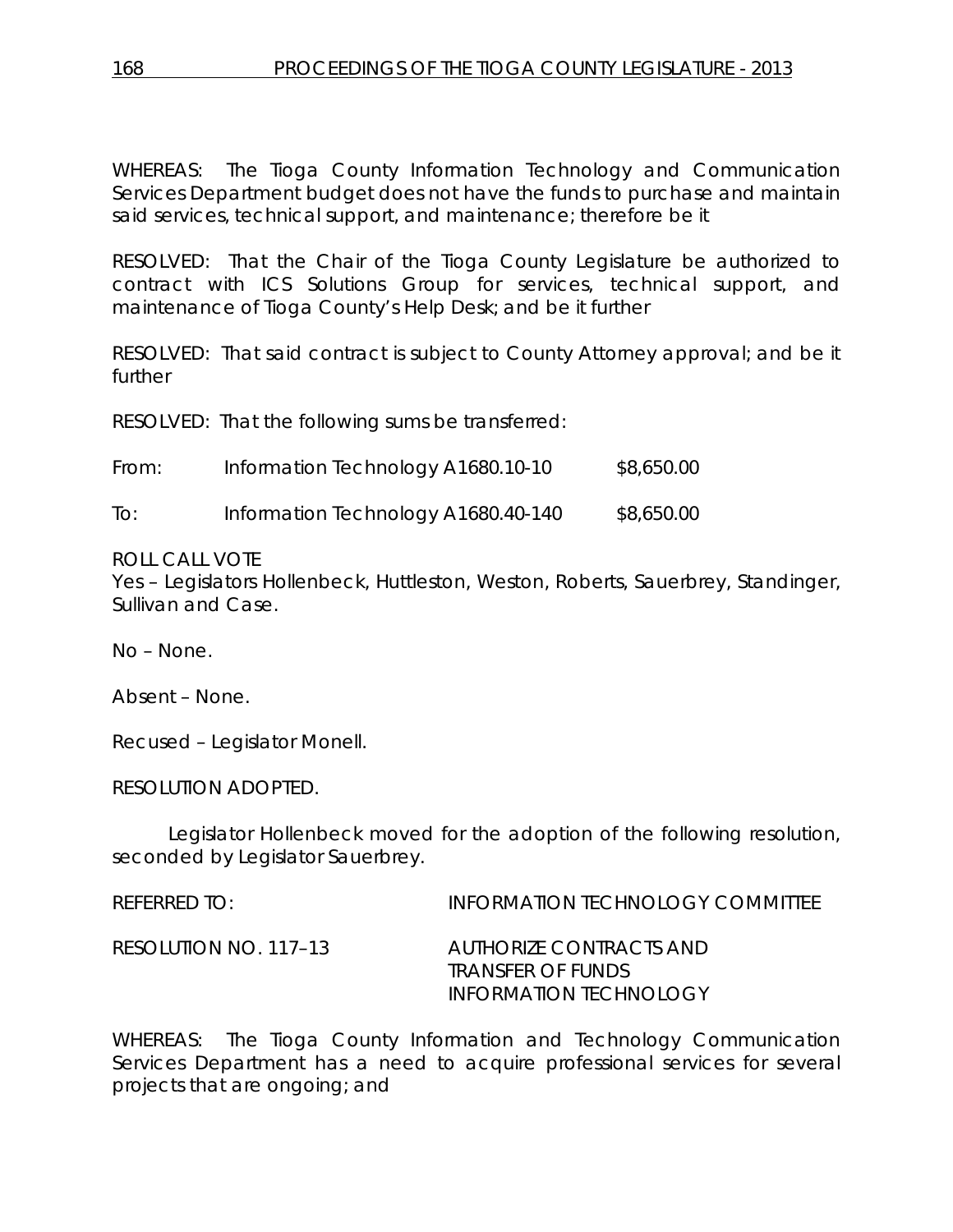WHEREAS: The Tioga County Information and Technology Communication Services Department needs to purchase a server for the Department of Public Works to fix ongoing issues at that department causing a significant amount of down time in that Department; and

WHEREAS: The Tioga County Information and Technology Communication Services Department has funds in their Personnel Services Account that could be utilized for services and purchase of equipment, but such needs to be transferred into other accounts; and

WHEREAS: Pyramid Business Systems, ICS, Sirius Computer Solutions, and Finger Lakes Technology Group, have agreed to provide needed services for ongoing projects in the Tioga County Information and Technology Communication Services Department; therefore be it

RESOLVED: That the Chair of the Tioga County Legislature be authorized to contract with Pyramid Business Systems, ICS, Sirius Computer Solutions, and Finger Lakes Technology Group to provide services for ongoing projects; and be it further

RESOLVED: That the Acting Director of Information and Technology Communication Services be authorized to purchase said server for the Departments of Public Works; and be it further

RESOLVED: That said contracts are subject to County Attorney approval; and be it further

RESOLVED: That the following sums be transferred as follows:

| From:          | Information Technology A1680.10-10  | \$106,350.00 |
|----------------|-------------------------------------|--------------|
| $\overline{1}$ | Information Technology A1680.20-90  | \$6,350.00   |
|                | Information Technology A1680.40-140 | \$100,000.00 |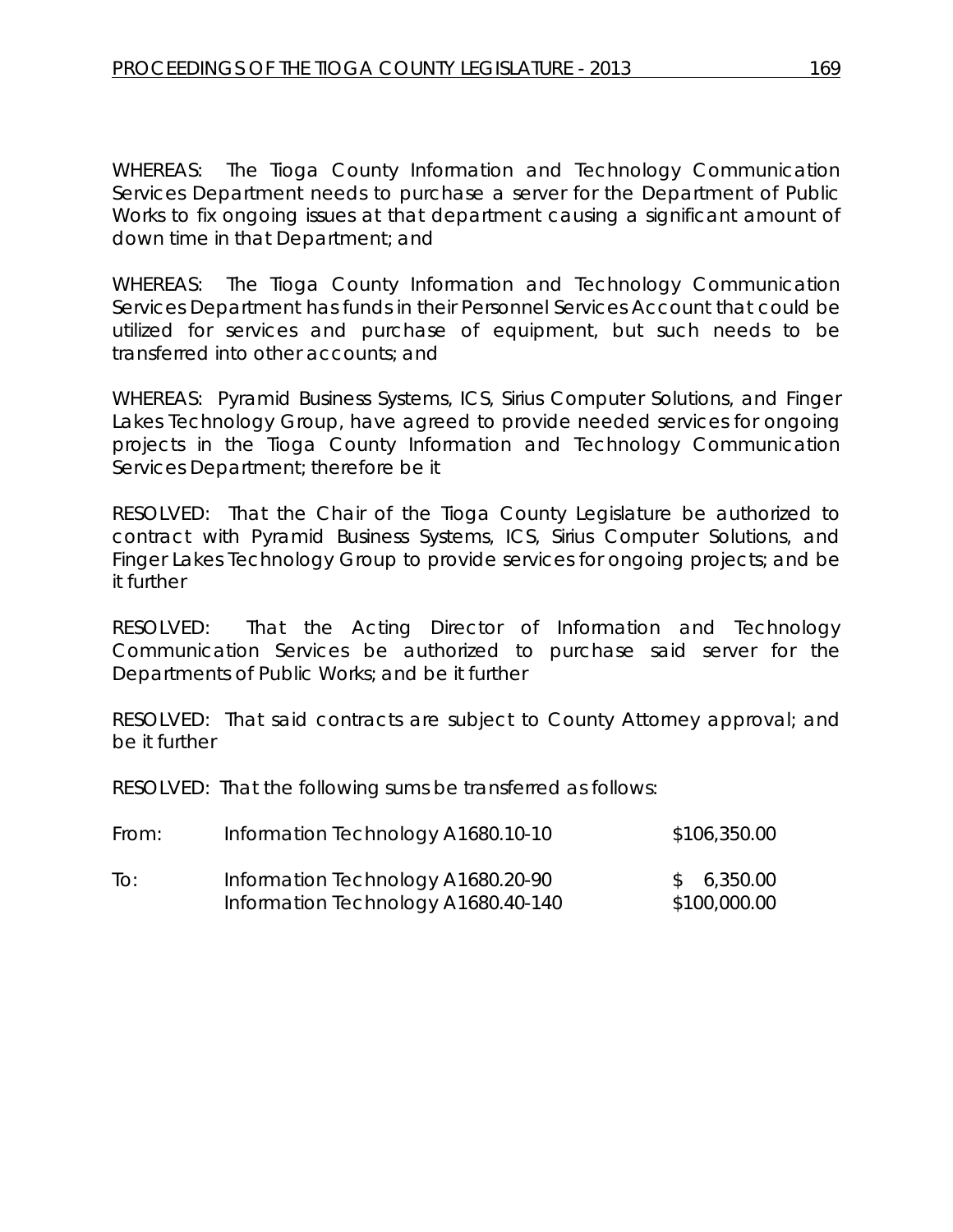Yes – Legislators Hollenbeck, Huttleston, Weston, Roberts, Sauerbrey, Standinger, Sullivan and Case.

No – None.

Absent – None.

Recused – Legislator Monell.

RESOLUTION ADOPTED.

Legislator Huttleston moved for the adoption of the following resolution, seconded by Legislator Hollenbeck.

REFERRED TO: HEALTH AND HUMAN SERVICES

RESOLUTION NO. 118–13 *AUTHORIZE CONTRACT WITH ACCUMEDIC COMPUTER SYSTEMS, INC. FOR MENTAL HYGIENE ELECTRONIC HEALTH RECORDS SYSTEM AND TRANSFER OF FUNDS*

WHEREAS: Mental Hygiene solicited Requests for Proposals (RFPs) for an Electronic Health Records System (EHRS); and

WHEREAS: The selection committee has recommended Accumedic Computer Systems, Inc. as the Vendor for the EHRS; and

WHEREAS: Required products and services include software at an approximate cost of \$136,000 directly from Accumedic; professional services from Accumedic at an approximate cost of \$37,000, hardware at an approximate cost of \$30,000 from an authorized County vendor or vendors; and professional services at an approximate cost of \$7,000 from an authorized County vendor or vendors; for a total project cost not to exceed \$210,000 and

WHEREAS: The Health and Human Services Committee has reviewed the recommendation and agrees with the selection committee's recommendation of Accumedic Computer Systems, Inc. as Vendor for the EHRS; therefore be it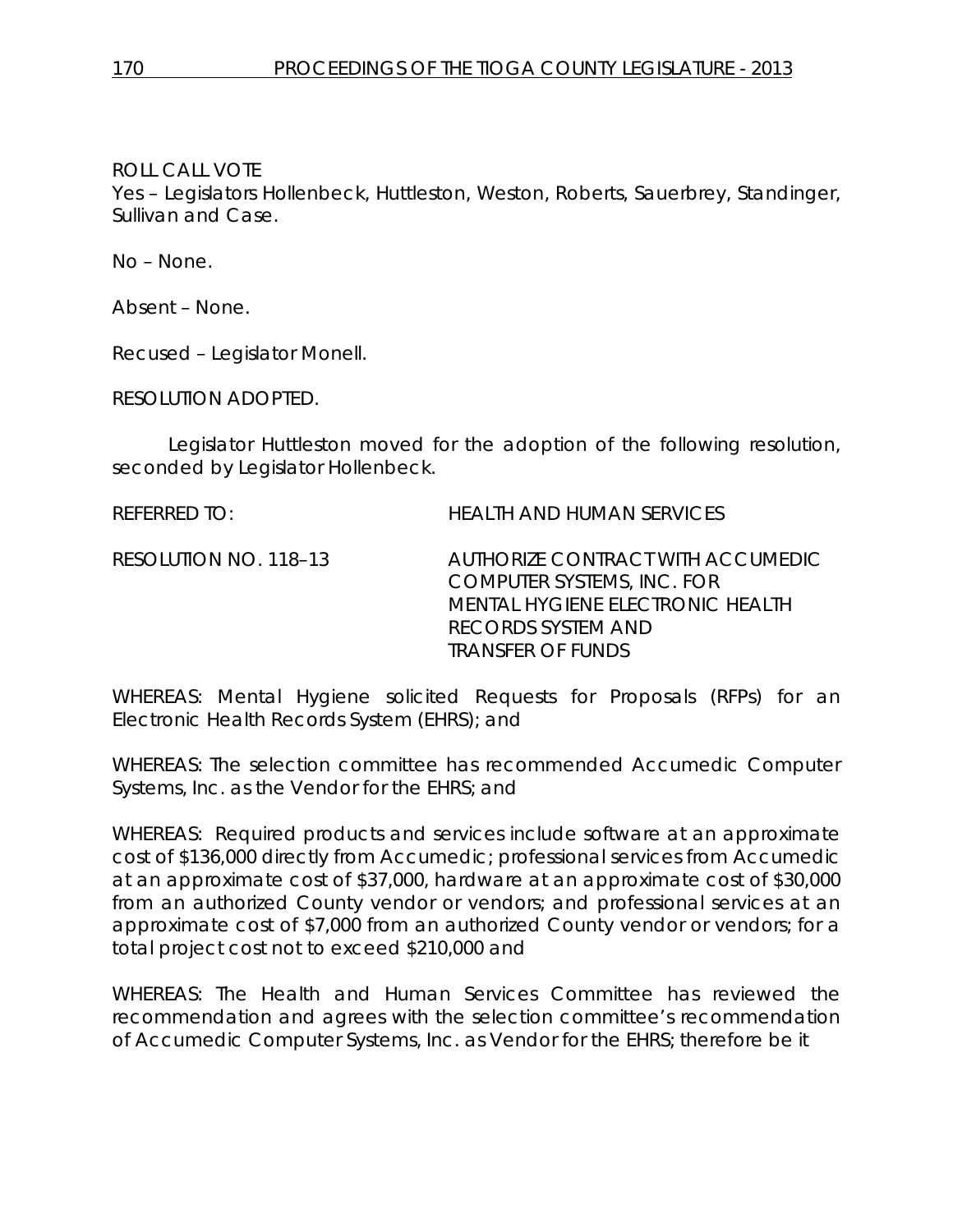RESOLVED: That the Tioga County Legislature authorizes the Chair of the Legislature, upon approval of the County Attorney, to sign a contract with Accumedic Computer Systems, Inc. to provide the services outlined in the proposal and contract for total fees as set forth in said proposal and contract; and be it further

RESOLVED: That the Tioga County Legislature authorizes the Chair of the Legislature, upon approval of the County Attorney, to sign contracts with authorized County vendors to provide the additional hardware and professional services required to complete additional tasks for the project; and be it further

RESOLVED: That the following sums be transferred:

| From: Contingency Account A1990-40-715       | \$210,000 |
|----------------------------------------------|-----------|
| To: Transfer to Capital Account A9950.93-715 | \$210,000 |
| From: Interfund Transfer Account H5031       | \$210,000 |
| To: Mental Hygiene Co Admin Account H4310.21 | \$210,000 |

ROLL CALL VOTE

Yes – Legislators Hollenbeck, Huttleston, Monell, Weston, Roberts, Sauerbrey, Standinger, Sullivan and Case.

No – None.

Absent – None.

RESOLUTION ADOPTED.

Legislator Case moved for the adoption of the following resolution, seconded by Legislator Sauerbrey.

REFERRED TO: FINANCE/LEGAL RESOLUTION NO. 119-13 *ESTABLISHMENT OF COMPUTER HARDWARE RESERVE FUND*

WHEREAS: Tioga County recognizes the importance of computer technology in maintaining government efficiency; and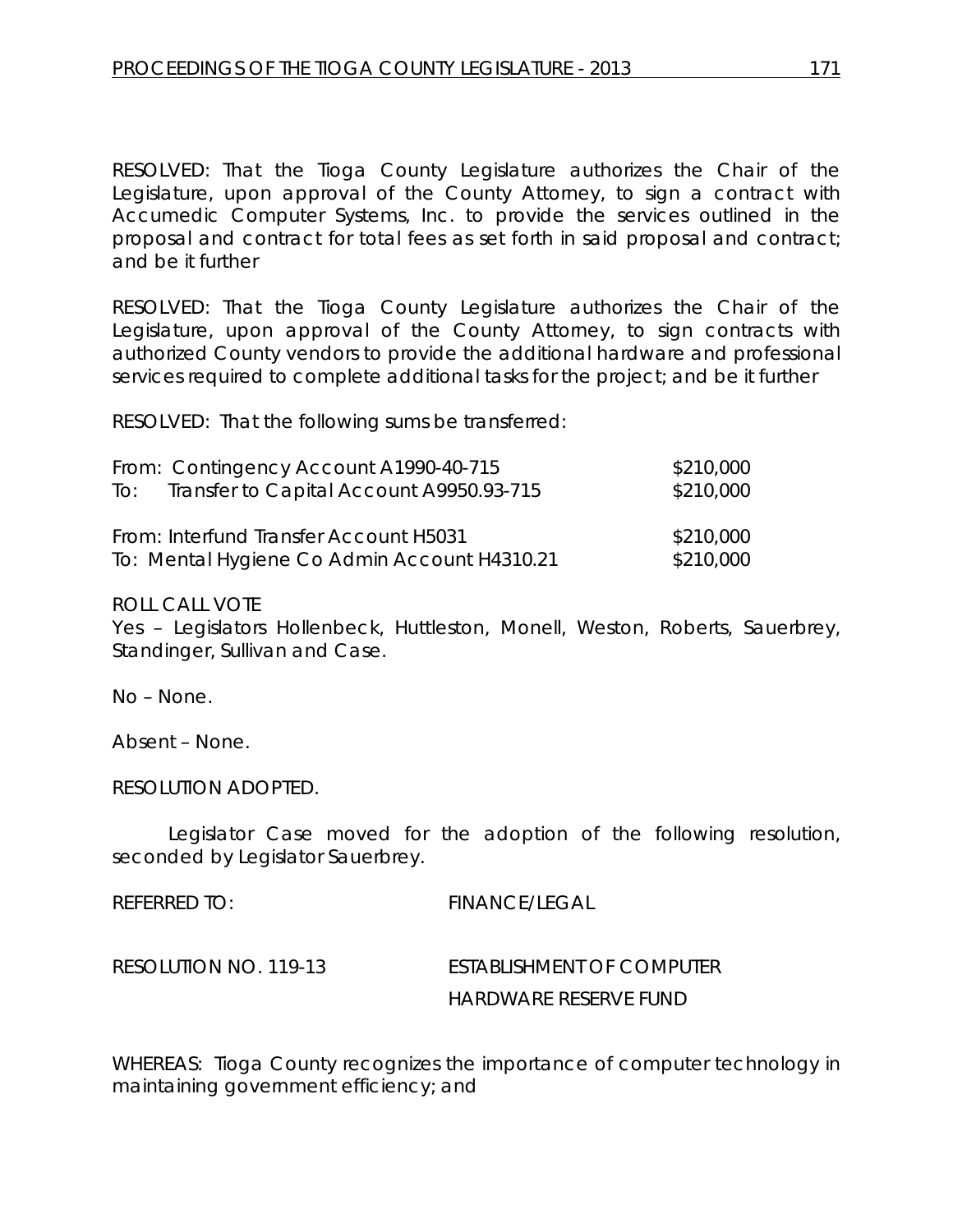WHEREAS: Tioga County wishes to establish a Reserve Fund pursuant to General Municipal Law Section 6(c) to finance the purchase of computer hardware for County computer systems; now therefore be it

RESOLVED: That pursuant to Section 6-c of the General Municipal Law, as amended, there is hereby established a capital reserve fund to be known as the "Computer Hardware Reserve Fund" (hereinafter "Reserve Fund"). The purpose of this Reserve Fund is to accumulate moneys to finance the cost of a type of equipment. The type of equipment to be financed from the Reserve Fund is the acquisition of computer hardware; and be it further

RESOLVED: That the Tioga County Treasurer is hereby directed to deposit and secure the moneys of this Reserve Fund in the manner provided by Section 10 of the General Municipal Law. The Tioga County Treasurer may invest the moneys in the Reserve Fund in the manner provided by Section 11 of the General Municipal Law, and consistent with the investment policy of Tioga County. Any interest earned or capital gains realized on the moneys so deposited or invested shall accrue to and become part of the Reserve Fund. The Tioga County Treasurer shall account for the Reserve Fund in a manner which maintains the separate identity of the Reserve Fund and shows the date and amount of each sum paid into the fund, interest earned by the fund, capital gains or losses resulting from the sale of investments of the fund, the amount and date of each withdrawal from the fund and the total assets of the fund, showing cash balance and a schedule of investments, and shall, at the end of each fiscal year, render to the Legislature a detailed report of the operation and condition of the Reserve Fund; and be it further

RESOLVED: That except as otherwise provided by law, expenditures from this Reserve Fund shall be made only for the purpose for which the Reserve Fund is established. No expenditure shall be made from this Reserve Fund without the approval of this Legislature and such additional actions or proceedings as may be required by Section 6-c of the General Municipal Law or any other law.

## ROLL CALL VOTE

Yes – Legislators Hollenbeck, Huttleston, Monell, Weston, Roberts, Sauerbrey, Standinger, Sullivan and Case.

No – None.

Absent – None.

RESOLUTION ADOPTED.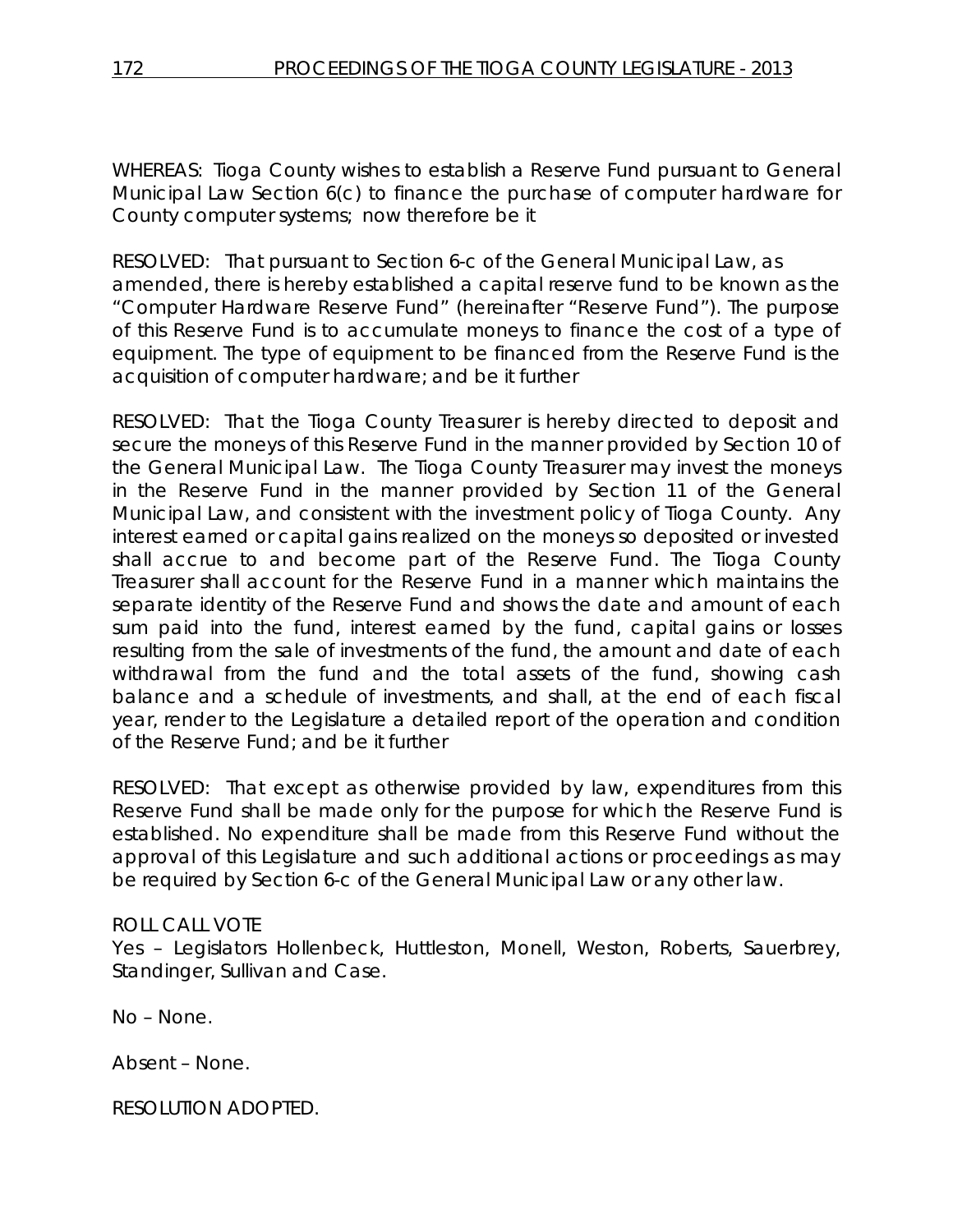Legislator Sullivan moved for the adoption of the following resolution, seconded by Legislator Monell.

REFERRED TO: FINANCE/LEGAL

RESOLUTION NO. 120-13 *ESTABLISHMENT OF COMPUTER SOFTWARE RESERVE FUND*

WHEREAS: Tioga County recognizes the importance of computer technology in maintaining government efficiency; and

WHEREAS: Tioga County wishes to establish a Reserve Fund pursuant to General Municipal Law Section 6(c) to finance the purchase of computer software for County computer systems; now therefore be it

RESOLVED: That pursuant to Section 6-c of the General Municipal Law, as amended, there is hereby established a capital reserve fund to be known as the "Computer Software Reserve Fund" (hereinafter "Reserve Fund"). The purpose of this Reserve Fund is to accumulate moneys to finance the cost of a type of equipment. The type of equipment to be financed from the Reserve Fund is the acquisition of computer software; and be it further

RESOLVED: That the Tioga County Treasurer is hereby directed to deposit and secure the moneys of this Reserve Fund in the manner provided by Section 10 of the General Municipal Law. The Tioga County Treasurer may invest the moneys in the Reserve Fund in the manner provided by Section 11 of the General Municipal Law, and consistent with the investment policy of Tioga County. Any interest earned or capital gains realized on the moneys so deposited or invested shall accrue to and become part of the Reserve Fund. The Tioga County Treasurer shall account for the Reserve Fund in a manner which maintains the separate identity of the Reserve Fund and shows the date and amount of each sum paid into the fund, interest earned by the fund, capital gains or losses resulting from the sale of investments of the fund, the amount and date of each withdrawal from the fund and the total assets of the fund, showing cash balance and a schedule of investments, and shall, at the end of each fiscal year, render to the Legislature a detailed report of the operation and condition of the Reserve Fund; and be it further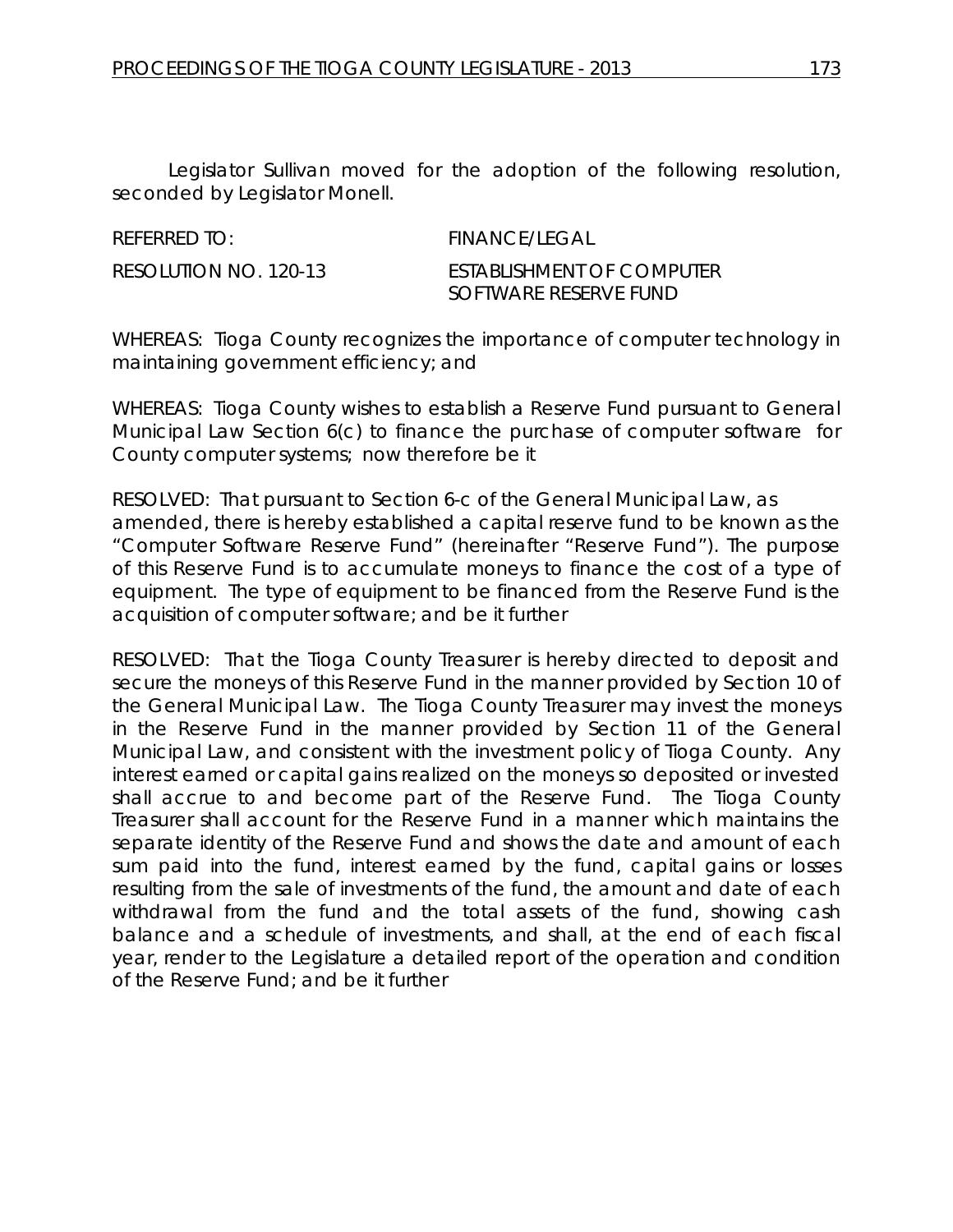RESOLVED: That except as otherwise provided by law, expenditures from this Reserve Fund shall be made only for the purpose for which the Reserve Fund is established. No expenditure shall be made from this Reserve Fund without the approval of the Legislature and such additional actions or proceedings as may be required by Section 6-c of the General Municipal Law or any other law.

## ROLL CALL VOTE

Yes – Legislators Hollenbeck, Huttleston, Monell, Weston, Roberts, Sauerbrey, Standinger, Sullivan and Case.

No – None.

Absent – None.

RESOLUTION ADOPTED.

Legislator Sauerbrey moved for the adoption of the following resolution, seconded by Legislator Standinger.

REFERRED TO: PUBLIC SAFETY COMMITTEE

| RESOLUTION NO. 121-13 | APPOINT FIRE AND EMS INTELLIGENCE |
|-----------------------|-----------------------------------|
|                       | LIAISON OFFICERS FOR THE COUNTY   |
|                       | <b>BUREAU OF FIRE</b>             |

WHEREAS: The New York State Office of Fire Prevention and Control, the New York State Intelligence Center (NYSEC) and the New York State Office of Counter Terrorism have initiated the Intelligence Liaison Program where one Fire and one EMS Intelligence Liaison Officer (ILO) will be identified in each County to act as liaisons with the State's intelligence community; and

WHEREAS: The ILO's will receive information and intelligence from the NYSEC for appropriate dissemination to the emergency services community of Tioga County, receiving training on the signs of terrorism and the importance of suspicious activity reporting, and they will train other Fire and EMS responders in the community on these concepts; and

WHEREAS: The Tioga County Fire Coordinator has recommended that Owego Deputy Fire Chief Robert P. Williams be appointed to the Tioga County Fire Service ILO and that Deputy Fire Coordinator Connie Fedorowicz be appointed Tioga County EMS ILO; therefore be it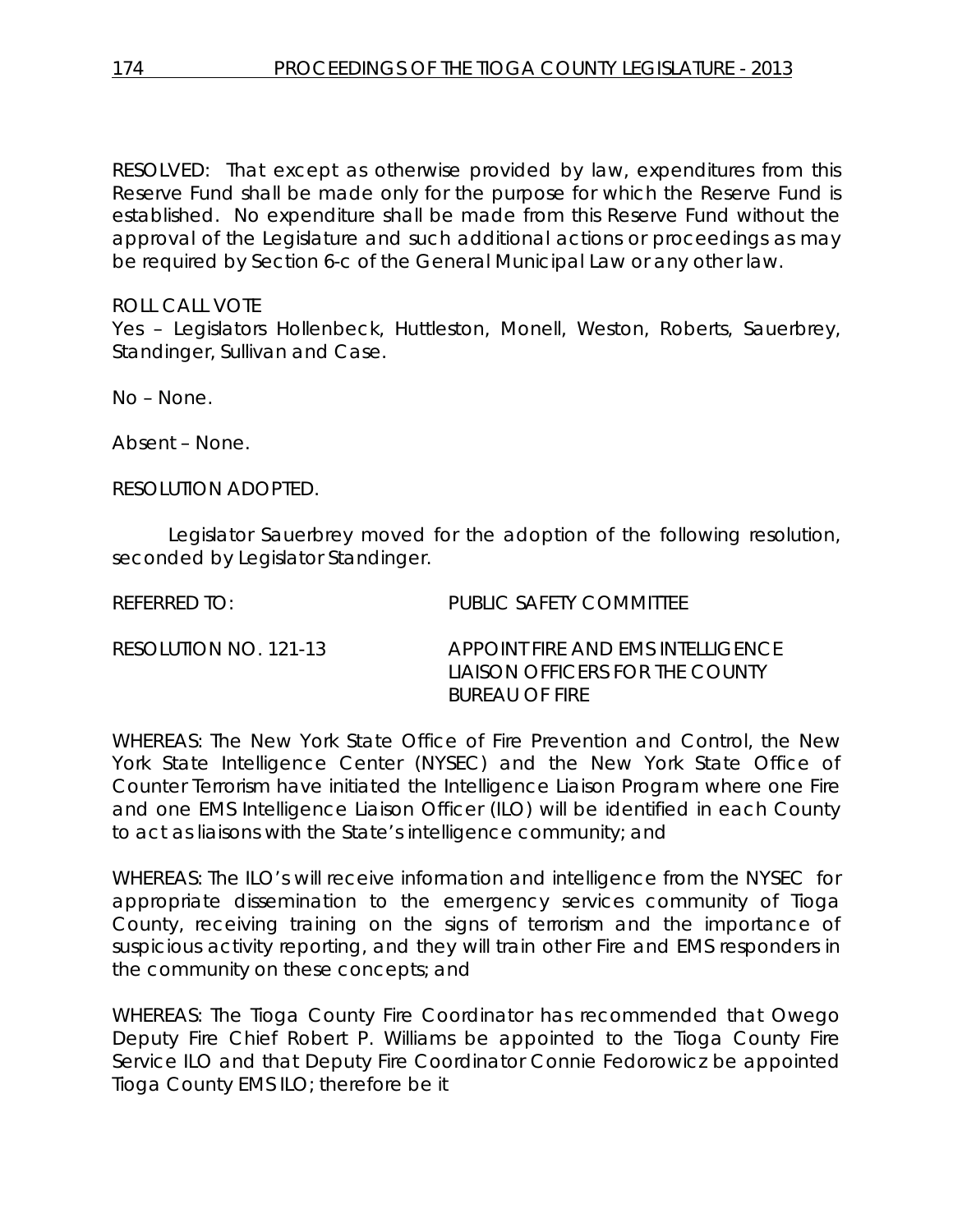RESOLVED: That the Legislature appoints Owego Deputy Fire Chief Robert P. Williams Fire Service ILO and Assistant County Fire Coordinator Connie Fedorowicz as EMS ILO. These positions will be served without remuneration and any training for these assignments will be paid for by the New York State Division of Homeland Security and Emergency Services.

ROLL CALL VOTE

Yes – Legislators Hollenbeck, Huttleston, Monell, Weston, Roberts, Sauerbrey, Standinger, Sullivan and Case.

No – None.

Absent – None.

RESOLUTION ADOPTED.

Legislator Standinger moved for the adoption of the following resolution, seconded by Legislator Monell.

REFERRED TO: ADMINISTRATIVE SERVICES COMMITTEE

RESOLUTION NO. 122-13 *NOTIFICATION OF GRANT APPLICATION*

WHEREAS: The Federal Help Americans Vote Act (HAVA) of 2006 provided funds to compensate counties for expenses relating to transitioning from Lever to Electronic Voting systems; and

WHEREAS: New York State has held these funds in reserve until all counties had fully transitioned to Electronic Voting systems and just recently all counties complied; and

WHEREAS: The County Boards of Elections must apply for reimbursement and part of the application process is notifying the County Legislature that grants are being applied for; therefore be it

RESOLVED: That the Tioga County Legislature accepts the GOVERNING BODY GRANT APPLICATION NOTIFICATION from the Tioga County Board of Elections in the amount up to \$20,408.51; and be it further

RESOLVED: That the grant money when received by the Treasurer shall be disbursed as follows: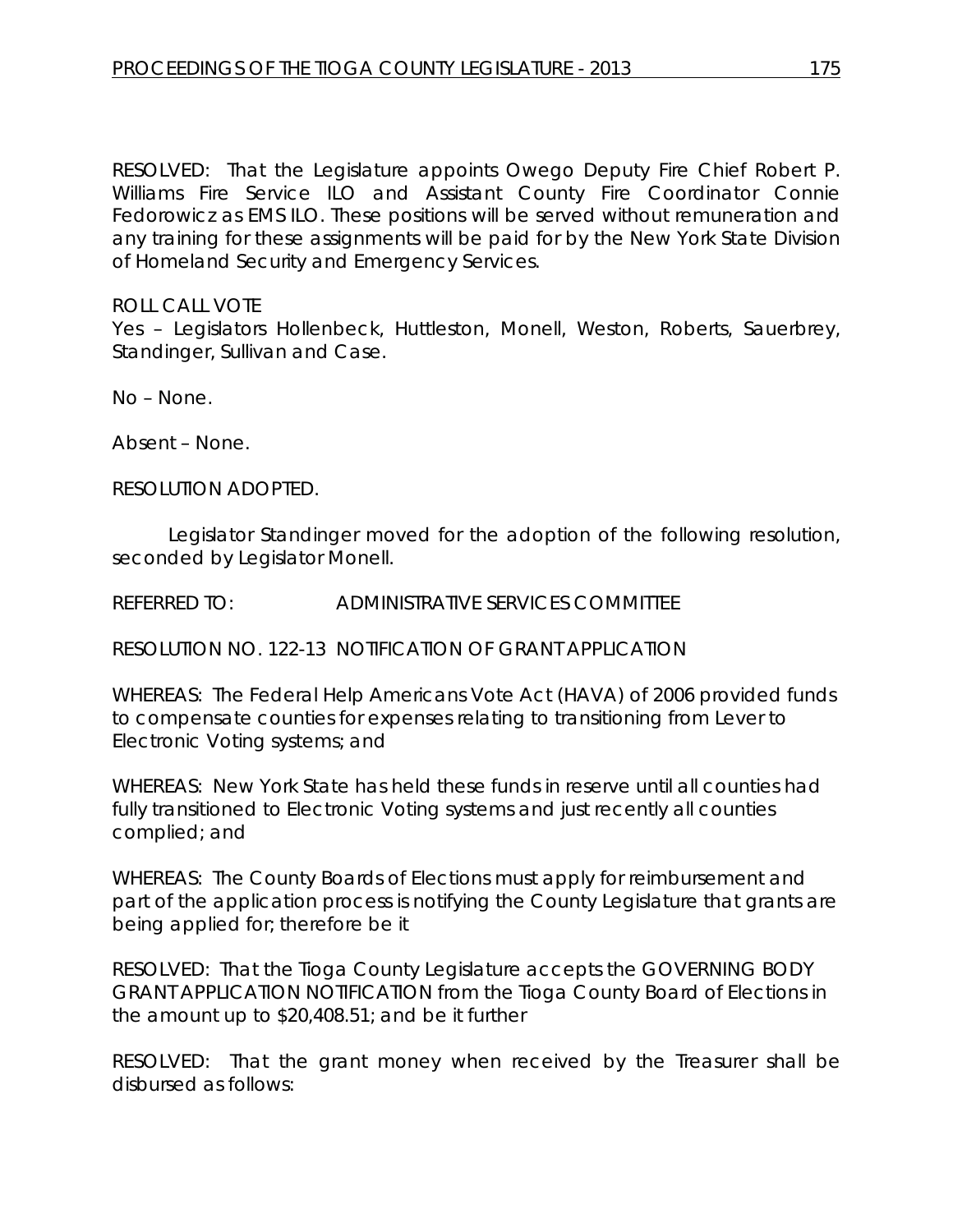| From: | Federal Aid-Other A4089        | \$20,408.51 |
|-------|--------------------------------|-------------|
| To:   | Elections Account A1450.40.490 | \$20,408.51 |

Yes – Legislators Hollenbeck, Huttleston, Monell, Weston, Roberts, Sauerbrey, Standinger, Sullivan and Case.

No – None.

Absent – None.

RESOLUTION ADOPTED.

Legislator Sauerbrey moved for the adoption of the following resolution, seconded by Legislator Standinger.

REFERRED TO: PUBLIC SAFETY COMMITTEE RESOLUTION NO. 123-13 *AUTHORIZE THE SUBMISSION OF EMPG GRANT APPLICATION EMERGENCY MANAGEMENT*

WHEREAS: The Office of Homeland Security and Emergency Services will be issuing a grant to the Tioga County Office of Emergency Management in the amount of \$23,676. The grant will be used for planning and training; and

WHEREAS: The Tioga County Emergency Management Office has received funds through the Local Emergency Planning Grant (LEMPG) for several years. The LEMPG is being replaced by the Emergency Management Planning Grant (EMPG); and

WHEREAS: Tioga County protocol is to seek permission prior to submitting said application which is due immediately; therefore be it

RESOLVED: That the Tioga County Emergency Management Office be given permission to apply for this grant.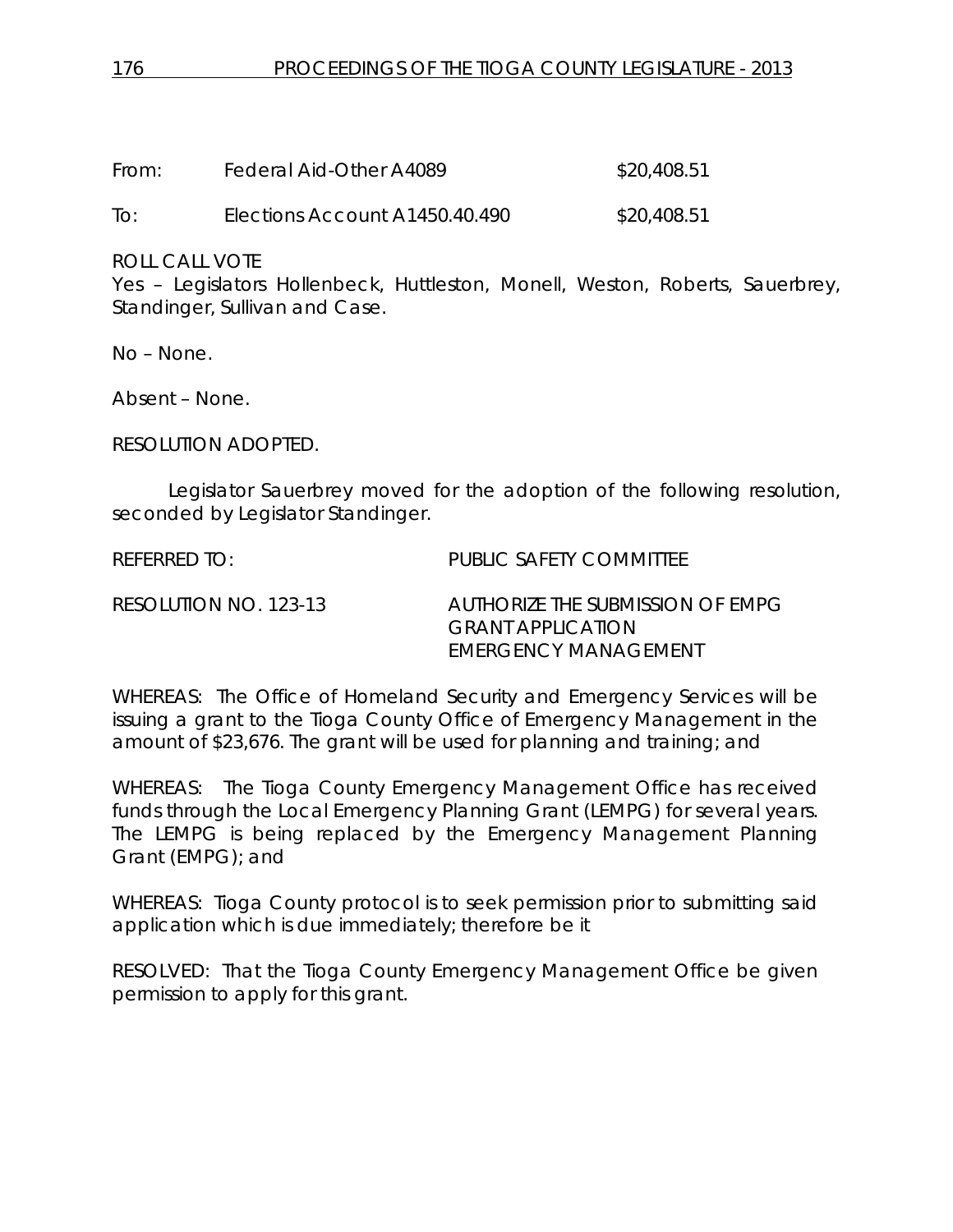Yes – Legislators Hollenbeck, Huttleston, Monell, Weston, Roberts, Sauerbrey, Standinger, Sullivan and Case.

No – None.

Absent – None.

RESOLUTION ADOPTED.

Legislator Hollenbeck introduced Local Law Introductory No. B of 2013.

County of Tioga

Local Law No. of the Year 2013.

A Local Law authorizing an override of the Tax Levy limit for Tioga County for 2014 and authorizing the adoption by Tioga County of a budget for 2014 that requires a tax levy that is greater than the tax levy limit for the 2014 fiscal year.

Be It Enacted by the Legislature of the County of Tioga as follows:

SECTION 1: Title:

This Local Law shall be known as "Tioga County Responsible Budgeting Law of 2013".

SECTION 2: Declaration of Intent:

The intention of this local law is to comply with the requirements of General Municipal Law Section 3-c (5) prior to adopting the 2014 Tioga County Budget.

The regulations regarding the tax cap calculation continue to evolve, making it difficult to be certain that the 2014 budget falls under the calculated tax levy limit established by the General Municipal Law.

Many municipalities have adopted budgets that at the time of adoption were under the tax levy limit based on good faith budget calculations. Months later the Office of the State Comptroller interpreted the law in a different way and deemed these municipalities as having exceeded the limit. Those municipalities now face negative fiscal impacts; they must move funds from their cash account and hold in reserve, they must reduce the following year's tax levy limit by the alleged excess amount, and they must participate in time-consuming audits with the OSC.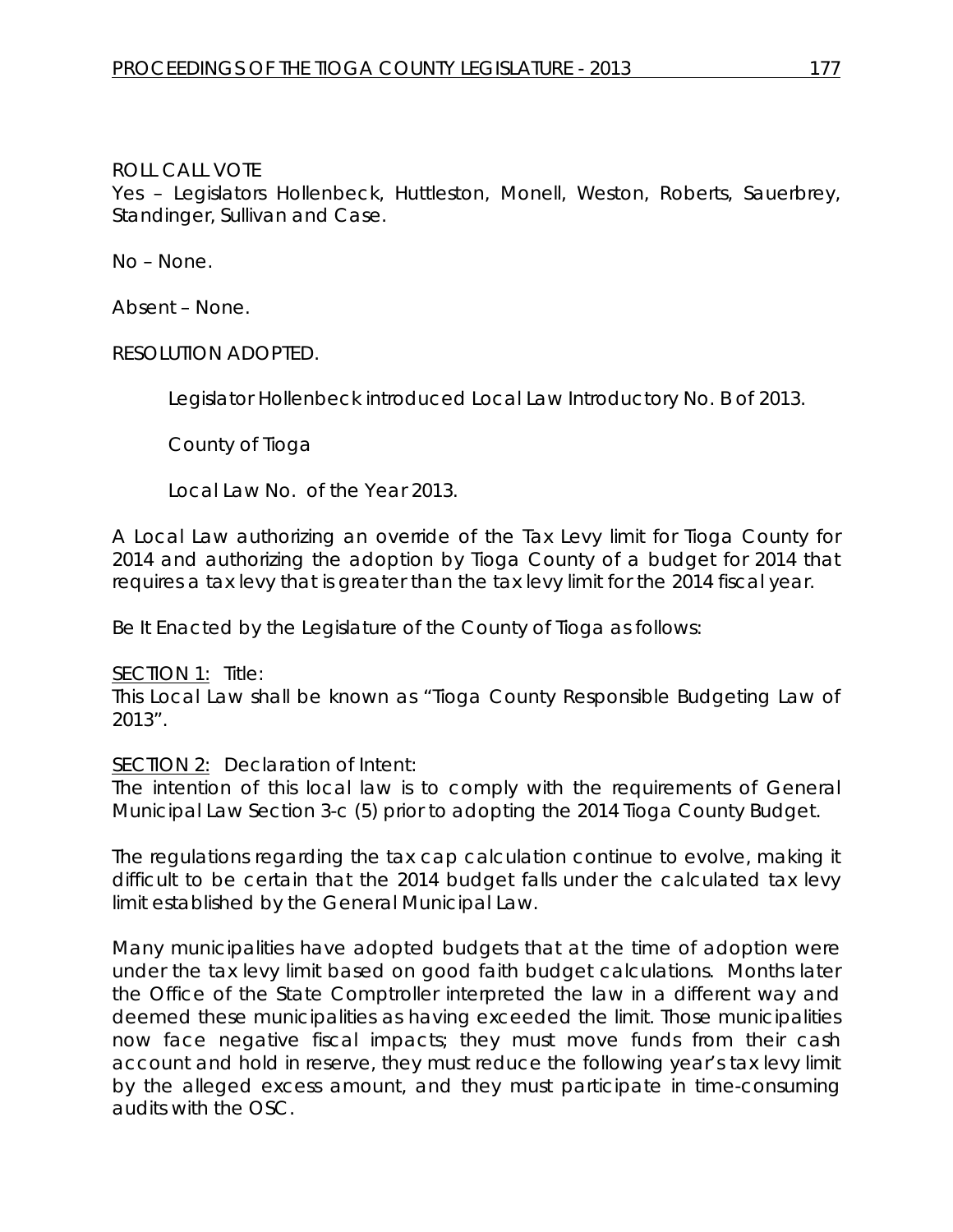While the Tioga County Legislature intends to comply with the tax cap, it recognizes the need to authorize an override, as an insurance policy, in order to avoid these negative fiscal impacts that would result due to lack of clarity in the tax cap regulations from the OSC.

## SECTION 3: Budget Authorization:

The Tioga County Legislature hereby authorizes an override to the tax levy limit for Tioga County for 2014 and authorizes Tioga County, after completing all required procedures for the adoption of a budget, to adopt a budget for 2014 that requires a tax levy that is greater than the tax levy limit calculated for 2014 pursuant to Section 3-c of the General Municipal Law.

## SECTION 4: Severability:

If any section, subsection, sentence, clause, phrase, or other portion of this local law is for any reason declared unconstitutional, or invalid or in whole or in part by any court of competent jurisdiction, such portion shall be deemed severable and such unconstitutionality or invalidation shall not affect the validity of the remaining portions of this law, which remaining portions shall remain in full force and effect.

#### SECTION 5: Effective Date:

This Local Law shall take effect upon the date on which a certified copy of this Local Law is filed in the Office of the Secretary of State pursuant to Section 27 of the Municipal Home Rule Law.

Legislator Sauerbrey moved for the adoption of the following resolution, seconded by Legislator Sullivan.

| RFFFRRFD TO:          | <b>FINANCE/LEGAL COMMITTEE</b>                                            |
|-----------------------|---------------------------------------------------------------------------|
| RESOLUTION NO. 124-13 | <b>SCHEDULE PUBLIC HEARING</b><br>LOCAL LAW INTRODUCTORY<br>NO. B OF 2013 |

RESOLVED: That a public hearing shall be held on Local Law Introductory No. B of 2013 A Local Law authorizing an override of the Tax Levy limit for Tioga County for 2014 and authorizing the adoption by Tioga County of a budget for 2014 that requires a tax levy that is greater than the tax levy limit for the 2014 fiscal year in the Edward D. Hubbard Auditorium of the Tioga County Office Building, 56 Main Street, Owego, New York 13827 on Thursday, June 6, 2013 at 1:00 P.M. All persons desiring to present written or oral comments may do so at said time.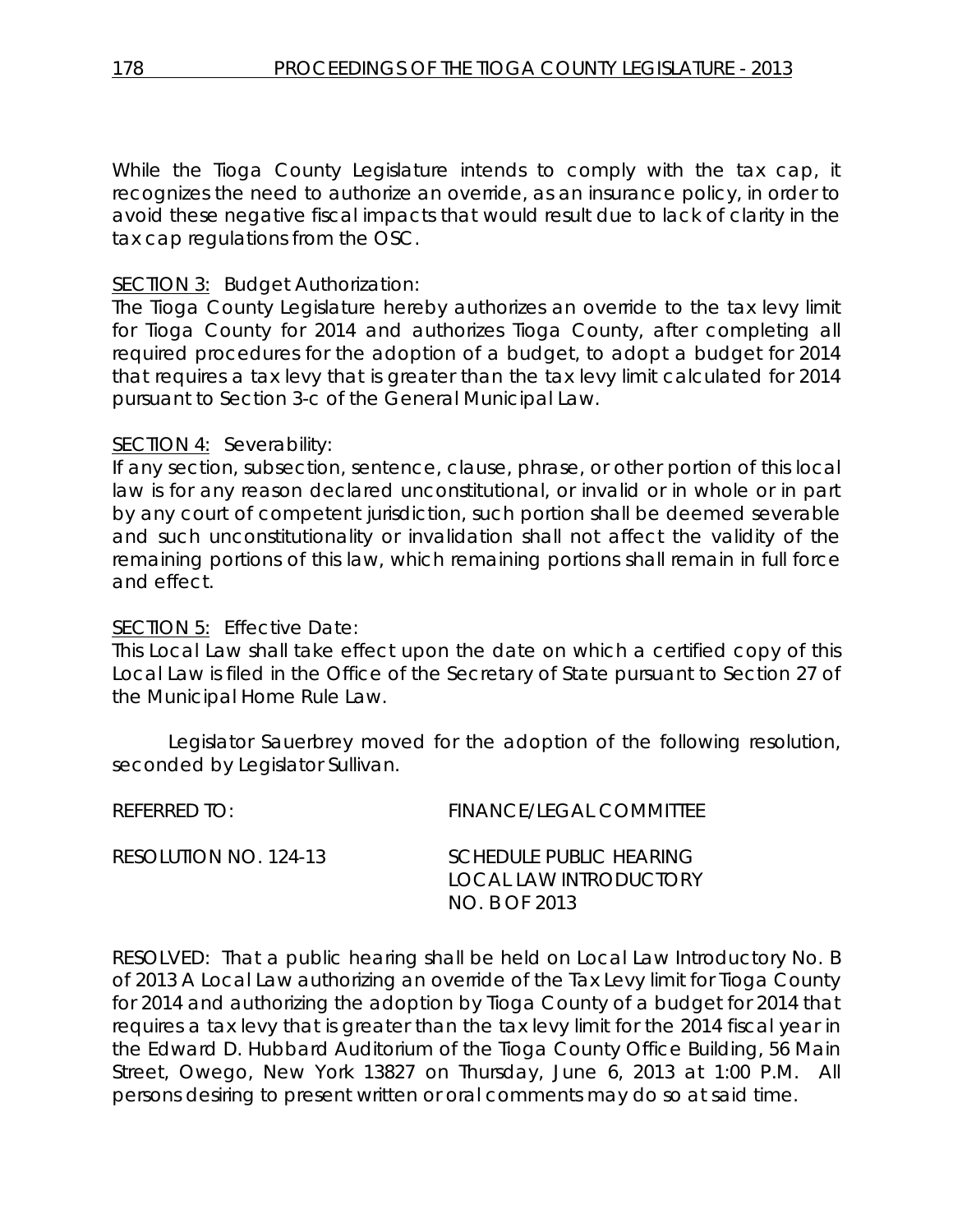Yes – Legislators Hollenbeck, Huttleston, Monell, Weston, Roberts, Sauerbrey, Standinger, Sullivan and Case.

No – None.

Absent – None.

RESOLUTION ADOPTED.

Legislator Sauerbrey moved for the adoption of the following resolution, seconded by Legislator Standinger.

REFERRED TO: PUBLIC SAFETY COMMITTEE

RESOLUTION NO. 125–13 *SUPPORTING NEW YORK STATE SENATE BILL S.02111 WHICH GIVES STATE INCOME TAX CREDIT TO VOLUNTEER FIREFIGHTERS AND MEMBERS OF VOLUNTEER AMBULANCE CORPS IN GOOD STANDING UP TO \$1,200*

RESOLVED: That the Tioga County Legislature hereby supports New York State Senate Bill S.02111, AN ACT to amend the Tax Law, in relation to providing for a credit against personal income tax for volunteer firefighters and members of volunteer ambulance corps, and asks that the New York State Assembly adopt similar legislation; and be it further

RESOLVED: That the Clerk of the Tioga County Legislature shall forward copies of this resolution to Governor Andrew M. Cuomo, Senator Thomas Libous and New York State Assembly members Christopher Friend and Thomas Reed, NYSAC, Tioga County Towns and Villages, and all others deemed necessary and proper.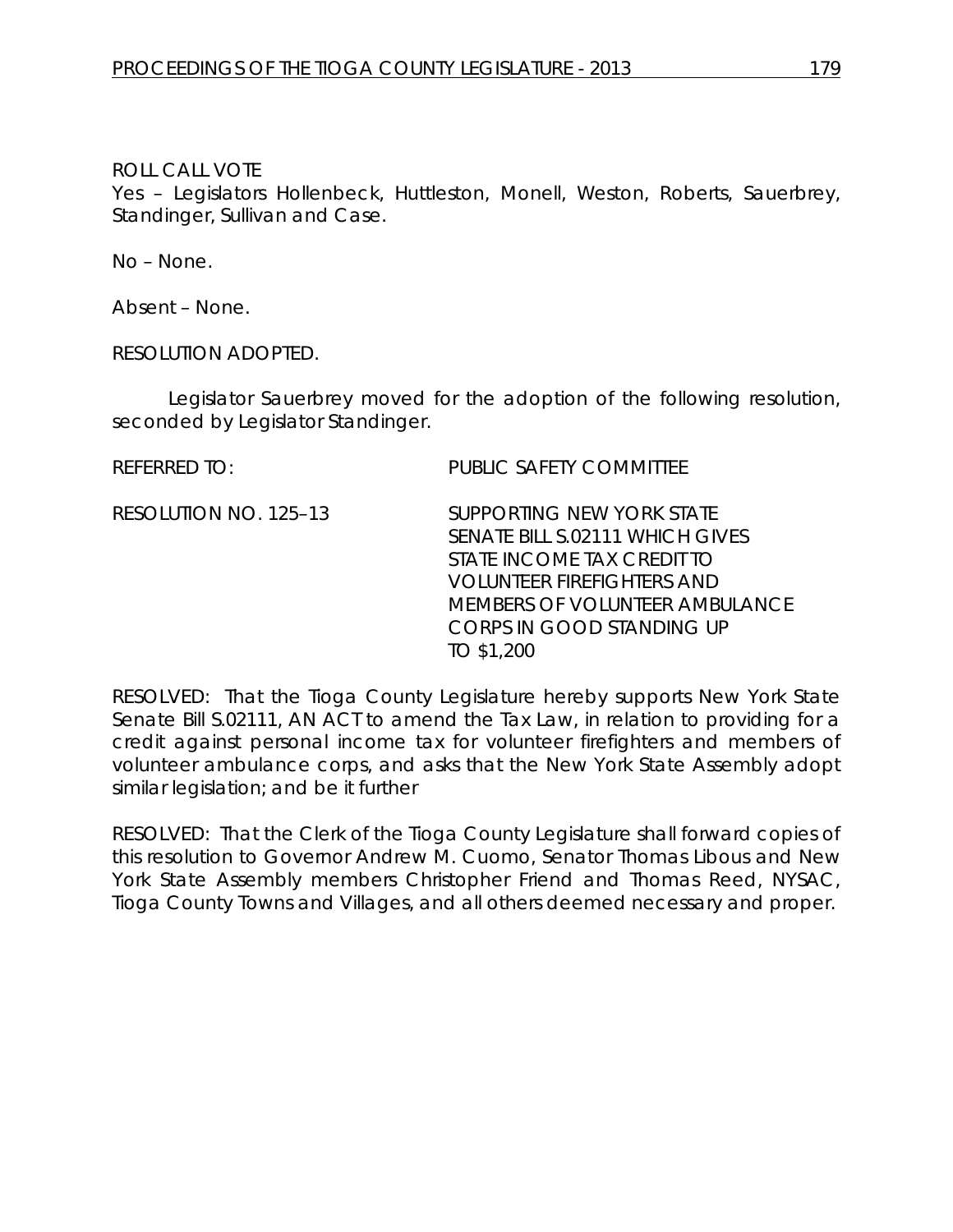Yes – Legislators Hollenbeck, Huttleston, Monell, Weston, Roberts, Sauerbrey, Standinger, Sullivan and Case.

No – None.

Absent – None.

RESOLUTION ADOPTED.

Legislator Sullivan moved for the adoption of the following resolution, seconded by Legislator Monell.

| REFERRED TO:          | PERSONNEL COMMITTEE<br><b>FINANCE COMMITTEE</b>                                                 |
|-----------------------|-------------------------------------------------------------------------------------------------|
| RESOLUTION NO. 126-13 | AUTHORIZE CONTRACT WITH<br>NATIONWIDE RETIREMENT SOLUTIONS FOR<br>DEFERRED COMPENSATION PROGRAM |

WHEREAS: The County of Tioga duly advertised and received proposals from a variety of deferred compensation program administrators; and

WHEREAS: The Deferred Compensation Committee has reviewed all proposals and made a recommendation of one administrator; now therefore be it

RESOLVED: That the Tioga County Legislature approves the deferred compensation program and trustee services offered by Nationwide Retirement Solutions and authorizes the Legislative Chair to execute the necessary documents, subject to review by the County Attorney, to implement the services of Nationwide Retirement Solutions as our deferred compensation administrator, for the period commencing March 8, 2013 and continuing through March 8, 2018.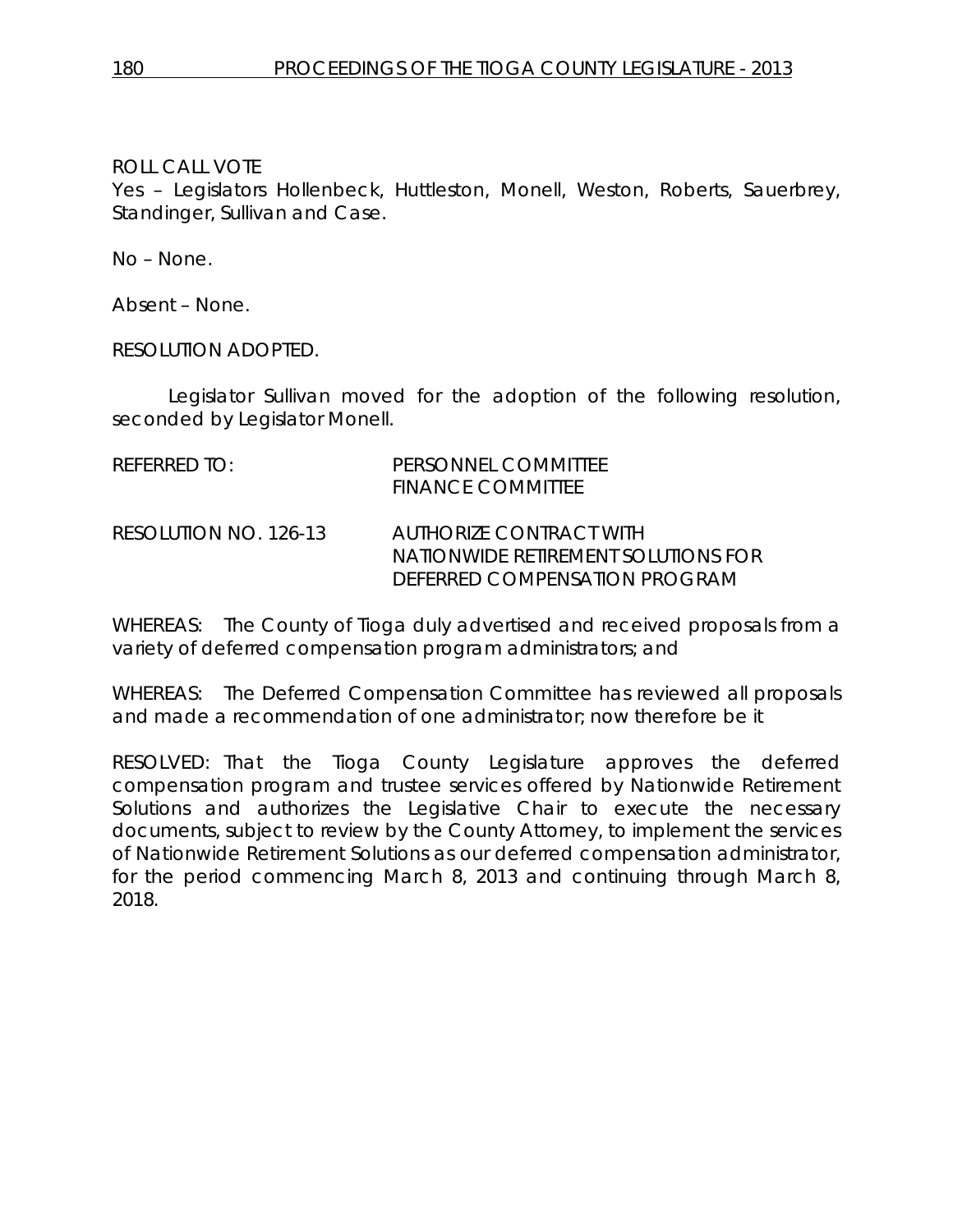Yes – Legislators Hollenbeck, Huttleston, Monell, Weston, Roberts, Sauerbrey, Standinger, Sullivan and Case.

No – None.

Absent – None.

RESOLUTION ADOPTED.

Legislator Monell moved for the adoption of the following resolution, seconded by Legislator Hollenbeck.

REFERRED TO: PERSONNEL COMMITTEE

RESOLUTION NO. 127-13 *AUTHORIZE CONTRACT WITH EBS-RMSCO, INC – MEDICARE PART D DRUG SUBSIDY*

WHEREAS: Medicare-eligible beneficiaries may purchase prescription drug coverage through a Medicare Part D Plan; and

WHEREAS: An employer who provides prescription drug coverage to Medicare eligible employees, retirees, and/or their spouses must disclose to them whether or not the benefit provided is "at least as good" as the Medicare coverage, referred to as creditable coverage notice; and

WHEREAS: Plan sponsors who offer postretirement drug coverage to their qualified covered retirees may be eligible to receive a 28% tax-free subsidy of allowable drug costs for those retirees who do not elect to receive prescription benefits under a Medicare Part D Plan; and

WHEREAS: It is necessary to complete an actuarial attestation to determine that the participants in the Tioga County Consolidated Municipal Health Insurance Program (TCCMHIP) provide drug coverage which meets the actuarial equivalence test in order to determine if the retiree prescription coverage is "at least as good" as the Medicare coverage and to determine if the TCCMHIP participants are eligible to apply for the subsidy for the 2014 Plan Year, January 1, 2014 through December 31, 2014; and

WHEREAS: Creditable coverage notices must be provided to all Part D eligible participants no later than October 15, 2013 and the deadline to file for the 2014 Plan Year subsidy is October 1, 2013; and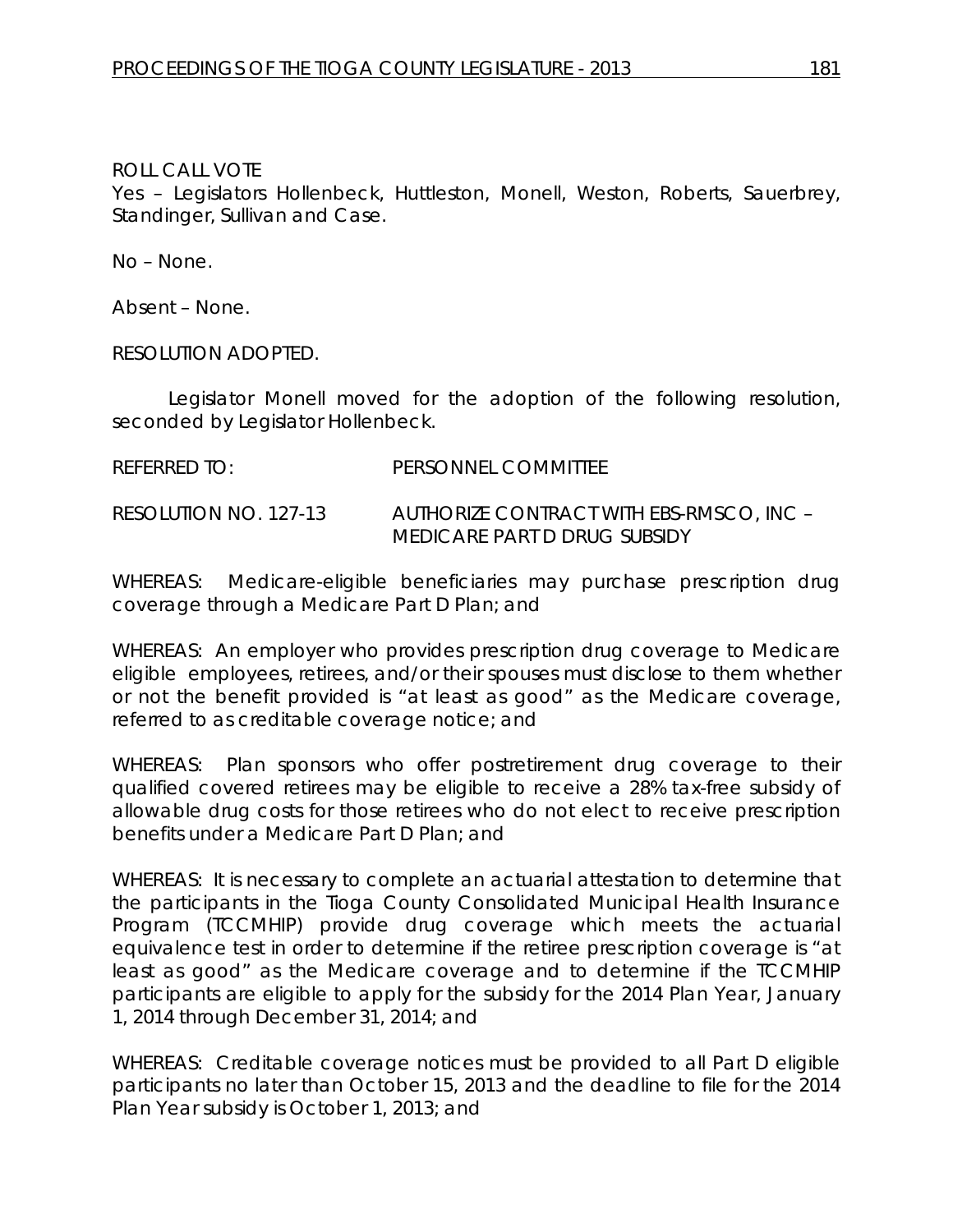WHEREAS: EBS-RMSCO, Inc. has performed this actuarial attestation each year since 2005 and is available to perform the actuarial attestation and necessary testing again in 2013 for the 2014 Plan Year; therefore be it

RESOLVED: That the Tioga County Legislature authorizes the Chair of the Legislature to sign a contract with EBS-RMSCO, Inc., subject to review by the County Attorney, to provide the necessary actuarial services for creditable coverage and the 28% tax-free subsidy related to Medicare Part D for the 2014 Plan Year at a cost of \$4,100 to be paid for out of the TCCMHIP Fund.

## ROLL CALL VOTE

Yes - Legislators Hollenbeck, Huttleston, Monell, Weston, Roberts, Sauerbrey, Standinger, Sullivan and Case.

No – None.

Absent – None.

RESOLUTION ADOPTED.

Legislator Monell moved for the adoption of the following resolution, seconded by Legislator Standinger.

| REFERRED TO: | <b>FINANCE COMMITTEE</b> |
|--------------|--------------------------|
|              | PERSONNEL COMMITTEE      |
|              |                          |

RESOLUTION NO. 128–13 *ADOPT LOCAL LAW NO. 1 OF 2013*

WHEREAS: A public hearing was held on May 9, 2013, following due notice thereof to consider the adoption of Local Law Introductory No. A of the Year 2013 A Local Law establishing the salary for the Office of County Treasurer for the four year term of office commencing January 1, 2014 and continuing through and including December 31, 2017; and

WHEREAS: It is in the best interests of the residents of Tioga County to adopt such Local Law which will be Local Law No. 1 of 2013; therefore be it

RESOLVED: That the following Local Law be and hereby is adopted;

County of Tioga

Local Law No. of the Year 2013.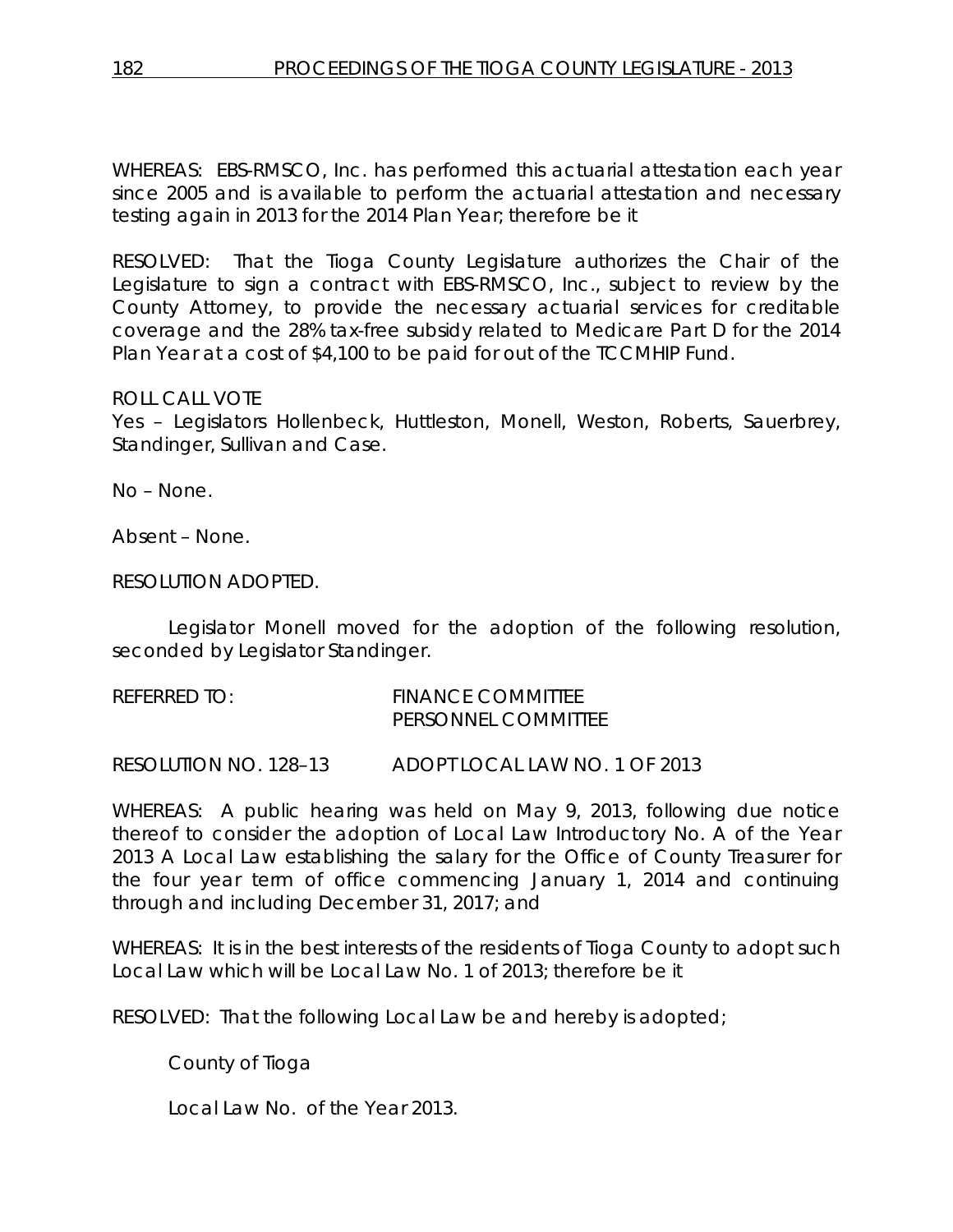A Local Law establishing the salary for the Office of County Treasurer for the four year term of office commencing January 1, 2014 and continuing through and including December 31, 2017.

Be It Enacted by the Legislature of the County of Tioga as follows:

SECTION 1: PURPOSE

As set forth at Local Law No. 3 of 2003, the annual salary for the elected public office of County Treasurer shall not be increased during a term of office.

Accordingly, it is the purpose and intent of this Local Law to establish the salary for Office of County Treasurer for the four-year term of office commencing January 1, 2014 and continuing through and including December 31, 2017.

SECTION 2: ANNUAL SALARY

- A) The annual salary for the Office of County Treasurer for the term of office beginning January 1, 2014 and continuing through and including December 31, 2017 is hereby established as follows:
	- 1. County Treasurer  $$63,000.00$

SECTION 3: SEVERABILITY

If any clause, sentence, phrase, paragraph, subdivision, section, rule or part of this ordinance shall be adjudged by any Court or Agency of competent jurisdiction to be invalid, such judgment shall not affect, impair, or invalidate the remainder thereof, but shall be confined in its operation to the clause, sentence, phrase, paragraph, subdivision, section, rule or part thereof directly involved in the controversy in which such judgment shall have been rendered.

SECTION 4: EFFECTIVE DATE

This Local law shall take effect January 1, 2014.

And be it further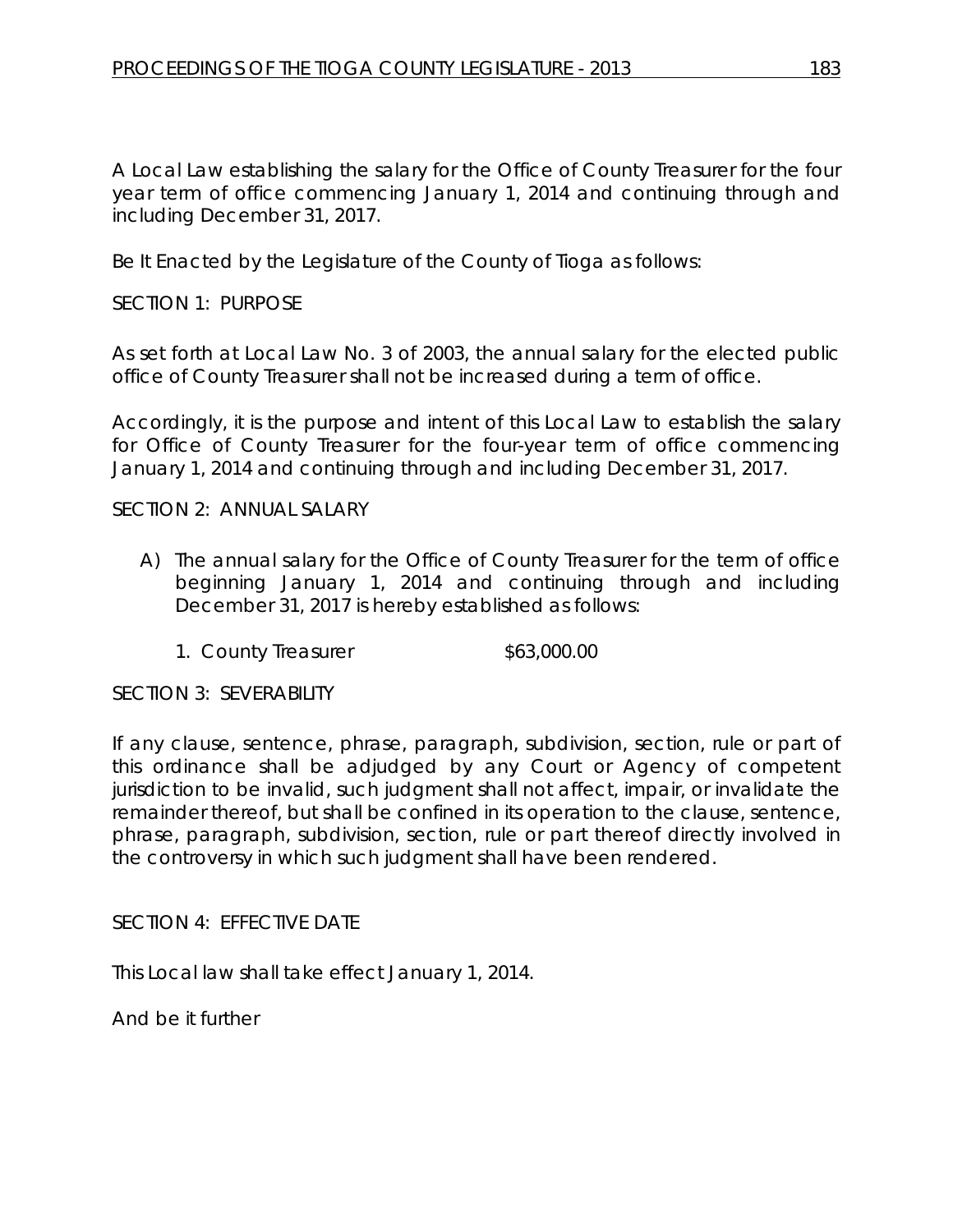RESOLVED: That the Clerk of the Legislature be and hereby is directed, pursuant to Local Law No. 4 of 1992, to cause to be published in the official newspapers of the County of Tioga a synopsis of such Local Law, such synopsis to be within ten days after adoption of the Local Law; and be it further

RESOLVED: That the Clerk of the Legislature be and hereby is directed within five days after adoption of such Local Law to cause the Local Law to be filed as required by the Municipal Home Rule Law Section 27.

#### ROLL CALL VOTE

Yes – Legislators Hollenbeck, Huttleston, Monell, Weston, Roberts, Sauerbrey, Standinger, and Case.

No – Legislator Sullivan.

Absent – None.

RESOLUTION ADOPTED.

Legislator Monell moved for the adoption of the following resolution, seconded by Legislator Hollenbeck.

| REFERRED TO:          | <b>HHS COMMITTEE</b><br>PERSONNEL COMMITTEE                            |
|-----------------------|------------------------------------------------------------------------|
| RESOLUTION NO. 129-13 | AUTHORIZE CONTRACT<br><b>SUPERIOR GROUP</b><br>TIOGA EMPLOYMENT CENTER |

WHEREAS: Broome & Tioga Counties, in partnership through the Broome/Tioga Workforce Development Board, provides for the delivery of employment and training services under the Workforce Investment Act of 1998; and

WHEREAS: The Tioga Employment Center continues to have a need for a Resource Room Aide to assist individuals in the Employment Center's Resource Room with operation of computers and various computer programs, to instruct clients on how to use NYS Dept of Labor job site, and to assist clients in accessing employment opportunities; and

WHEREAS: Superior Group is able to provide such services for the Tioga Employment Center, from July 1, 2013 to June 30, 2014, and said contract is to be funded entirely by the Workforce Investment Act; and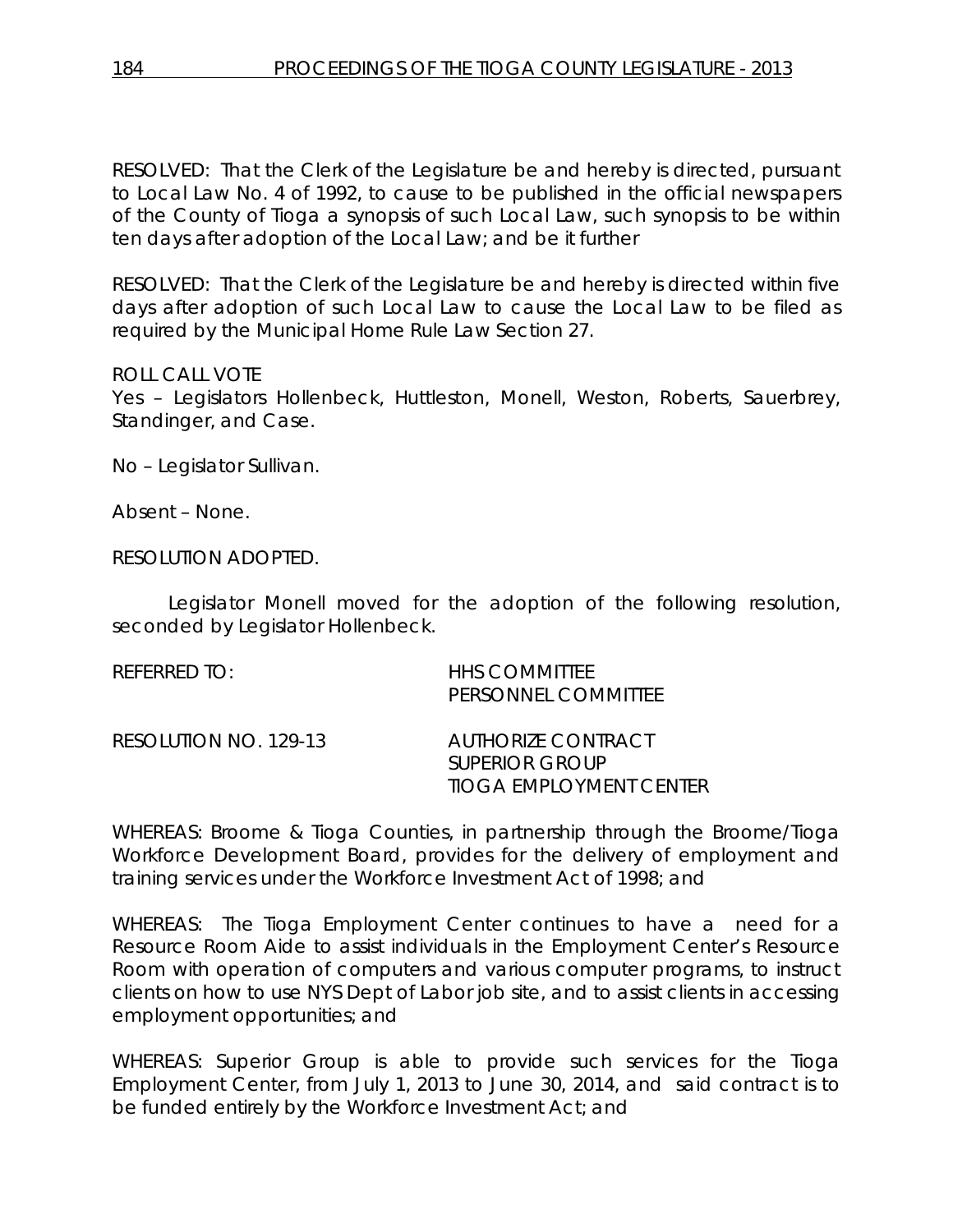WHEREAS: The funds necessary for said contract were included in the WIA PY 2013 Budget under the WIA Grant; and

WHEREAS: The Supervisor of the Tioga Employment Center is authorized to enter into such contract as indicated; and

WHEREAS: Said contract would provide for compensation at the bill rate of \$9.60 per hour at a maximum of 27 hours per week from 7/1/13-12/31/13; and at the bill rate of \$10.24 per hour from 1/1/14 to 6/40/14 to adjust for changes in the NYS minimum wage rate; therefore be it

RESOLVED: That the Tioga County Legislature authorize the Supervisor of Tioga Employment Center to enter into a contract, upon approval by the County Attorney, with Superior Group at the bill rate of \$9.60 per hour for six months, and bill rate of \$10.24 per hour for six months at a maximum of 27 hours per week, effective July 1, 2013 through June 30, 2014.

## ROLL CALL VOTE

Yes – Legislators Hollenbeck, Huttleston, Monell, Weston, Roberts, Sauerbrey, Standinger, Sullivan and Case.

No – None.

Absent – None.

RESOLUTION ADOPTED.

Legislator Monell moved for the adoption of the following resolution, seconded by Legislator Sullivan.

| $R$ FFFRRFD TO:       | LEGISLATIVE WORKSESSION<br>PERSONNEL COMMITTEE       |
|-----------------------|------------------------------------------------------|
| RESOLUTION NO. 130-13 | STANDARD WORK DAY AND<br><b>REPORTING RESOLUTION</b> |

WHEREAS: The New York State Retirement System created new reporting regulations in 2009 that require establishment of terms and work hours for elected and appointed officials and a resolution stating such at the onset of each term; therefore be it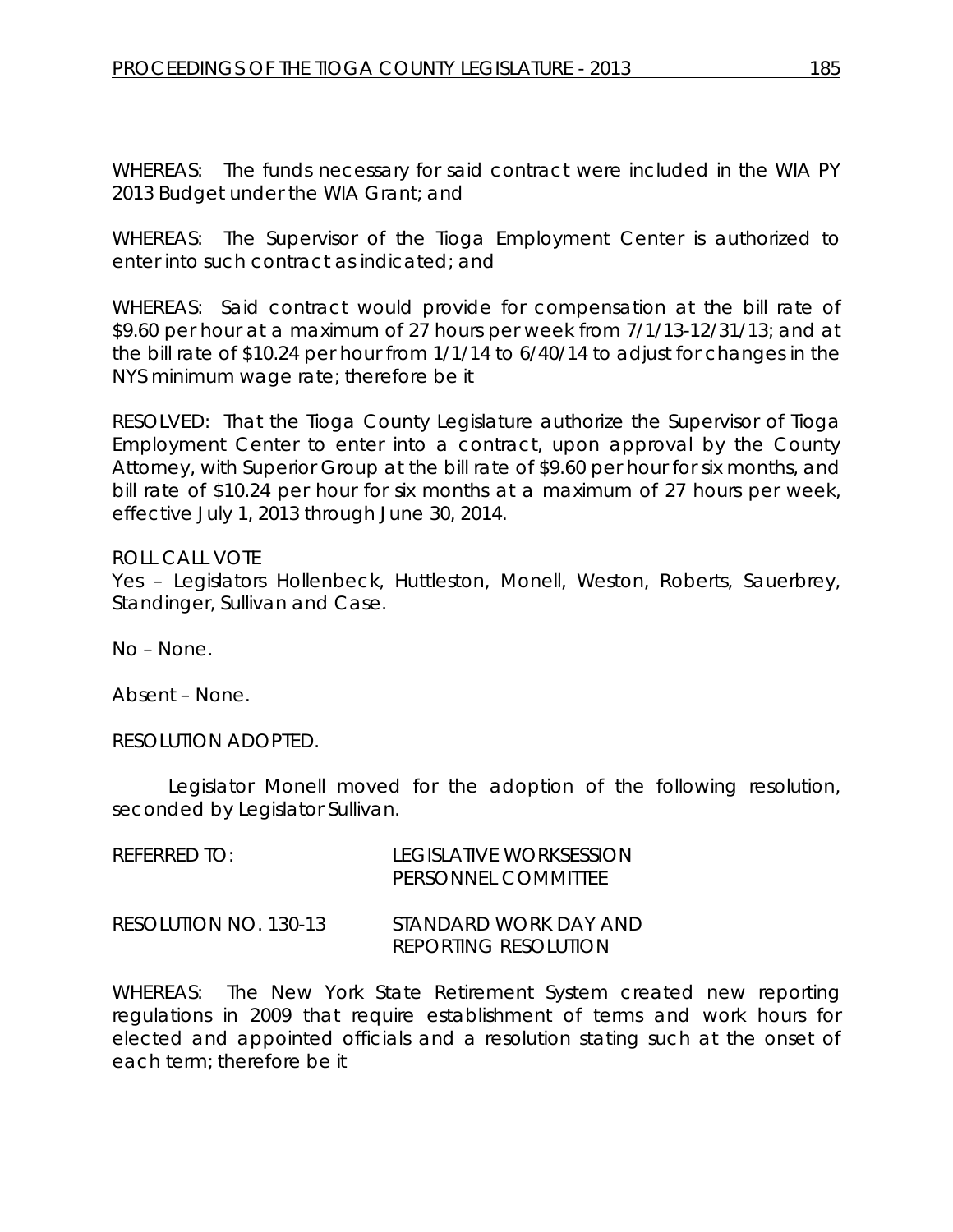RESOLVED: That the County of Tioga hereby establishes the following as standard work days for elected and appointed officials, and will report the following days worked to the New York State and Local Employees' Retirement System based on the record of activities maintained and submitted by the following officials to the Clerk of this body.

| <b>Title</b>              | Name         | Standard<br>Work Day<br>(Hrs/day) | Term<br>Begins/Ends | <b>Participates</b><br>in<br>Employer's<br>Time<br>Keeping<br>System<br>(Y/N) | Days/Month<br>(based on<br>Record of<br>Activities) |
|---------------------------|--------------|-----------------------------------|---------------------|-------------------------------------------------------------------------------|-----------------------------------------------------|
| <b>Acting District</b>    |              |                                   | $1/1/13$ -          |                                                                               |                                                     |
| Attorney                  | Irene Graven | 7                                 | 12/31/13            | N                                                                             | 20                                                  |
| 1st Assistant             | Adam         |                                   | $1/1/13$ -          |                                                                               |                                                     |
| District Attorney         | Schumacher   | 7                                 | 12/31/13            | N                                                                             | 8.74                                                |
| 2 <sup>nd</sup> Assistant | Cheryl       |                                   | $1/1/13$ -          |                                                                               |                                                     |
| District Attorney         | Mancini      | 7                                 | 12/31/13            | N                                                                             | 12                                                  |
| 3rd Assistant             | Timothy      |                                   | $1/1/13$ -          |                                                                               |                                                     |
| District Attorney         | Thayne       | 7                                 | 12/31/13            | N                                                                             | 8.94                                                |
| Secretary to              | Stephanie    |                                   | $12/27/12$ -        |                                                                               |                                                     |
| <b>District Attorney</b>  | Carrigg      |                                   | 12/31/13            | Υ                                                                             | N/A                                                 |

## ROLL CALL VOTE

Yes – Legislators Hollenbeck, Huttleston, Monell, Weston, Roberts, Sauerbrey, Standinger, Sullivan and Case.

No – None.

Absent – None.

RESOLUTION ADOPTED.

Legislator Huttleston moved for the adoption of the following resolution, seconded by Legislator Hollenbeck.

| REFERRED TO:          | HEALTH & HUMAN SERVICES<br>PERSONNEL COMMITTEE   |
|-----------------------|--------------------------------------------------|
| RESOLUTION NO. 131-13 | AUTHORIZE SALARY FOR BACKFILL<br>(PUBLIC HEALTH) |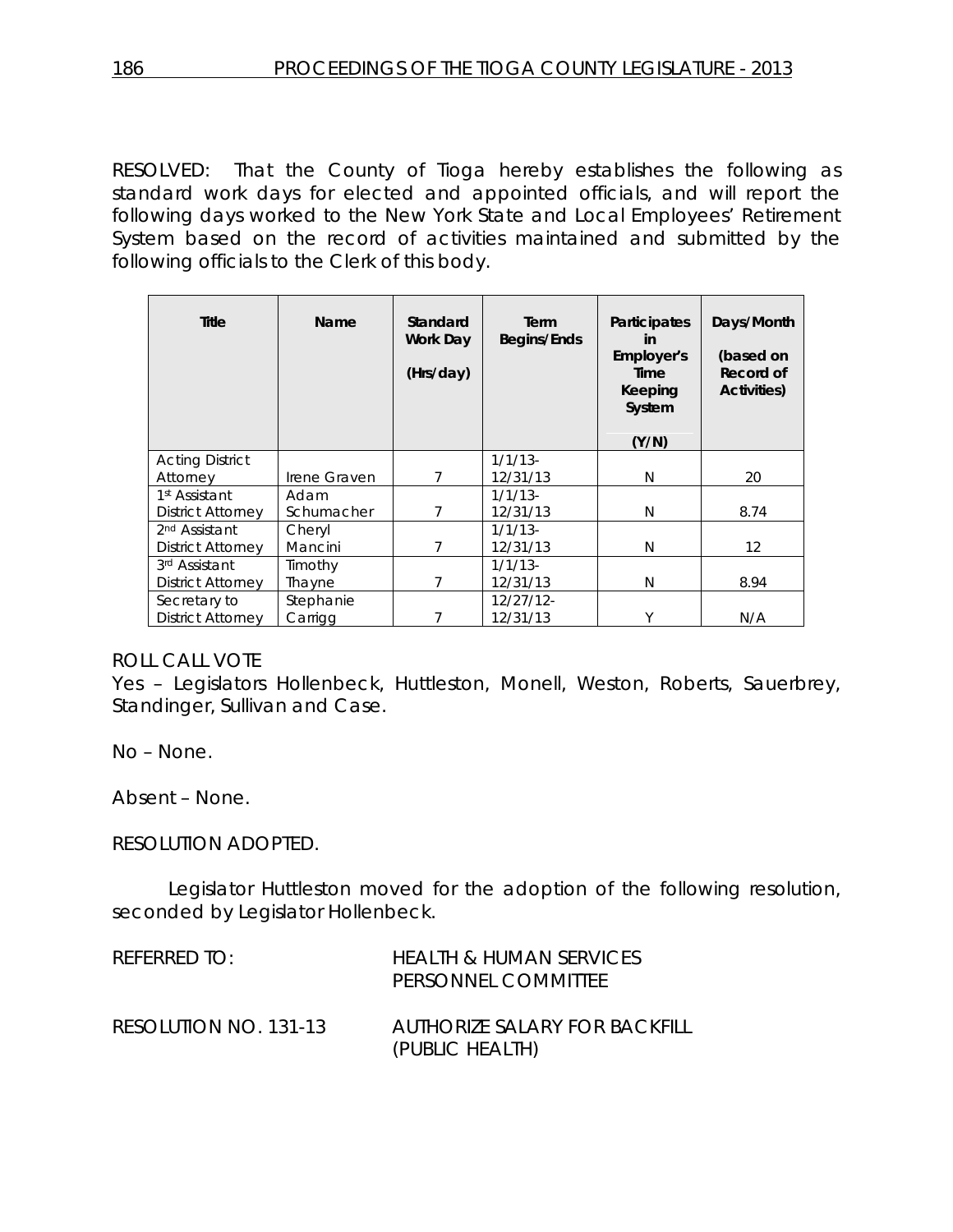WHEREAS: Legislative approval is required for salaries offered for Non-Union positions; and

WHEREAS: The position of Director of Patient Services become vacant effective April 25, 2013, as a result of the retirement of the previous incumbent; and

WHEREAS: The Public Health Director would like to promote an internal candidate, and the Personnel Department has found an employee to meet the qualifications of the position; and

WHEREAS: The internal candidate has over 8 years of nursing experience with Tioga County; therefore be it

RESOLVED: That the Public Health Director is hereby authorized to provisionally appoint Sandra Hoose as Director of Patient Services effective May 15, 2013 at an annual salary of \$63,235.00, pending the outcome of the civil service examination for said title.

ROLL CALL VOTE

Yes – Legislators Hollenbeck, Huttleston, Monell, Weston, Roberts, Sauerbrey, Sullivan and Case.

No – None.

Absent – None.

Abstained – Legislator Standinger.

RESOLUTION ADOPTED.

Legislator Monell moved for the adoption of the following resolution, seconded by Legislator Sauerbrey.

| REFERRING TO:         | PUBLIC SAFETY COMMITTEE<br>PERSONNEL COMMITTEE        |
|-----------------------|-------------------------------------------------------|
| RESOLUTION NO. 132-13 | RECLASSIFY VACANT POSITION<br><b>SHERIFF'S OFFICE</b> |

WHEREAS: Legislative approval is required for all position reclassifications; and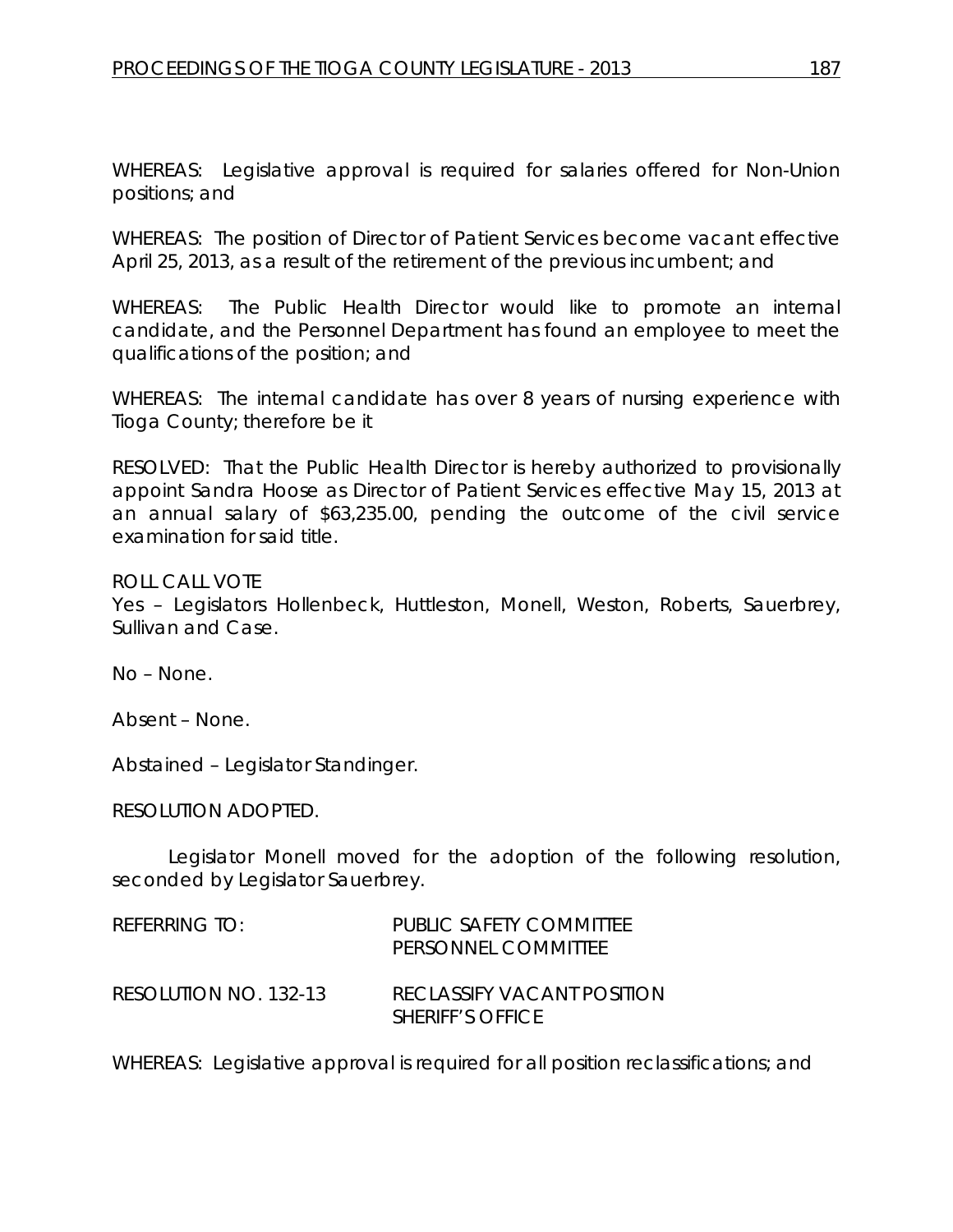WHEREAS: One full-time E911 Dispatcher/Trainee position (CSEA Salary Grade VI) became vacant on February 12, 2013 due to the resignation of the incumbent; and

WHEREAS: Due to new legislative mandates, the Sheriff has identified a need to expand account clerical staff within his records division by one full-time position; and

WHEREAS: The Sheriff would prefer to accomplish this staffing need by reclassifying the vacant E911 Dispatcher/Trainee position to an Account Clerk-Typist (CSEA Salary Grade IV); and

WHEREAS: The E911 Dispatcher/Trainee vacancy will have existed for 90 days as of the date of this resolution; therefore be it

RESOLVED: That the Legislature hereby authorizes the reclassification of one vacant, full-time E911 Dispatcher/Trainee position (Salary Grade 6) to a full-time Account Clerk-Typist (Salary Grade 4) effective May 15, 2013; and be it further

RESOLVED: That the Sheriff is authorized to fill the full-time Account Clerk-Typist position effective May 15, 2013 from the appropriate eligible list.

#### ROLL CALL VOTE

Yes – Legislators Hollenbeck, Huttleston, Monell, Weston, Roberts, Sauerbrey, Standinger, Sullivan and Case.

No – None.

Absent – None.

#### RESOLUTION ADOPTED.

Legislator Huttleston moved for the adoption of the following resolution, seconded by Legislator Hollenbeck.

| REFERRED TO:          | <b>HEALTH &amp; HUMAN SERVICES COMMITTEE</b><br>PERSONNEL COMMITTEE |
|-----------------------|---------------------------------------------------------------------|
| RESOLUTION NO. 133-13 | <b>AMEND RESOLUTION 100-13</b><br>REQUEST WAIVER OF 90-DAY HOLD;    |
|                       | DEPARTMENT OF SOCIAL SERVICES                                       |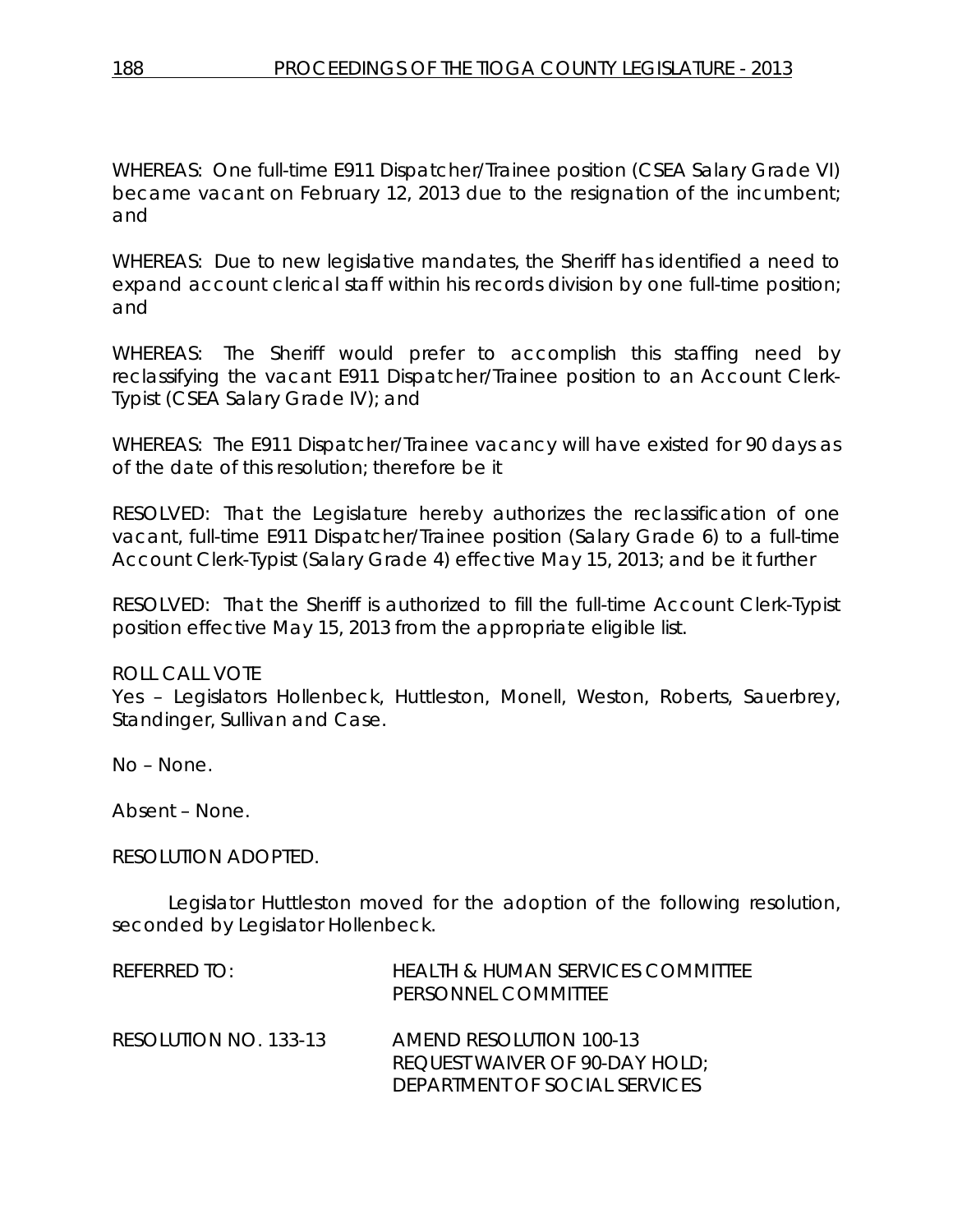WHEREAS: Resolution 100-13 granted a waiver from the 90-day hiring delay to fill a vacant Social Welfare Examiner position with the reinstatement of Teresa Sedlacek from a Preferred Eligible list; and

WHEREAS: Ms. Sedlacek has since declined reinstatement due to accepting employment elsewhere; now therefore be it

RESOLVED:That Resolution 100-13 be hereby amended to state that the Commissioner of Social Services is granted a waiver from the 90-day hiring delay and is authorized to fill the Social Welfare Examiner position from the current eligible list for said title at an annual salary of \$27,572 (2013 CSEA Salary Grade VI), effective on or after April 10, 2013.

ROLL CALL VOTE

Yes – Legislators Hollenbeck, Huttleston, Monell, Weston, Roberts, Sauerbrey, Standinger, Sullivan and Case.

No – None.

Absent – None.

#### RESOLUTION ADOPTED.

Legislator Huttleston moved for the adoption of the following resolution, seconded by Legislator Standinger.

| REFERRING TO:         | <b>HEALTH &amp; HUMAN SERVICES COMMITTEE</b><br>PERSONNEL COMMITTEE                             |
|-----------------------|-------------------------------------------------------------------------------------------------|
| RESOLUTION NO. 134-13 | RECLASSIFY VACANT POSITION: AUTHORIZE<br>WAIVER OF 90-DAY HIRING DELAY<br><b>MENTAL HYGIENE</b> |

WHEREAS: Legislative approval is required for all position reclassifications; and waivers of 90-day hiring delay; and

WHEREAS: One Senior Community Mental Health Nurse position (CSEA Salary Grade XVII) became vacant on April 25, 2013 due to the resignation of the incumbent; and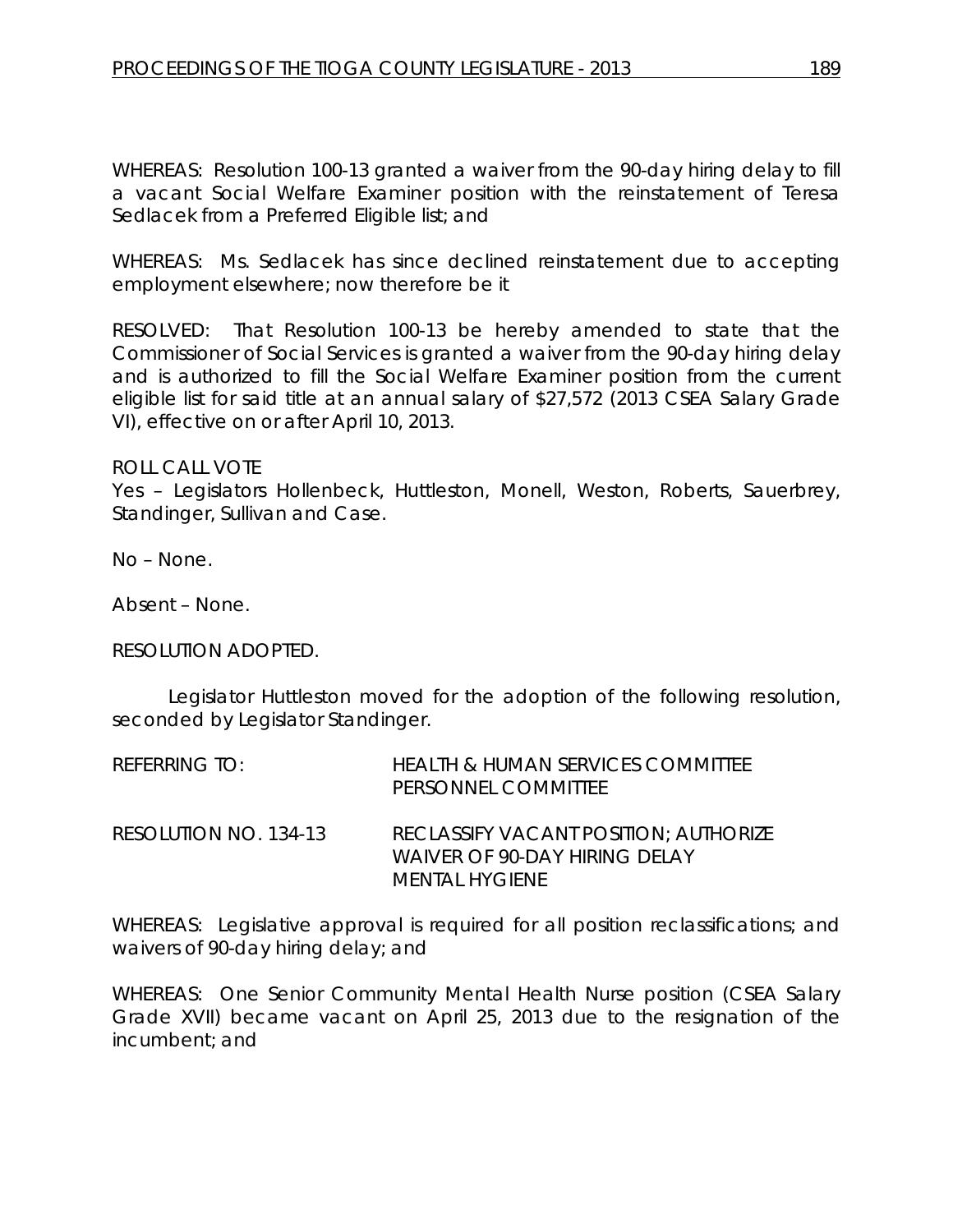WHEREAS: Regulations have changed and no longer require a Community Health Nurse, so the health assessments previously performed by the Senior Community Mental Health Nurse will now be reassigned to the Nurse Practitioner; and

WHEREAS: The Director of Community Services has reviewed the services provided by the Mental Hygiene Department and has determined that there is a need to increase the number of Certified Alcohol and Drug Counselors in order to better serve clients; and

WHEREAS: The Director of Community Services would prefer to accomplish this staffing need by reclassifying the vacant Senior Community Mental Health Nurse position CSEA Salary Grade XVII) to a Certified Alcohol and Drug Counselor (CSEA Salary Grade XI); and

WHEREAS: Due to program needs there is an immediate need to fill the vacancy as a Certified Alcohol and Drug Counselor; therefore be it

RESOLVED: That the Legislature hereby authorizes the reclassification of one vacant, full-time Senior Community Mental Health Nurse position (CSEA Salary Grade XVII) to a full-time Certified Alcohol and Drug Counselor (CSEA Salary Grade XI); and be it further

RESOLVED: That the Director of Community Services is authorized a waiver from the 90-day delay in filling the full-time Certified Alcohol and Drug Counselor position effective May 15, 2013 on a provisional basis, pending the outcome of the civil service examination.

## ROLL CALL VOTE

Yes - Legislators Hollenbeck, Huttleston, Monell, Weston, Roberts, Sauerbrey, Standinger, Sullivan and Case.

No – None.

Absent – None.

RESOLUTION ADOPTED.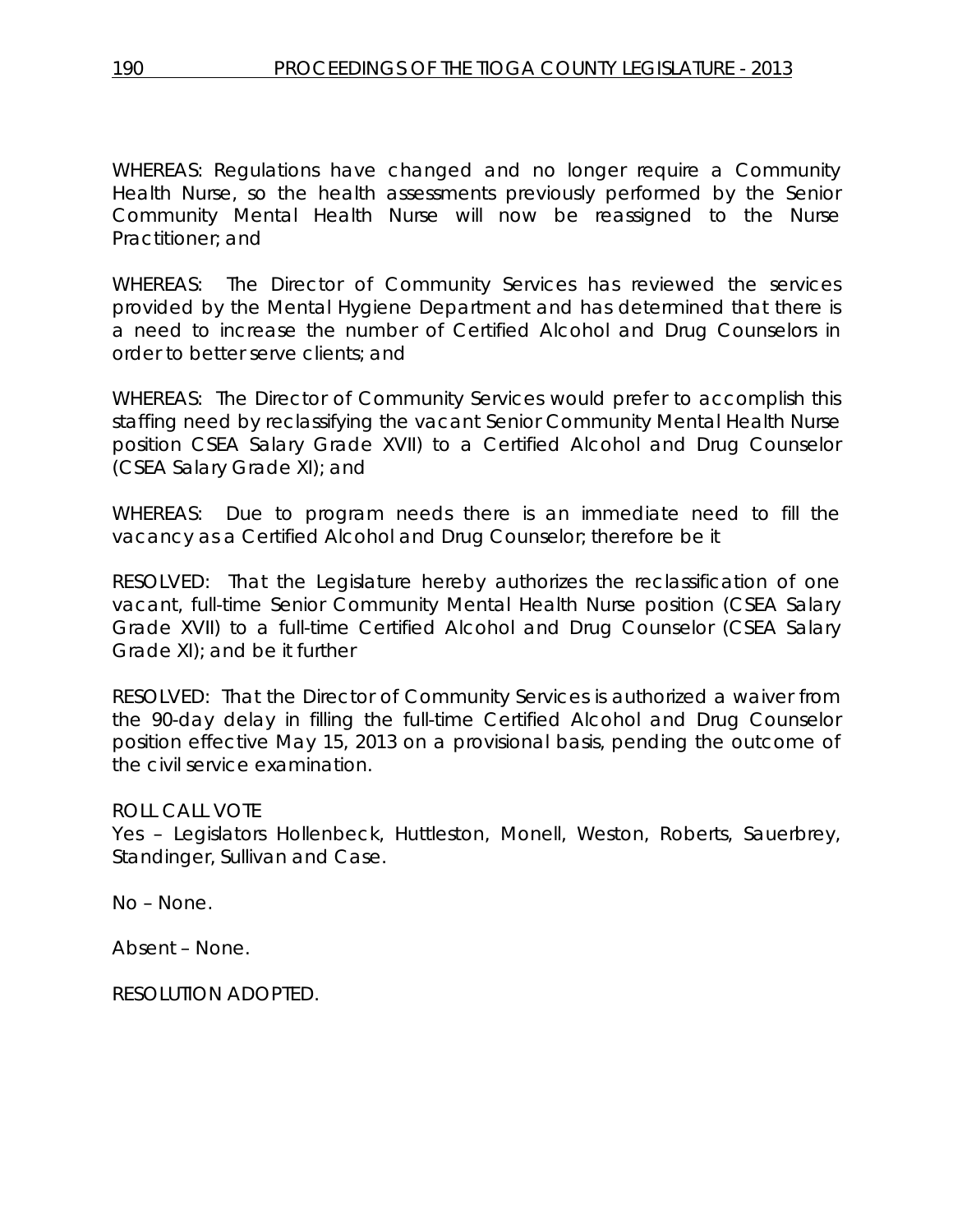Legislator Huttleston moved for the adoption of the following resolution, seconded by Legislator Hollenbeck.

| <b>REFERRED TO:</b>   | <b>HEALTH &amp; HUMAN SERVICES COMMITTEE</b><br>PERSONNEL COMMITTEE                                                                                                          |
|-----------------------|------------------------------------------------------------------------------------------------------------------------------------------------------------------------------|
| RESOLUTION NO. 135-13 | <b>REQUEST WAIVER OF 90-DAY HOLD; AUTHORIZE</b><br><b>BACKFILL OF ONE VACANT FULL-TIME,</b><br>SUPERVISING COMMUNITY HEALTH NURSE<br><b>POSITION</b><br><b>PUBLIC HEALTH</b> |

WHEREAS: The Public Health Department experienced a vacancy in the title of Supervising Community Health Nurse on April 17, 2013 due to a resignation; and

WHEREAS: An additional Supervising Community Health Nurse position will become vacant on May 15, 2013, due to an internal, provisional promotion; and

WHEREAS: This leaves no Supervisory Community Health Nurses in the CHHA; and

WHEREAS: The Public Health Director must ensure that nursing services are carried out both effectively and efficiently; therefore be it

RESOLVED: That the Public Health Director is hereby granted a waiver from the 90-day hiring delay and is authorized to fill one (1) full-time, Supervising Community Health Nurse vacancy at an annual salary of \$52,014 (CSEA Salary Grade XVII) effective May 15, 2013; and be it further

RESOLVED: That the full-time, Supervising Community Health Nurse position will be identified as contingent permanent due to the prior incumbent's provisional promotion to a higher level position; and be it further

RESOLVED: That the continuation of said positions will be contingent upon future decisions concerning the Tioga County Certified Home Health Agency (CHHA).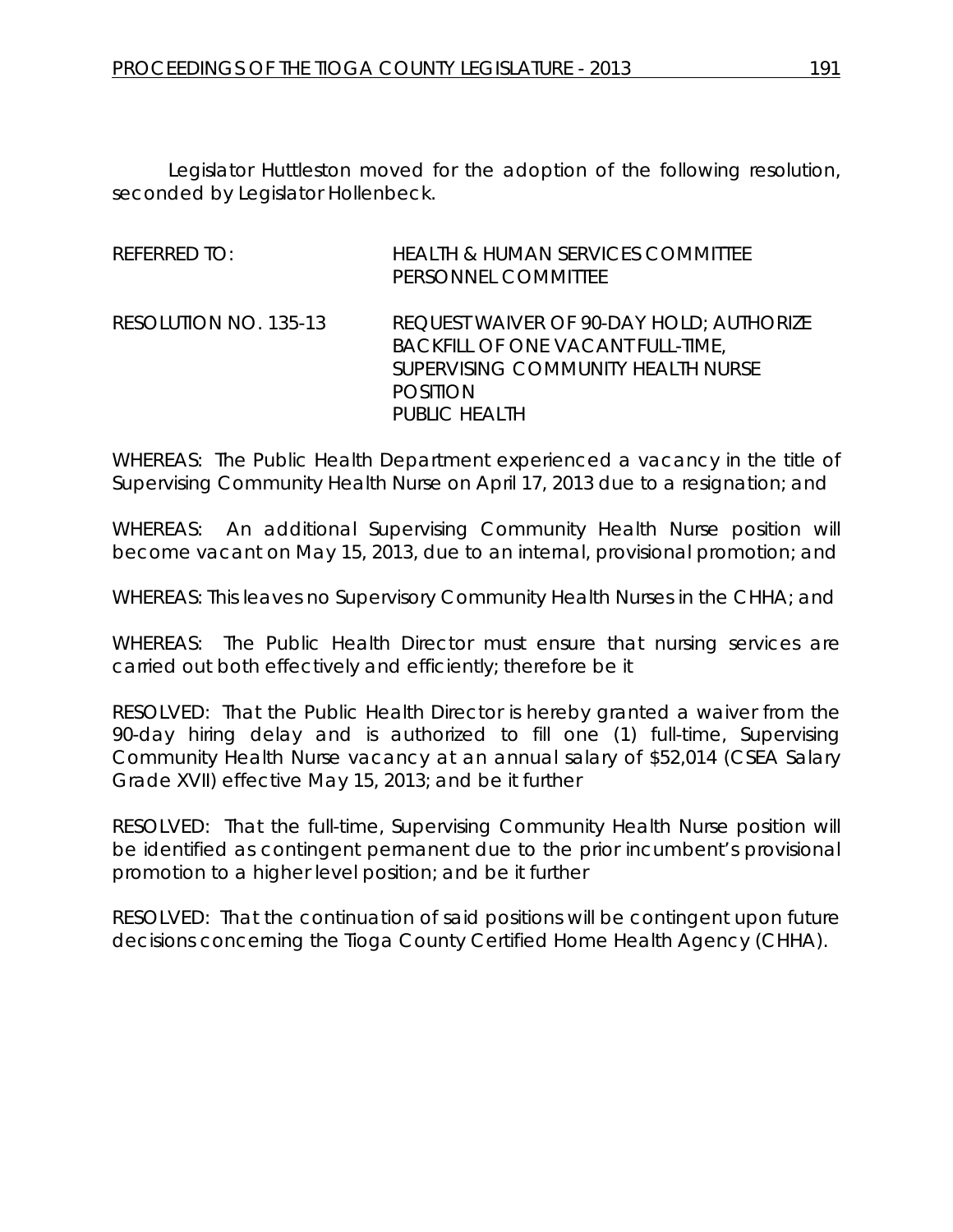Yes – Legislators Hollenbeck, Huttleston, Monell, Weston, Roberts, Sauerbrey, Standinger, Sullivan and Case.

No – None.

Absent – None.

RESOLUTION ADOPTED.

Legislator Sullivan made a motion to have the following late-filed resolution considered, seconded by Legislator Hollenbeck and carried.

Legislator Sullivan moved for the adoption of the following resolution, seconded by Legislator Monell.

| REFERRED TO:          | PERSONNEL COMMITTEE<br><b>FINANCE COMMITTEE</b>                                                          |
|-----------------------|----------------------------------------------------------------------------------------------------------|
| RESOLUTION NO. 136-13 | CREATE AND FILL ONE (1), FULL TIME SEASONAL<br><b>CLERK POSITION</b><br><i><b>TREASURER'S OFFICE</b></i> |

WHEREAS: Legislative approval is required for the creation of any new positions within Tioga County; and

WHEREAS: There is a need for temporary assistance within the Treasurer's Office this summer due to planned vacations and an extended medical leave of absence; and

WHEREAS: This position will provide coverage in the front office, assisting customers at the window, and performing other basic tasks; and

WHEREAS: Resolution 196-09 established the hourly rate of pay for seasonal Clerks at minimum wage plus one dollar; and

WHEREAS: The Treasurer appropriately budgeted for this seasonal position; therefore be it

RESOLVED: That the County Treasurer is hereby authorized to create and fill one (1) seasonal Clerk position at the rate of \$8.25 per hour (minimum wage, plus \$1) effective May 15, 2013 through August 23, 2013.